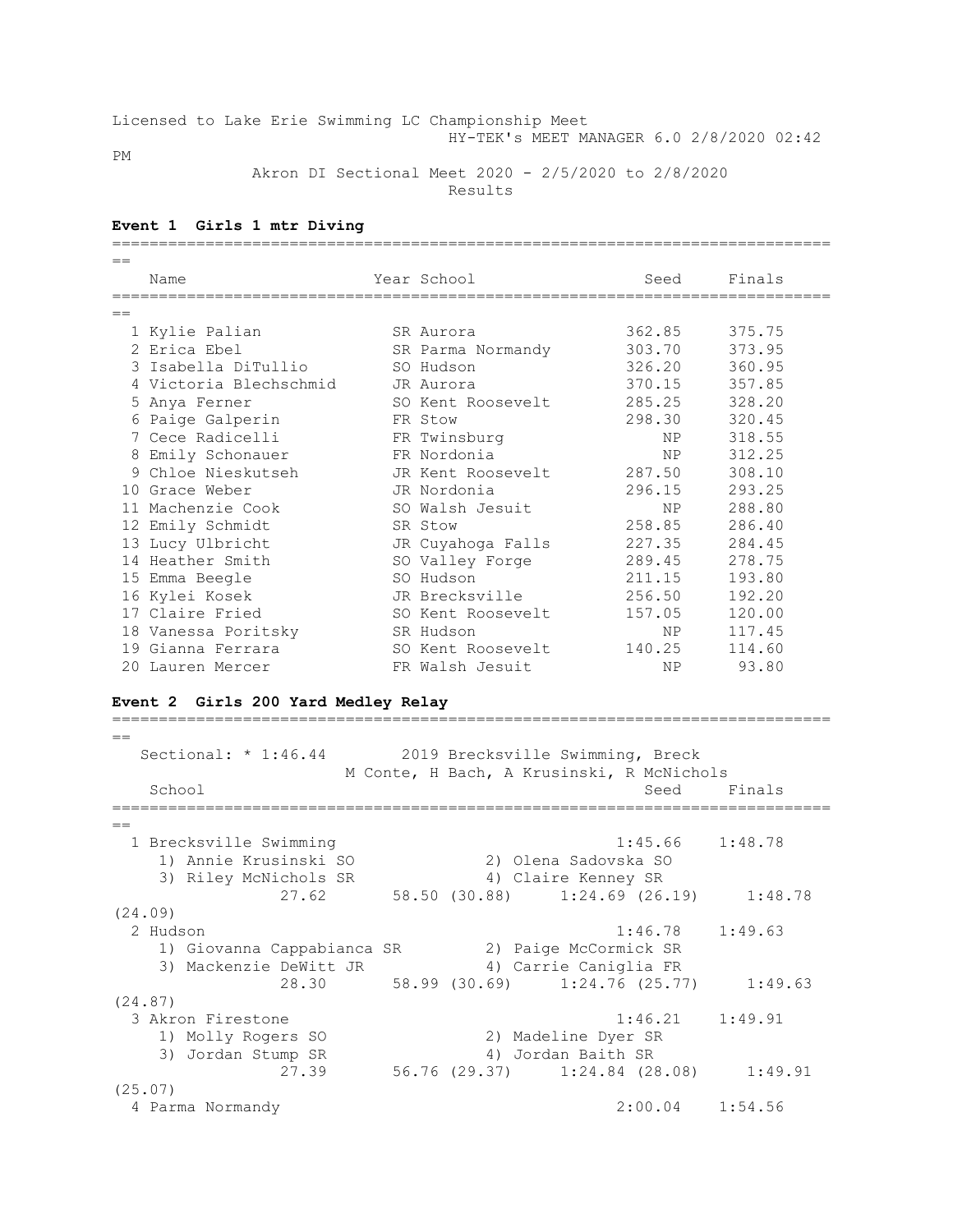1) Ariel Lisy JR 2) Emma Merrick SO 3) Grace Bodrock SO 4) Giana Hayden FR 28.81 1:01.86 (33.05) 1:28.15 (26.29) 1:54.56 (26.41) 5 Walsh Jesuit Swim and Diving 1:53.72 1:55.68 1) Mia Telerico SR 2) Ava Speelman FR 3) Madelyn Draiss SR 4) Sophia Mercurio JR 29.33 1:01.14 (31.81) 1:28.88 (27.74) 1:55.68 (26.80) 6 Aurora High School 1:55.52 1:56.44 1) Molly Russell SR 2) Alayna Brooker FR 3) Maeve Russell SO 4) Elizabeth Barto SR 31.30 1:01.97 (30.67) 1:30.35 (28.38) 1:56.44 (26.09) 7 Stow-Munroe Falls 1:59.00 1:57.85 1) Evelyn Lewis JR 2) Grace Pontius JR 3) Elysia Gabbas SR 4) Olivia Casalinova SO 30.49 1:03.63 (33.14) 1:32.19 (28.56) 1:57.85 (25.66) 8 North Royalton High School 2:01.09 1:58.15 1) Rachel Weber SR 2) Mariam Zayour JR 3) Paige Patterson SO 4) Madelyn Romstadt SR 29.14 1:02.86 (33.72) 1:31.54 (28.68) 1:58.15 (26.61) 9 Howland High School 1:59.83 2:02.22 1) Mackenzie Karabin JR 2) Noelle DelGarbino FR 3) Gianna Carbone FR 4) Mia Pantalone JR 32.32 1:07.73 (35.41) 1:36.92 (29.19) 2:02.22 (25.30) 10 Twinsburg High School 2:07.73 2:03.19 1) Madison Zelenka SR 2) Meredith Bartel FR 3) Alaina McBride JR 4) Alex Abate JR 30.45 1:04.31 (33.86) 1:35.20 (30.89) 2:03.19 (27.99) 11 Roosevelt Swimming & Diving 1:59.82 2:04.03 1) Lauren Wallis SR 2) Hava Bailey JR 3) Zoe Bailey FR 4) Sydney Kirbabas SO 32.97 1:06.71 (33.74) 1:37.56 (30.85) 2:04.03 (26.47) 12 Warren G. Harding 2:24.52 2:18.99 1) Taryn Baughman FR 2) Beth Kassos JR 3) Sydney Tenney JR 4) Mary Vencel FR 37.82 1:14.85 (37.03) 1:51.54 (36.69) 2:18.99 (27.45) 13 Macedonia Nordonia High School 2:24.56 2:19.20 1) Nicole Gerhart SR 2) Faith Hart SO 3) Bridget Larson FR 4) Morgan Harvey SR 35.60 1:18.20 (42.60) 1:50.29 (32.09) 2:19.20 (28.91) 14 Parma Heights Valley Forge 2:15.00 2:19.98 1) Emily Hubbard JR 2) Gabby Lutzo JR 3) Sanibel Whelan JR 4) Catherine Rybak SR 35.10 1:12.83 (37.73) 1:49.51 (36.68) 2:19.98 (30.47) 15 Parma Senior High 2:23.46 2:30.75 1) Daneirys Rodriguez JR 2) Jordan Durdella SR 3) Tori Lederer SO 4) Sierra Rodriguez SR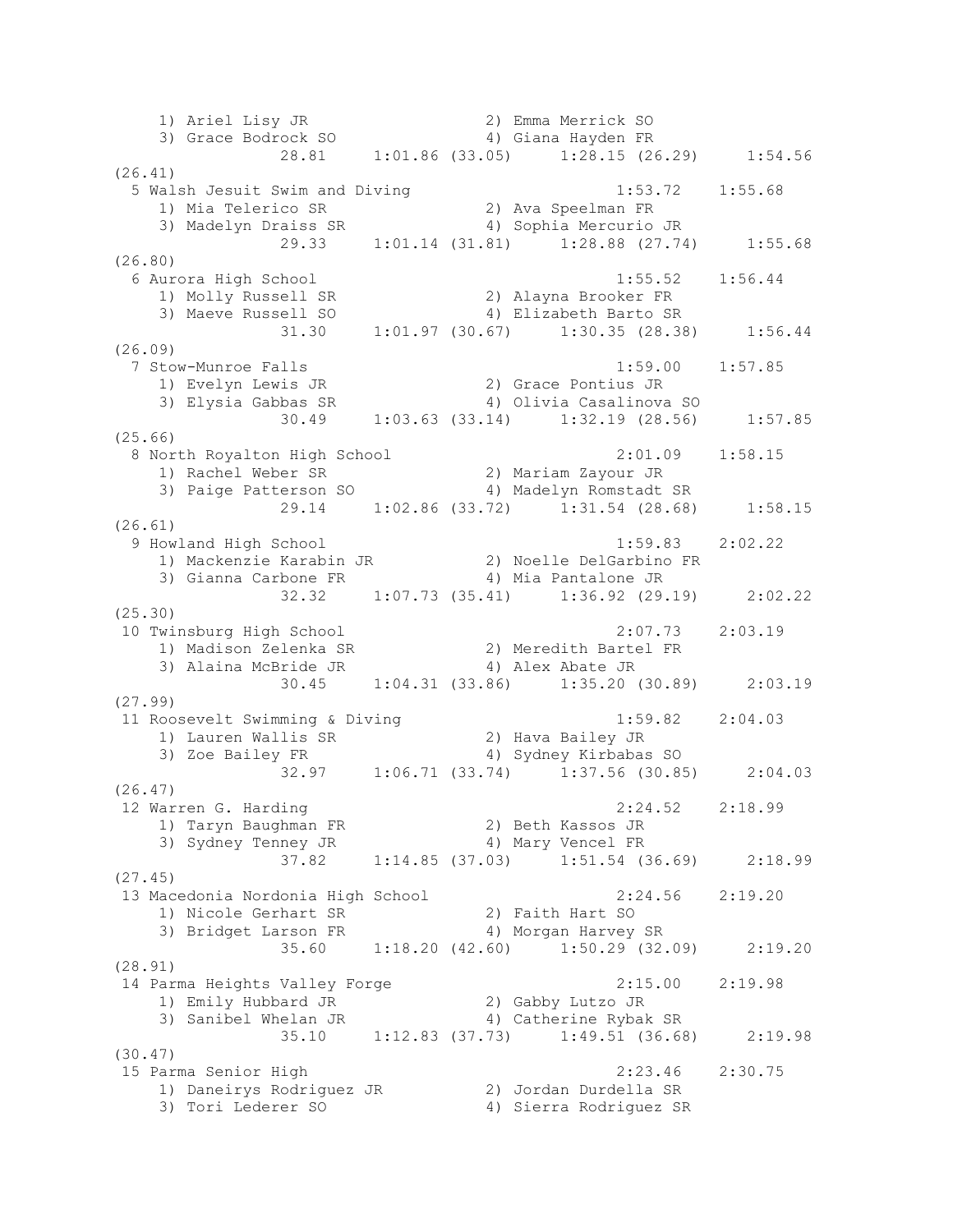|         | 38.37                         | 1:21.40(43.03) | $2:00.54$ (39.14)                       | 2:30.75 |
|---------|-------------------------------|----------------|-----------------------------------------|---------|
| (30.21) |                               |                |                                         |         |
|         | 16 Cuyahoga Falls High School |                | 2:48.78                                 | 2:53.50 |
|         | 1) Kirstie Fontancz SO        |                | 2) Jackie Carleton SO                   |         |
|         | 3) Lisey Erhard SO            |                | 4) Kaylee Johnson FR                    |         |
|         | 52.80                         |                | $1:37.51$ $(44.71)$ $2:21.00$ $(43.49)$ | 2:53.50 |
| (32.50) |                               |                |                                         |         |

### **Event 3 Girls 200 Yard Freestyle**

============================================================================= == Sectional: \* 1:53.02 2019 Paige McCormick, HUDSON Name Seed Finals (Name Seed Finals ============================================================================= == 1 Karen Krosky SR Brecksville 1:52.84 1:52.79\* 26.10 54.59 (28.49) 1:23.73 (29.14) 1:52.79 (29.06) 2 Paige McCormick SR Hudson 1:50.71 1:53.99 26.44 54.93 (28.49) 1:24.32 (29.39) 1:53.99 (29.67) 3 Eliana Szabo SO Hudson 1:57.68 1:55.92 26.79 55.75 (28.96) 1:25.68 (29.93) 1:55.92 (30.24) 4 Olena Sadovska SO Brecksville 1:55.30 1:56.36 26.62 55.60 (28.98) 1:25.98 (30.38) 1:56.36 (30.38) 5 Mia Nagle SO Firestone 1:54.94 1:57.30 26.91 56.20 (29.29) 1:26.74 (30.54) 1:57.30 (30.56) 6 Gabrielle Loring SR Hudson 1:56.83 1:57.77 27.71 57.28 (29.57) 1:27.66 (30.38) 1:57.77 (30.11) 7 Caroline VonVille SO Hudson 2:05.00 2:02.42<br>27.57 58.23 (30.66) 1:30 20 10 1:30 27.57 58.23 (30.66) 1:30.39 (32.16) 2:02.42 (32.03) 8 Allison Agosti SR Firestone 2:05.96 2:02.44 27.98 58.32 (30.34) 1:30.56 (32.24) 2:02.44 (31.88) 9 Abbie Kmet JR Firestone 2:00.50 2:02.54 28.22 59.42 (31.20) 1:31.34 (31.92) 2:02.54 (31.20) 10 Sydney Lukco JR Warren Harding 2:05.00 2:03.70 28.24 59.33 (31.09) 1:31.86 (32.53) 2:03.70 (31.84) 11 Emma Moore SO Firestone 2:00.47 2:04.42 27.38 58.10 (30.72) 1:31.05 (32.95) 2:04.42 (33.37) 12 Evelyn Lewis JR Stow 2:00.42 2:04.43<br>28.34 59.67 (31.33) 1:32.36 (32.69) 2:04 28.34 59.67 (31.33) 1:32.36 (32.69) 2:04.43 (32.07)<br>13 Mariam Zayour JR North Royalton 2:02.46 2:04.53 27.81 59.13 (31.32) 1:31.49 (32.36) 2:04.53 (33.04) 14 Molly O'Brien JR Stow 2:17.69 2:10.58 29.02 1:01.76 (32.74) 1:36.73 (34.97) 2:10.58 (33.85)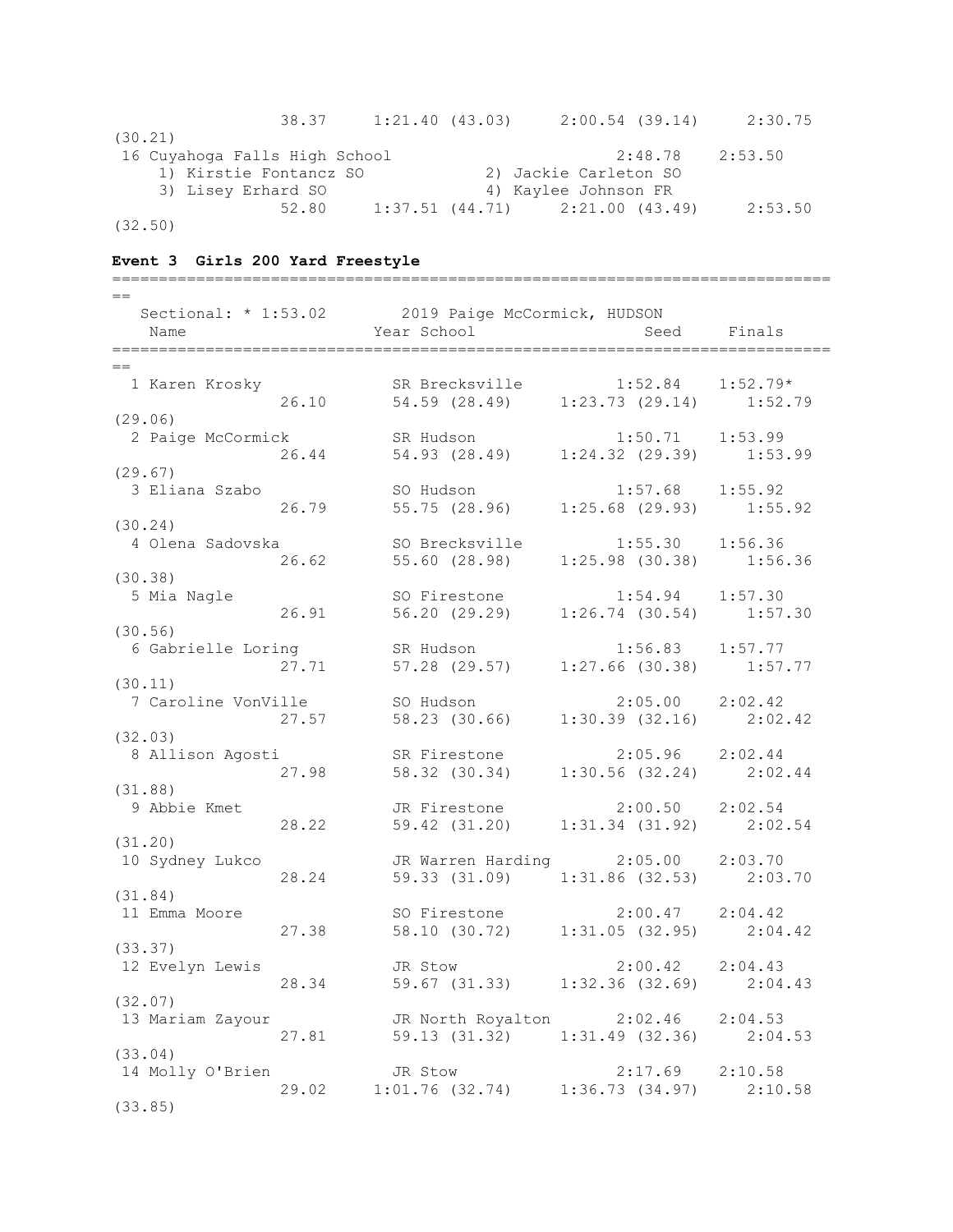15 Kyleigh Roche FR Aurora 2:11.42 2:10.63 30.22 1:02.58 (32.36) 1:36.33 (33.75) 2:10.63 (34.30) 16 Sarah Salek SR Walsh Jesuit 2:16.88 2:11.80 29.60 1:02.38 (32.78) 1:37.23 (34.85) 2:11.80 (34.57) 17 Kaitlyn Dutton SO Stow 2:13.07 2:14.16 29.70 1:02.75 (33.05) 1:37.97 (35.22) 2:14.16 (36.19) 18 Molly Russell SR Aurora 2:10.17 2:14.25 30.18 1:04.37 (34.19) 1:39.48 (35.11) 2:14.25 (34.77) 19 Olivia Smith SO Cuyahoga Falls 2:19.60 2:15.79 30.00 1:03.30 (33.30) 1:39.47 (36.17) 2:15.79 (36.32) 20 Zoe Bailey **FR** Kent Roosevelt 2:20.27 2:17.25 31.41 1:06.02 (34.61) 1:42.15 (36.13) 2:17.25 (35.10) 21 Emily Hubbard JR Valley Forge 2:20.41 2:17.91 31.52 1:06.16 (34.64) 1:42.23 (36.07) 2:17.91 (35.68) 22 Samantha Swauger FR Twinsburg 2:27.39 2:18.15 31.80 1:06.81 (35.01) 1:43.01 (36.20) 2:18.15 (35.14) 23 Denali Stout FR Brecksville 2:24.64 2:18.98 30.74 1:05.12 (34.38) 1:42.50 (37.38) 2:18.98 (36.48) 24 Danielle Coyle JR Twinsburg 2:26.48 2:19.06 32.11 1:07.46 (35.35) 1:43.56 (36.10) 2:19.06 (35.50) 25 Corinne Daniels SR Howland 2:19.72 2:19.65 31.08 1:05.53 (34.45) 1:42.05 (36.52) 2:19.65 (37.60) 26 Mariam Fahmy SR Twinsburg 2:20.19 2:20.66 32.32 1:07.11 (34.79) 1:43.79 (36.68) 2:20.66 (36.87) 27 Ella Pendleton FR Nordonia 2:24.73 2:24.34 33.52 1:09.91 (36.39) 1:47.78 (37.87) 2:24.34 (36.56) 28 Taylor Klaiber JR North Royalton 2:35.45 2:26.21 33.05 1:09.59 (36.54) 1:47.76 (38.17) 2:26.21 (38.45) 29 Ella Case S0 Aurora 2:22.86 2:26.76 31.65 1:07.91 (36.26) 1:48.04 (40.13) 2:26.76 (38.72) 30 Sydney Tenney JR Warren Harding 2:24.83 2:26.77 34.20 1:11.17 (36.97) 1:49.83 (38.66) 2:26.77 (36.94) 31 Brooklyn Duguay JR Aurora 2:28.44 2:27.60 33.12 1:10.50 (37.38) 1:49.88 (39.38) 2:27.60 (37.72) 32 Katie Gale JR Parma Normandy 2:45.10 2:27.64 33.24 1:10.40 (37.16) 1:49.38 (38.98) 2:27.64 (38.26) 33 Olivia Pastore JR North Royalton 2:30.27 2:27.96 33.94 1:11.49 (37.55) 1:50.08 (38.59) 2:27.96 (37.88)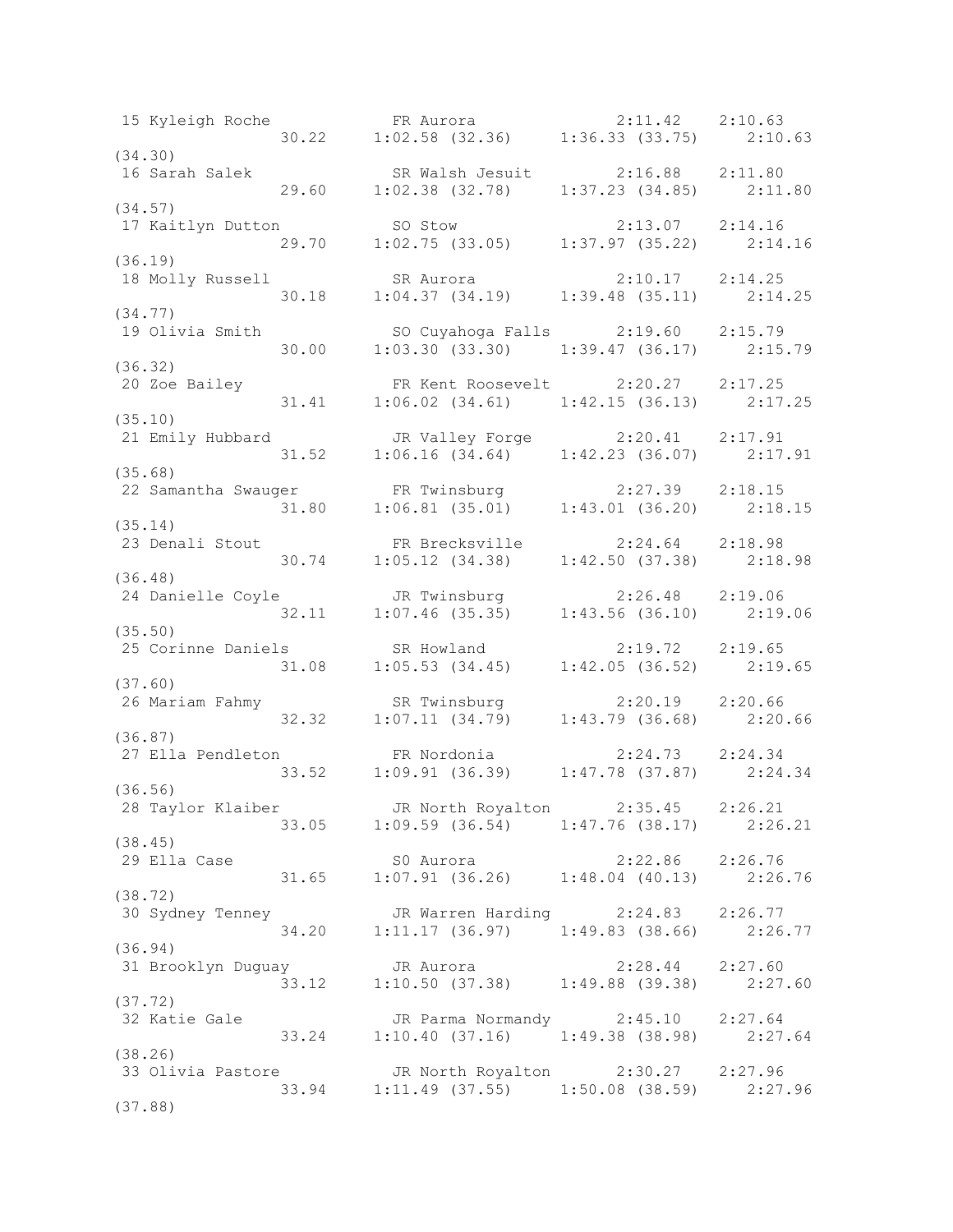34 Ally Middleton JR Twinsburg 2:32.30 2:30.43 35.74 1:13.22 (37.48) 1:52.65 (39.43) 2:30.43 (37.78) 35 Olivia Balazy FR Parma Normandy 2:29.71 2:30.97 32.29 1:09.53 (37.24) 1:50.31 (40.78) 2:30.97 (40.66) 36 Lily Obert JR Stow 2:28.31 2:31.66 32.28 2:31.66 (1:59.38) 37 Peyton Croucher FR Parma 2:39.74 2:32.89 33.75 1:12.80 (39.05) 1:53.00 (40.20) 2:32.89 (39.89) 38 Sylvia Stibley SR Brecksville 2:55.29 2:33.22 33.16 1:11.09 (37.93) 1:51.82 (40.73) 2:33.22 (41.40) 39 Alyssa Tarr SR Howland 2:28.78 2:34.96 33.34 1:12.33 (38.99) 1:53.36 (41.03) 2:34.96 (41.60) 40 Audrey Huzl SR Parma Normandy NT 2:36.64 32.87 1:13.42 (40.55) 1:56.82 (43.40) 2:36.64 (39.82) 41 Josephine Carannante JR Howland 2:29.06 2:37.08 33.93 1:13.46 (39.53) 1:55.87 (42.41) 2:37.08 (41.21) 42 Kaylee Johnson FR Cuyahoga Falls 2:41.22 2:37.12 33.99 1:13.31 (39.32) 1:55.67 (42.36) 2:37.12 (41.45) 43 Sarah Dorvinen FR Parma Normandy 2:47.83 2:40.69 35.07 1:15.61 (40.54) 1:58.74 (43.13) 2:40.69 (41.95) 44 Catherine Rybak SR Valley Forge 2:37.30 2:43.66 35.87 1:16.42 (40.55) 1:59.77 (43.35) 2:43.66 (43.89) 45 Katelyn Heiser SO Parma 2:42.66 2:44.05 35.14 1:15.98 (40.84) 2:01.31 (45.33) 2:44.05 (42.74) 46 Lisey Erhard SO Cuyahoga Falls 3:01.38 3:02.61 40.37 1:27.14 (46.77) 2:16.86 (49.72) 3:02.61 (45.75)<br>47 Liz Gajski 47 Liz Gajski SR Howland 2:59.18 3:04.75 40.18 1:26.93 (46.75) 2:16.49 (49.56) 3:04.75 (48.26) 48 Sarah Nakonieczny SO Parma 3:16.81 3:11.85 41.34 1:30.79 (49.45) 2:22.36 (51.57) 3:11.85 (49.49) 49 Angelina Pastrana FR Parma 3:24.00 3:15.80 41.43 1:32.94 (51.51) 2:26.54 (53.60) 3:15.80 (49.26) 50 Alex Fertig SO Cuyahoga Falls NT 3:19.36 41.45 1:30.84 (49.39) 2:25.55 (54.71) 3:19.36 (53.81) 51 Meg Picoult FR Nordonia 3:33.50 3:39.84 43.48 1:42.34 (58.86) 2:43.17 (1:00.83) 3:39.84 (56.67)

**Event 4 Girls 200 Yard IM**

#### =============================================================================  $=$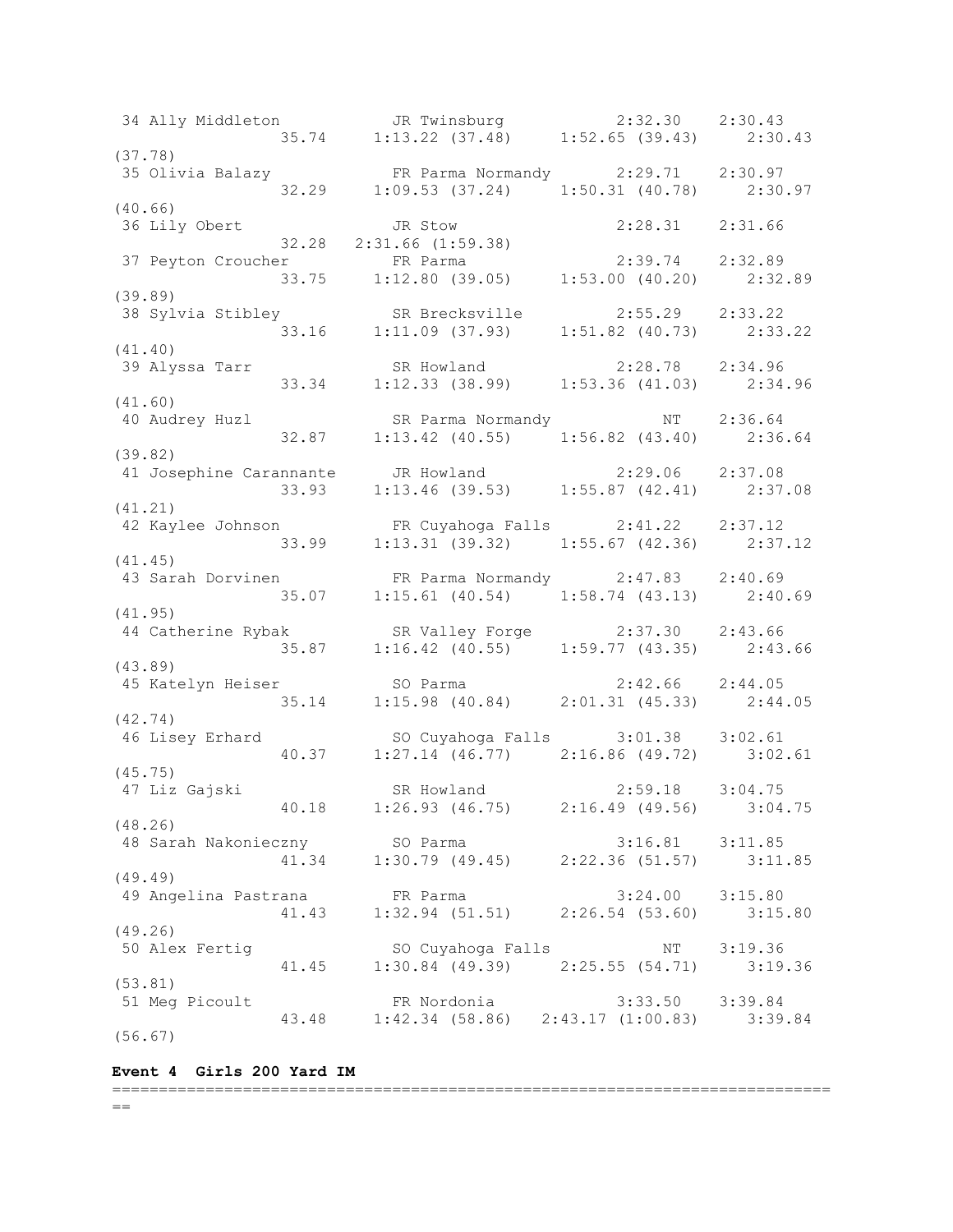| Name                          |       | Sectional: * 2:01.70 2011 Katie M Miller, Firestone<br>Year School      | Seed                        | Finals |
|-------------------------------|-------|-------------------------------------------------------------------------|-----------------------------|--------|
|                               |       |                                                                         |                             |        |
| $=$<br>1 Giovanna Cappabianca |       | SR Hudson 2:05.04 2:08.84<br>1:01.60 (33.37) 1:38.75 (37.15) 2:08.84    |                             |        |
| (30.09)                       | 28.23 |                                                                         |                             |        |
| 2 Madeline Dyer               |       | SR Firestone 2:07.59 2:09.57                                            |                             |        |
|                               | 28.15 | $1:02.54$ (34.39) $1:38.65$ (36.11) $2:09.57$                           |                             |        |
| (30.92)                       |       |                                                                         |                             |        |
| 3 Tera Brilmyer               |       |                                                                         |                             |        |
|                               | 28.29 | FR Firestone 2:10.30 2:12.42<br>1:02.19 (33.90) 1:41.35 (39.16) 2:12.42 |                             |        |
| (31.07)                       |       |                                                                         |                             |        |
| 4 Madelyn Draiss              |       | SR Walsh Jesuit                                                         | $2:07.15$ $J2:12.42$        |        |
|                               | 28.09 | $1:02.18$ $(34.09)$                                                     | $1:40.60$ (38.42) $2:12.42$ |        |
| (31.82)                       |       |                                                                         |                             |        |
| 5 Ava Speelman                |       | FR Walsh Jesuit                                                         | $2:13.05$ $2:12.48$         |        |
|                               | 28.84 | $1:03.58$ $(34.74)$                                                     | $1:41.06$ (37.48) $2:12.48$ |        |
| (31.42)                       |       |                                                                         |                             |        |
| 6 Annie Krusinski             |       | SO Brecksville 2:09.67 2:13.75                                          |                             |        |
|                               | 27.99 | $1:02.49$ (34.50) $1:41.32$ (38.83) $2:13.75$                           |                             |        |
| (32.43)                       |       |                                                                         |                             |        |
|                               |       | 7 Marisa Schenkenberger FR Hudson 2:11.92 2:14.42                       |                             |        |
|                               | 29.35 | $1:03.52$ (34.17) $1:41.88$ (38.36) $2:14.42$                           |                             |        |
| (32.54)                       |       |                                                                         |                             |        |
| 8 Alayna Brooker              |       |                                                                         |                             |        |
|                               | 29.61 | $1:06.57$ (36.96) $1:42.97$ (36.40) $2:15.83$                           |                             |        |
| (32.86)                       |       |                                                                         |                             |        |
| 9 Lucy Reber                  |       | SO Hudson<br>1:03.93 (34.47)<br>1:44.84 (40.91)<br>2:18.27<br>SO Hudson |                             |        |
|                               | 29.46 |                                                                         |                             |        |
| (33.43)                       |       |                                                                         |                             |        |
| 10 Caroline Coates            |       | JR Hudson                                                               | $2:18.75$ $2:19.62$         |        |
| (34.56)                       | 30.63 | 1:04.57(33.94)                                                          | $1:45.06$ (40.49) 2:19.62   |        |
| 11 Emma Merrick               |       | SO Parma Normandy 2:23.39 2:20.00                                       |                             |        |
|                               | 29.80 | $1:04.81$ (35.01) $1:46.83$ (42.02) $2:20.00$                           |                             |        |
| (33.17)                       |       |                                                                         |                             |        |
| 12 Emma Golsch                |       | JR Brecksville 2:22.50 2:23.82                                          |                             |        |
|                               | 30.93 | $1:08.48$ (37.55) $1:50.52$ (42.04) $2:23.82$                           |                             |        |
| (33.30)                       |       |                                                                         |                             |        |
| 13 Maeve Russell              |       | SO Aurora                                                               | $2:23.15$ $2:28.08$         |        |
|                               |       | 31.75 1:09.47 (37.72) 1:53.73 (44.26) 2:28.08                           |                             |        |
| (34.35)                       |       |                                                                         |                             |        |
| 14 Elysia Gabbas              |       | SR Stow                                                                 | $2:34.50$ $2:28.96$         |        |
|                               |       | 30.47 1:08.16 (37.69) 1:54.36 (46.20) 2:28.96                           |                             |        |
| (34.60)                       |       |                                                                         |                             |        |
| 15 Coco Malnar                |       | SO Brecksville                                                          | $2:31.00$ $2:31.01$         |        |
|                               | 32.28 | $1:08.99$ (36.71) $1:57.14$ (48.15) $2:31.01$                           |                             |        |
| (33.87)                       |       |                                                                         |                             |        |
| 16 Meredith Bartel            |       | FR Twinsburg                                                            | 2:32.44 2:31.29             |        |
|                               |       | 33.60 1:14.09 (40.49) 1:58.11 (44.02) 2:31.29                           |                             |        |
| (33.18)                       |       |                                                                         |                             |        |
| 17 Jane Puzder                |       | SR Aurora                                                               | 2:30.77 2:32.02             |        |
|                               | 33.17 | $1:10.99$ (37.82) $1:57.21$ (46.22) $2:32.02$                           |                             |        |
| (34.81)                       |       |                                                                         |                             |        |
| 18 Hope Fishman               |       | SR Brecksville                                                          | 2:33.41 2:32.77             |        |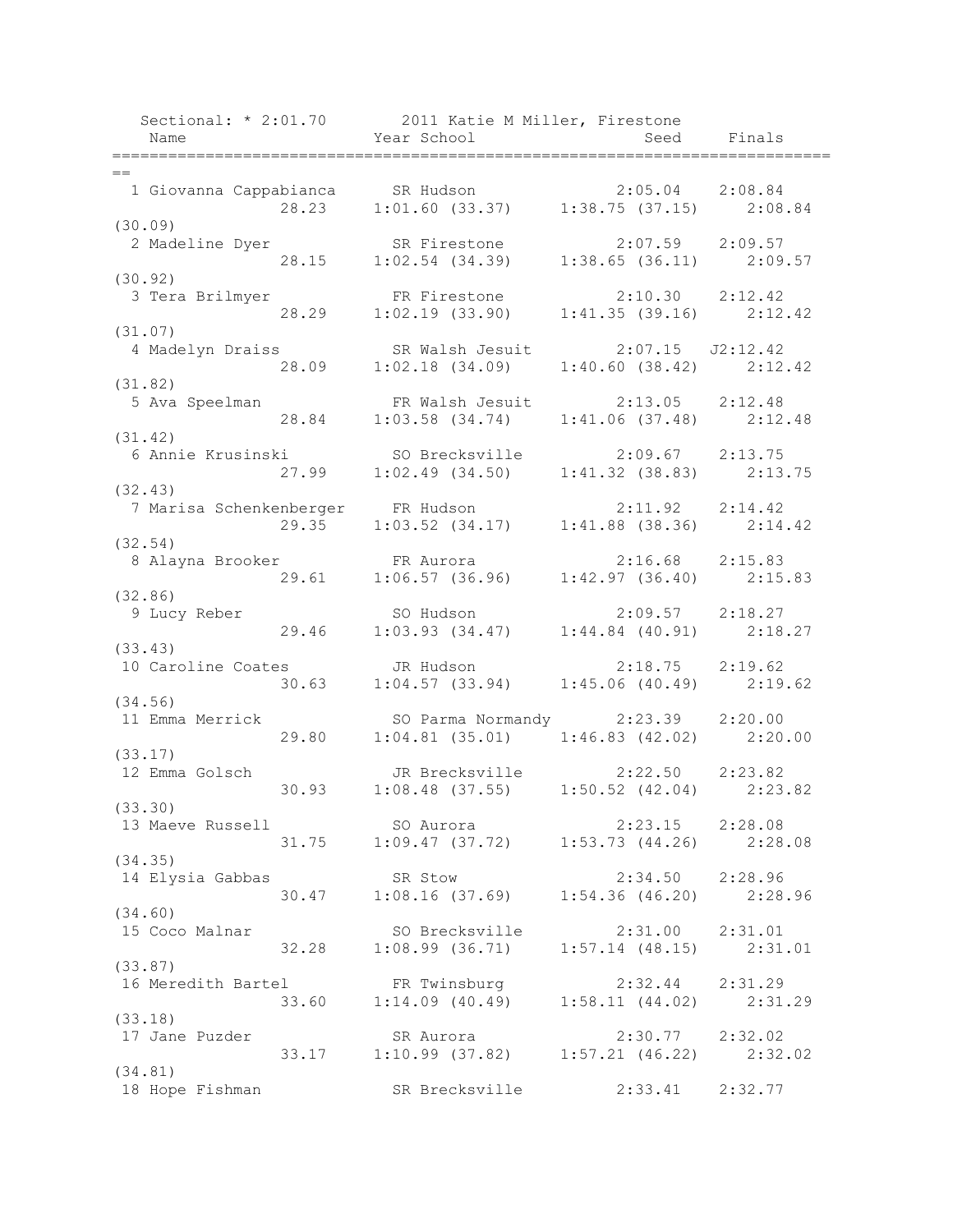33.68 1:12.60 (38.92) 1:57.67 (45.07) 2:32.77 (35.10) 19 Kathleen Horgan SR Walsh Jesuit 2:36.63 2:33.09 31.72 1:14.16 (42.44) 1:57.49 (43.33) 2:33.09 (35.60) 20 Annalise Bender SO Aurora 2:33.17 2:34.22 31.84 1:10.06 (38.22) 1:58.94 (48.88) 2:34.22 (35.28) 21 Maddy Dolney SO Twinsburg 2:38.40 2:37.95 34.68 1:14.49 (39.81) 2:01.06 (46.57) 2:37.95 (36.89) 22 Ashley Agosti FR Firestone 2:40.73 2:41.34 34.31 1:14.13 (39.82) 2:06.74 (52.61) 2:41.34 (34.60) 23 Lauren Buchholz JR North Royalton 2:52.69 2:44.80 34.06 1:17.12 (43.06) 2:04.81 (47.69) 2:44.80 (39.99) 24 Gabby Lutzo JR Valley Forge 2:49.79 2:45.08 38.60 1:20.84 (42.24) 2:08.33 (47.49) 2:45.08 (36.75) 25 Annalise Cremer SO Stow 2:46.55 2:45.13 35.08 1:14.64 (39.56) 2:08.10 (53.46) 2:45.13 (37.03) 26 Kinsey Deavers JR Valley Forge 2:48.70 2:46.16 37.53 1:17.55 (40.02) 2:09.32 (51.77) 2:46.16 (36.84) 27 Casey Johnson - Bowers SO Stow 2:46.75 2:46.36 33.75 1:13.34 (39.59) 2:08.36 (55.02) 2:46.36 (38.00) 28 India Johnson-Bowers SR Stow 2:58.20 2:51.79 38.23 1:22.72 (44.49) 2:11.18 (48.46) 2:51.79 (40.61) 29 Nina Marcoguiseppe SO Nordonia 2:54.13 2:52.01 38.73 1:22.87 (44.14) 2:13.00 (50.13) 2:52.01 (39.01) 30 Autumn Westbrooks JR Nordonia 2:57.65 2:53.47 37.69 1:25.90 (48.21) 2:14.00 (48.10) 2:53.47 (39.47) 31 Annie Bertoni FR Walsh Jesuit 2:54.26 2:55.24 1:26.91 2:16.69 (49.78) 2:55.24 (38.55) 2:55.24 ( ) 32 Jessica Abrams SO Twinsburg 3:09.59 2:59.51 38.55 1:23.14 (44.59) 2:19.86 (56.72) 2:59.51 (39.65) 33 Alyssa Baker SR Howland 2:50.48 3:00.33 35.58 1:17.18 (41.60) 2:20.01 (1:02.83) 3:00.33 (40.32) 34 Tori Lederer SO Parma 3:08.68 3:03.84 38.72 1:26.21 (47.49) 2:25.60 (59.39) 3:03.84 (38.24) 35 Grace Bess FR Parma Normandy 3:05.26 3:04.54 39.48 1:20.95 (41.47) 2:22.32 (1:01.37) 3:04.54 (42.22) 36 Abby Neusser SO Firestone 3:14.89 3:06.06 44.82 1:32.50 (47.68) 2:25.82 (53.32) 3:06.06 (40.24) 37 Kate Wright FR Twinsburg NT 3:17.63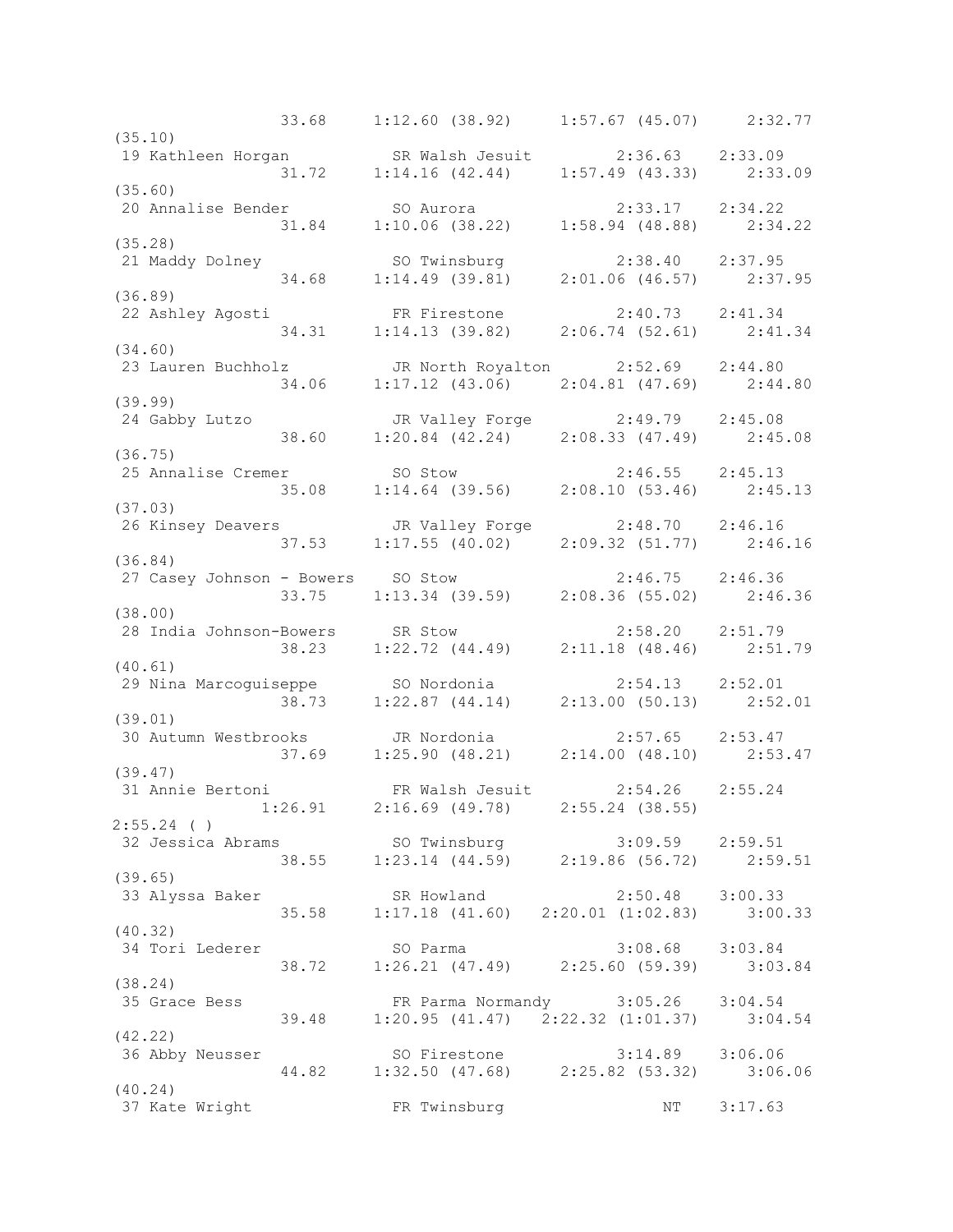| 45.91                  | $1:33.61$ (47.70) $2:34.27$ (1:00.66) $3:17.63$               |                     |                         |
|------------------------|---------------------------------------------------------------|---------------------|-------------------------|
| (43.36)                |                                                               |                     |                         |
| 38 Grace Riley         | FR Nordonia                                                   | $3:19.69$ $3:22.45$ |                         |
| 43.27                  | $1:34.76$ (51.49) $2:36.99$ (1:02.23) 3:22.45                 |                     |                         |
| (45.46)                |                                                               |                     |                         |
| 39 Zoe Staley          | SR Parma                                                      | 3:24.29             | 3:32.99                 |
| 44.30                  | $1:42.44$ (58.14) $2:47.79$ (1:05.35) 3:32.99                 |                     |                         |
| (45.20)                |                                                               |                     |                         |
| 40 Eveeana Dembek      | SO Parma Normandy 3:51.04 3:35.09                             |                     |                         |
|                        | $47.90 \t1:48.08 \t(1:00.18) \t2:50.60 \t(1:02.52) \t3:35.09$ |                     |                         |
| (44.49)                |                                                               |                     |                         |
| 41 Mackenzie Griffiths | JR Valley Forge 3:37.76                                       |                     | 3:43.62                 |
| 50.13                  | $1:48.59$ (58.46) $2:51.39$ (1:02.80) $3:43.62$               |                     |                         |
| (52, 23)               |                                                               |                     |                         |
| 42 Anna Chylik         | SO Parma                                                      | NT                  | 3:59.90                 |
| 2:00.39                |                                                               |                     | $3:09.92$ ( ) $3:59.90$ |
| (49.98)                |                                                               |                     |                         |

### **Event 5 Girls 50 Yard Freestyle**

============================================================================= == Sectional: \* 23.59 2019 Mackenzie DeWitt, HUDSON Name Seed Finals (Name Seed Finals ============================================================================= == 1 Mackenzie DeWitt JR Hudson 23.42 24.19 2 Grace Bodrock SO Parma Normandy 24.52 24.61 3 Carrie Caniglia FR Hudson 24.37 25.13 4 Lindsey Chapman FR Firestone 26.18 25.41 5 Jordan Baith SR Firestone 24.90 25.45 6 Lexi Peachock JR Firestone 26.40 25.75 7 Maddie Horrigan SR Hudson 25.36 25.77 8 Peyton Binns SO Hudson 25.60 25.78 9 Rachel Delida SO Howland 26.32 26.18 10 Olivia Casalinova SO Stow 26.57 26.34 11 Annalia Dye FR Stow 27.04 26.42 12 Sydney Kirbabas SO Kent Roosevelt 26.21 26.57 13 Elizabeth Barto SR Aurora 26.94 26.59 14 Lainey McDaniels FR Cuyahoga Falls 27.38 26.66 15 Sophia Mercurio JR Walsh Jesuit 26.79 26.73 16 Giana Hayden FR Parma Normandy 28.03 26.76 17 Isabel Samels SR Stow 27.19 26.89 18 Mackenzie Roy JR Aurora 26.83 26.92 19 Paige Patterson SO North Royalton 27.56 27.19 20 Annabelle Zamary FR Aurora 27.07 27.20 21 Zoie Vasas SO Parma Normandy 27.91 27.51 22 Jasmine Freeman SO Twinsburg 29.06 27.52 23 Bryce Matolyak SR Cuyahoga Falls 28.05 27.61 24 Elle Dannemiller FR Firestone 29.01 27.70 25 Madelyn Romstadt SR North Royalton 28.04 27.73 26 Aurora Collura SO Aurora 27.78 27.79 27 Molly Snellenberger JR Kent Roosevelt 27.83 27.82 28 Alaina McBride JR Twinsburg 28.64 27.88 29 Emily Garfield SO Stow 28.76 27.99 30 Corinne Daniels SR Howland 26.77 28.01 31 Mackenzie Karabin JR Howland 28.16 28.09 32 Alex Abate JR Twinsburg 29.09 28.29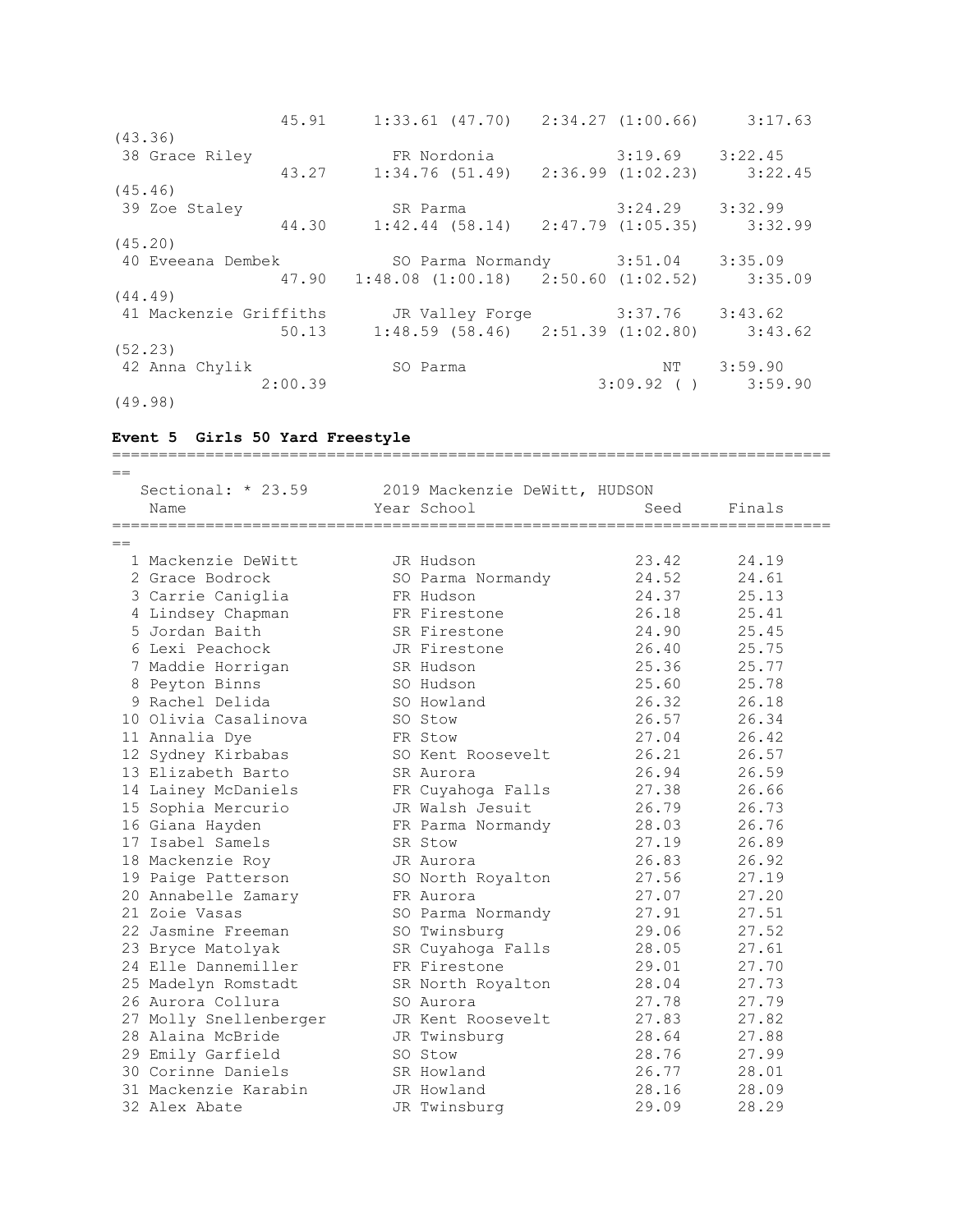| 33 Emma Botsch        | SR Valley Forge   | 28.42 | 28.30      |
|-----------------------|-------------------|-------|------------|
| 34 Madison Zelenka    | SR Twinsburg      | 28.83 | 28.65      |
| 35 Lila Ferry         | JR Kent Roosevelt | 28.39 | 28.67      |
| 36 Asia Hawthorne     | SR Kent Roosevelt | 28.86 | 28.70      |
| 37 Molly Ryan         | FR Brecksville    | 29.09 | 28.78      |
| 38 Maddie Fiorucci    | JR Nordonia       | 29.70 | 28.91      |
| 39 Mailie Galgas      | SO Parma Normandy | 30.70 | 29.01      |
| 40 Veronica Lynch     | SO Walsh Jesuit   | 29.55 | 29.02      |
| 41 Cecillia Hichin    | FR Brecksville    | 30.96 | 29.27      |
| 42 Cami Becker        | FR Nordonia       | 29.88 | 29.32      |
| 43 Sierra Rodriquez   | SR Parma          | 30.02 | 29.38      |
| 44 Daneirys Rodriguez | JR Parma          | 30.01 | 30.56      |
| 45 Laila Julien       | JR Brecksville    | 30.51 | 30.89      |
| 46 Nadiya Tarapata    | SO North Royalton | 33.97 | 30.92      |
| 47 Emma Groppe        | FR Walsh Jesuit   | 31.84 | 31.03      |
| 48 Kristin Griffiths  | FR Brecksville    | 32.20 | 31.32      |
| 49 Breana Hockman     | FR Warren Harding | 32.28 | 31.36      |
| 50 Gillian Jacobs     | JR Valley Forge   | 32.31 | 31.37      |
| 51 Nicole Gerhart     | SR Nordonia       | 31.82 | 31.51      |
| 52 Catherine Rybak    | SR Valley Forge   | 31.75 | 31.55      |
| 53 Hannah Shuttic     | FR Warren Harding | 33.25 | 32.59      |
| 54 Natalie Cole       | SR Valley Forge   | 32.78 | 32.91      |
| 55 Jordan Durdella    | SR Parma          | 32.42 | 33.07      |
| 56 Jamie Baran        | SR North Royalton | 33.82 | 33.36      |
| 57 Anastasia Melendez | JR Parma          | 34.21 | 33.81      |
| 58 Liz Gajski         | SR Howland        | 32.30 | 34.57      |
| 59 Taryn Baughman     | FR Warren Harding | 34.15 | 35.01      |
| 60 Jackie Carleton    | SO Cuyahoga Falls | 35.27 | 36.47      |
| 61 Ella Grossmyer     | FR Nordonia       | 37.34 | 37.31      |
| -- Mary Vencel        | FR Warren Harding | 28.75 | DQ.        |
| -- Katie Howard       | SR Cuyahoga Falls | 31.80 | <b>DFS</b> |

## **Event 6 Girls 100 Yard Butterfly**

| $=$<br>Sectional: $* 57.49$ | 2010 Addy Ferquson, Cloverleaf |         |         |
|-----------------------------|--------------------------------|---------|---------|
| Name                        | Year School                    | Seed    | Finals  |
|                             |                                |         |         |
| 1 Mackenzie DeWitt          | JR Hudson                      | 54.95   | 57.58   |
| 27.26                       | 57.58 (30.32)                  |         |         |
| 2 Riley McNichols           | SR Brecksville                 | 57.80   | 58.36   |
| 26.88                       | 58.36 (31.48)                  |         |         |
| 3 Grace Bodrock             | SO Parma Normandy              | 58.46   | 59.12   |
| 28.31                       | 59.12 (30.81)                  |         |         |
| 4 Tera Brilmyer             | FR Firestone                   | 58.20   | 1:00.07 |
| 28.27                       | 1:00.07(31.80)                 |         |         |
| 5 Molly Rogers              | SO Firestone                   | 1:01.24 | 1:00.60 |
| 28.45                       | 1:00.60(32.15)                 |         |         |
| 6 Kate Hensley              | SO Hudson                      | 59.88   | 1:01.69 |
| 28.73                       | $1:01.69$ (32.96)              |         |         |
| 7 Mia Telerico              | SR Walsh Jesuit                | 59.89   | 1:02.44 |
| 29.06                       | $1:02.44$ (33.38)              |         |         |
| Jordan Stump<br>8           | SR Firestone                   | 1:01.38 | 1:02.98 |
| 29.48                       | $1:02.98$ $(33.50)$            |         |         |
| 9 Maddie Horrigan           | SR Hudson                      | 1:04.07 | 1:03.03 |
| 1:32.93                     | 1:03.03()                      |         |         |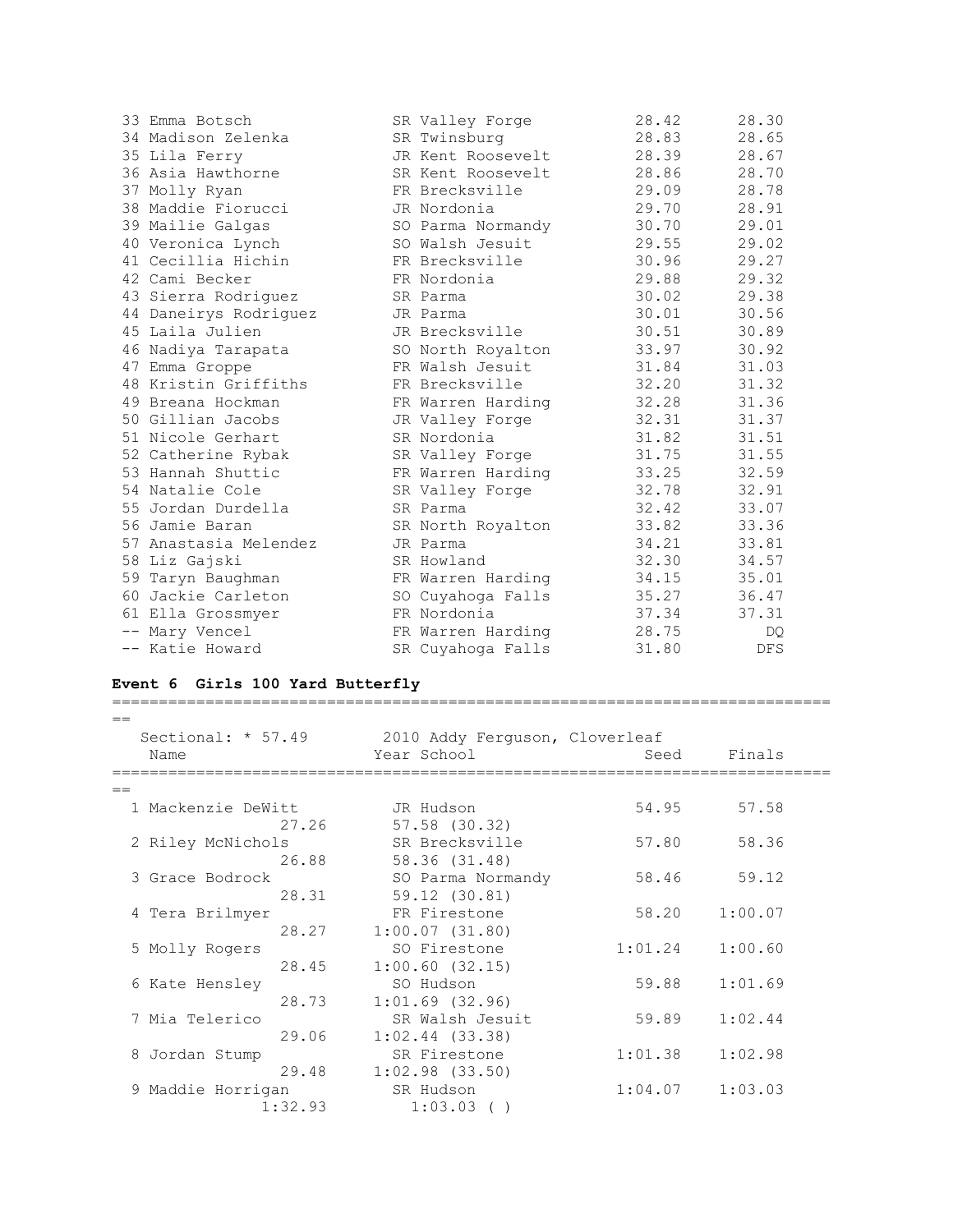| 10 | Emma Merrick            |         | SO Parma Norma      |
|----|-------------------------|---------|---------------------|
|    |                         | 3.90    | $1:03.48$ (59.58)   |
|    | 11 Gianna Carbone       |         | FR Howland          |
|    |                         | 8.08    | $1:05.63$ (57.55)   |
|    | 12 Isabel Samels        |         | SR Stow             |
|    |                         | 30.56   |                     |
|    |                         |         | 1:05.70(35.14)      |
|    | 13 Elysia Gabbas        |         | SR Stow             |
|    |                         | 30.69   | 1:06.35(35.66)      |
|    | 14 Olivia Casalinova    |         | SO Stow             |
|    |                         | 30.55   | $1:07.50$ (36.95)   |
|    | 15 Erin Zmich           |         | SO Hudson           |
|    |                         | 1:32.74 | $1:07.51$ ( )       |
|    |                         |         |                     |
|    | 16 Maeve Russell        |         | SO Aurora           |
|    |                         | 6.78    | 1:08.05(1:01.27)    |
|    | 17 Paige Patterson      |         | SO North Royal      |
|    |                         | 30.63   | 1:08.12(37.49)      |
|    | 18 Zoe Bailey           |         | FR Kent Roosev      |
|    |                         | 1:32.71 | $1:08.25$ ( )       |
|    |                         |         |                     |
|    | 19 Kathleen Horgan      |         | SR Walsh Jesui      |
|    |                         | 31.71   | $1:08.26$ (36.55)   |
|    | 20 Hava Bailey          |         | JR Kent Roosev      |
|    |                         | 32.75   | 1:09.30(36.55)      |
|    | 21 Annalise Bender      |         | SO Aurora           |
|    |                         | 31.74   | 1:12.31(40.57)      |
|    | 22 Lauren Wallis        |         | SR Kent Roosev      |
|    |                         |         |                     |
|    |                         | 34.13   | 1:12.45(38.32)      |
|    | 23 Maddie Fiorucci      |         | JR Nordonia         |
|    |                         | 34.90   | 1:13.53(38.63)      |
|    | 24 Chelsea Kirk         |         | SR Stow             |
|    |                         | 34.69   | 1:15.72(41.03)      |
|    | 25 Bella Dobrski        |         | JR Twinsburg        |
|    |                         | 35.60   | 1:16.12(40.52)      |
|    |                         |         |                     |
|    | 26 Celeste Devincentis  |         | FR Aurora           |
|    |                         | 33.19   | 1:16.21(43.02)      |
|    | 27 Madison Fluent       |         | JR Howland          |
|    |                         | 35.29   | 1:17.21(41.92)      |
|    | 28 Armish Atif          |         | FR Twinsburg        |
|    |                         | 34.02   | 1:17.75(43.73)      |
|    |                         |         |                     |
|    | 29 Rose Misch           |         | FR Brecksville      |
|    |                         | 34.77   | 1:17.83(43.06)      |
|    | 30 Amy Thomas           |         | JR North Royal      |
|    |                         | 36.55   | 1:18.16(41.61)      |
|    | 31 Claire Schiopota     |         | SR Aurora           |
|    |                         | 35.69   | 1:18.95(43.26)      |
|    | 32 Alexandra Kirschbaum |         | SO Firestone        |
|    |                         |         |                     |
|    |                         | 34.21   | 1:20.19(45.98)      |
|    | 33 Cecillia Hichin      |         | FR Brecksville      |
|    |                         | 36.37   | 1:20.55(44.18)      |
|    | 34 Mailie Galgas        |         | SO Parma Norma      |
|    |                         | 35.19   | 1:20.65(45.46)      |
|    | 35 Autumn Westbrooks    |         | JR Nordonia         |
|    |                         | 37.42   | $1:21.64$ $(44.22)$ |
|    |                         |         |                     |
|    | 36 Bridget Larson       |         | FR Nordonia         |
|    |                         | 38.56   | 1:23.16(44.60)      |
|    | 37 Alyssa Baker         |         | SR Howland          |
|    |                         | 37.77   | 1:24.43(46.66)      |
| 38 | Tori Lederer            |         | SO Parma            |
|    |                         |         |                     |

| 10 Emma Merrick         | SO Parma Normandy   | 1:04.84 | 1:03.48 |
|-------------------------|---------------------|---------|---------|
| 3.90                    | $1:03.48$ (59.58)   |         |         |
| 11 Gianna Carbone       | FR Howland          | 1:06.15 | 1:05.63 |
| 8.08                    | $1:05.63$ (57.55)   |         |         |
| 12 Isabel Samels        | SR Stow             | 1:15.56 | 1:05.70 |
| 30.56                   | 1:05.70(35.14)      |         |         |
| 13 Elysia Gabbas        | SR Stow             | 1:06.12 | 1:06.35 |
| 30.69                   | 1:06.35(35.66)      |         |         |
| 14 Olivia Casalinova    | SO Stow             | 1:10.96 | 1:07.50 |
| 30.55                   | $1:07.50$ (36.95)   |         |         |
| 15 Erin Zmich           | SO Hudson           | 1:04.18 | 1:07.51 |
| 1:32.74                 | $1:07.51$ ()        |         |         |
| 16 Maeve Russell        | SO Aurora           | 1:08.34 | 1:08.05 |
| 6.78                    | 1:08.05(1:01.27)    |         |         |
| 17 Paige Patterson      | SO North Royalton   | 1:11.02 | 1:08.12 |
| 30.63                   | 1:08.12(37.49)      |         |         |
| 18 Zoe Bailey           | FR Kent Roosevelt   | 1:09.37 | 1:08.25 |
| 1:32.71                 | $1:08.25$ ()        |         |         |
|                         |                     |         |         |
| 19 Kathleen Horgan      | SR Walsh Jesuit     | 1:10.09 | 1:08.26 |
| 31.71                   | $1:08.26$ (36.55)   |         |         |
| 20 Hava Bailey          | JR Kent Roosevelt   | 1:09.53 | 1:09.30 |
| 32.75                   | 1:09.30(36.55)      |         |         |
| 21 Annalise Bender      | SO Aurora           | 1:11.99 | 1:12.31 |
| 31.74                   | $1:12.31$ (40.57)   |         |         |
| 22 Lauren Wallis        | SR Kent Roosevelt   | 1:13.21 | 1:12.45 |
| 34.13                   | 1:12.45(38.32)      |         |         |
| 23 Maddie Fiorucci      | JR Nordonia         | 1:16.26 | 1:13.53 |
| 34.90                   | 1:13.53(38.63)      |         |         |
| 24 Chelsea Kirk         | SR Stow             | 1:16.23 | 1:15.72 |
| 34.69                   | 1:15.72(41.03)      |         |         |
| 25 Bella Dobrski        | JR Twinsburg        | 1:21.76 | 1:16.12 |
| 35.60                   | 1:16.12(40.52)      |         |         |
| 26 Celeste Devincentis  | FR Aurora           | 1:16.10 | 1:16.21 |
| 33.19                   | 1:16.21(43.02)      |         |         |
| 27 Madison Fluent       | JR Howland          | 1:13.68 | 1:17.21 |
| 35.29                   | 1:17.21(41.92)      |         |         |
| 28 Armish Atif          | FR Twinsburg        | 1:21.69 | 1:17.75 |
| 34.02                   | 1:17.75(43.73)      |         |         |
| 29 Rose Misch           | FR Brecksville      | 1:19.66 | 1:17.83 |
| 34.77                   | $1:17.83$ (43.06)   |         |         |
| 30 Amy Thomas           | JR North Royalton   | 1:21.99 | 1:18.16 |
| 36.55                   | 1:18.16(41.61)      |         |         |
| 31 Claire Schiopota     | SR Aurora           | 1:19.36 | 1:18.95 |
| 35.69                   | 1:18.95(43.26)      |         |         |
|                         |                     |         |         |
| 32 Alexandra Kirschbaum | SO Firestone        | 1:24.99 | 1:20.19 |
| 34.21                   | 1:20.19(45.98)      |         |         |
| 33 Cecillia Hichin      | FR Brecksville      | 1:29.17 | 1:20.55 |
| 36.37                   | 1:20.55(44.18)      |         |         |
| 34 Mailie Galgas        | SO Parma Normandy   | 1:21.61 | 1:20.65 |
| 35.19                   | $1:20.65$ (45.46)   |         |         |
| 35 Autumn Westbrooks    | JR Nordonia         | 1:21.46 | 1:21.64 |
| 37.42                   | $1:21.64$ $(44.22)$ |         |         |
| 36 Bridget Larson       | FR Nordonia         | 1:27.70 | 1:23.16 |
| 38.56                   | 1:23.16(44.60)      |         |         |
| 37 Alyssa Baker         | SR Howland          | 1:22.16 | 1:24.43 |
| 37.77                   | 1:24.43(46.66)      |         |         |
| 38 Tori Lederer         | SO Parma            | 1:28.82 | 1:25.55 |
|                         |                     |         |         |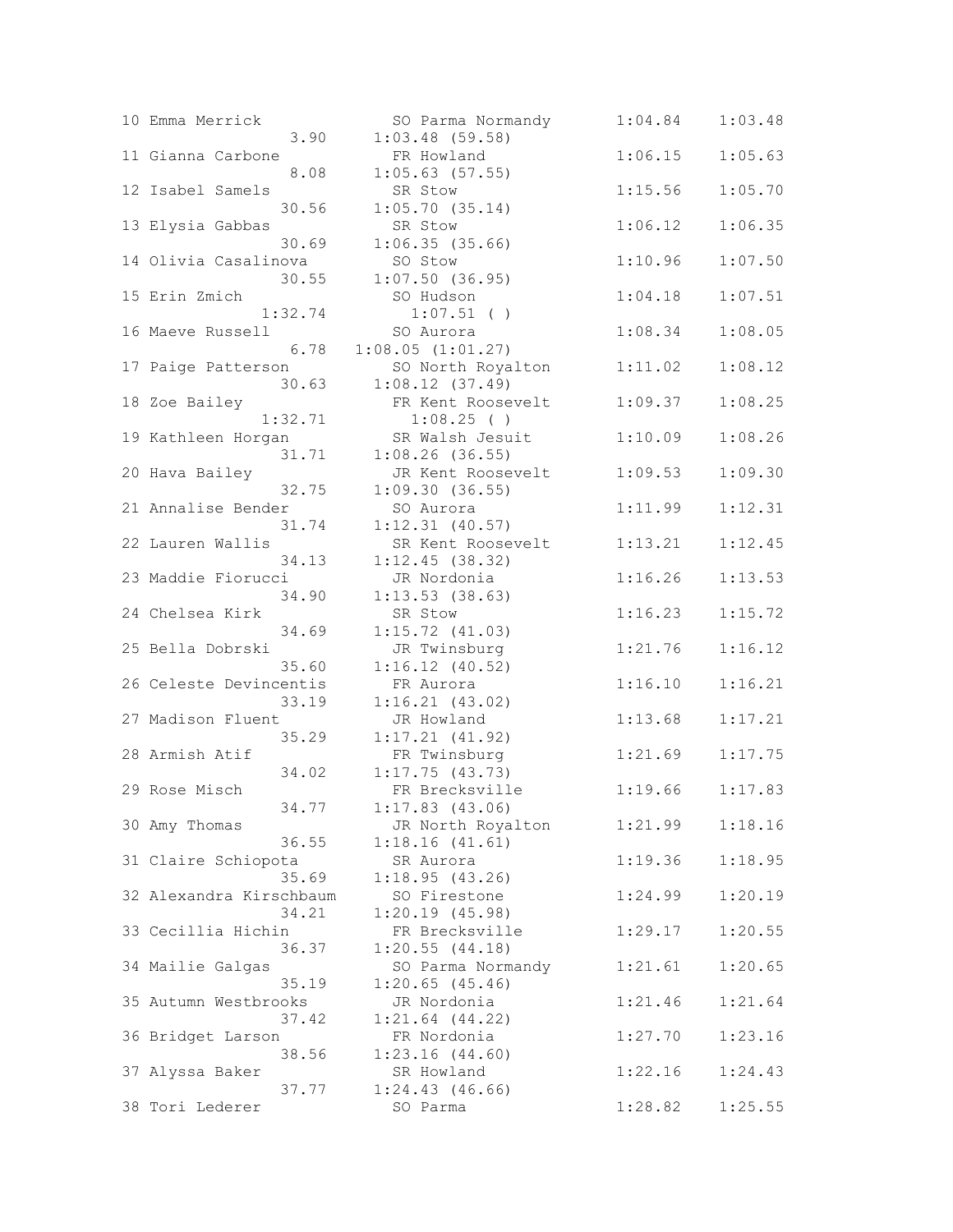|                    | 41.44 | 1:25.55(44.11)    |         |         |
|--------------------|-------|-------------------|---------|---------|
| 39 Hannah Porter   |       | JR Valley Forge   | 1:28.15 | 1:29.11 |
|                    | 38.67 | 1:29.11(50.44)    |         |         |
| 40 Katie Peters    |       | SR Parma Normandy | 1:34.53 | 1:30.62 |
|                    | 40.91 | $1:30.62$ (49.71) |         |         |
| 41 Juliann Roch    |       | FR Twinsburg      | 1:45.72 | 1:37.58 |
|                    | 42.71 | $1:37.58$ (54.87) |         |         |
| 42 Autumn Zink     |       | SR Valley Forge   | 1:39.25 | 1:38.26 |
|                    | 44.47 | 1:38.26(53.79)    |         |         |
| 43 Anna Chylik     |       | SO Parma          | 2:05.00 | 2:06.91 |
|                    | 59.34 | 2:06.91(1:07.57)  |         |         |
| -- Miranda Camacho |       | SO Brecksville    | 1:35.00 | DO      |
|                    | 44.07 | DQ (1:13.94)      |         |         |

=============================================================================

## **Event 7 Girls 100 Yard Freestyle**

| $=$ |                    |       |                                                                    |         |        |
|-----|--------------------|-------|--------------------------------------------------------------------|---------|--------|
|     | Name               |       | Sectional: * 52.05 2014 Lauren Heller, Walsh Jesuit<br>Year School | Seed    | Finals |
|     |                    |       |                                                                    |         |        |
| $=$ |                    |       |                                                                    |         |        |
|     | 1 Claire Kenney    |       | SR Brecksville                                                     | 52.15   | 52.76  |
|     |                    | 25.19 | $52.76$ $(27.57)$                                                  |         |        |
|     | 2 Eliana Szabo     |       | SO Hudson                                                          | 54.83   | 53.69  |
|     |                    | 25.92 | 53.69 (27.77)                                                      |         |        |
|     | 3 Ariel Lisy       |       | JR Parma Normandy                                                  | 56.36   | 55.35  |
|     |                    | 26.62 | 55.35(28.73)                                                       |         |        |
|     | 4 Carrie Caniglia  |       | FR Hudson                                                          | 53.40   | 55.48  |
|     |                    | 26.36 | 55.48 (29.12)                                                      |         |        |
|     | 5 Sydney Lukco     |       | JR Warren Harding                                                  | 56.09   | J55.48 |
|     |                    | 26.51 | 55.48 (28.97)                                                      |         |        |
|     | 6 Rachel Weber     |       | SR North Royalton                                                  | 55.91   | 55.91  |
|     |                    | 26.59 | 55.91(29.32)                                                       |         |        |
|     | 7 Lindsey Chapman  |       | FR Firestone                                                       | 57.59   | 56.00  |
|     |                    | 27.10 | 56.00(28.90)                                                       |         |        |
|     | 8 Jordan Baith     |       | SR Firestone                                                       | 54.72   | 56.04  |
|     |                    | 26.97 | 56.04 (29.07)                                                      |         |        |
|     | 9 Peyton Binns     |       | SO Hudson                                                          | 55.60   | 56.43  |
|     |                    | 27.28 | 56.43(29.15)                                                       |         |        |
|     | 10 Noelle Kara     |       | SR Hudson                                                          | 55.67   | 56.52  |
|     |                    | 26.73 | 56.52 (29.79)                                                      |         |        |
|     | 11 Annalia Dye     |       | FR Stow                                                            | 59.92   | 57.27  |
|     |                    | 27.23 | $57.27$ $(30.04)$                                                  |         |        |
|     | 12 Rachel Delida   |       | SO Howland                                                         | 58.19   | 57.62  |
|     |                    | 27.77 | $57.62$ $(29.85)$                                                  |         |        |
|     | 13 Grace Pontius   |       | JR Stow                                                            | 58.69   | 57.71  |
|     |                    | 27.71 | $57.71$ $(30.00)$                                                  |         |        |
|     | 14 Bernice Sun     |       | SR Stow                                                            | 59.74   | 58.06  |
|     |                    | 27.95 | 58.06 (30.11)                                                      |         |        |
|     | 15 Sophia Mercurio |       | JR Walsh Jesuit                                                    | 58.85   | 58.50  |
|     |                    | 27.68 | 58.50 (30.82)                                                      |         |        |
|     | 16 Elizabeth Barto |       | SR Aurora                                                          | 58.93   | 58.81  |
|     |                    | 28.46 | 58.81 (30.35)                                                      |         |        |
|     | 17 Lexi Peachock   |       | JR Firestone                                                       | 59.73   | 59.07  |
|     |                    | 27.89 | $59.07$ $(31.18)$                                                  |         |        |
|     | 18 Giana Hayden    |       | FR Parma Normandy                                                  | 1:01.24 | 59.17  |
|     |                    | 28.01 | 59.17 (31.16)                                                      |         |        |
|     |                    |       |                                                                    |         |        |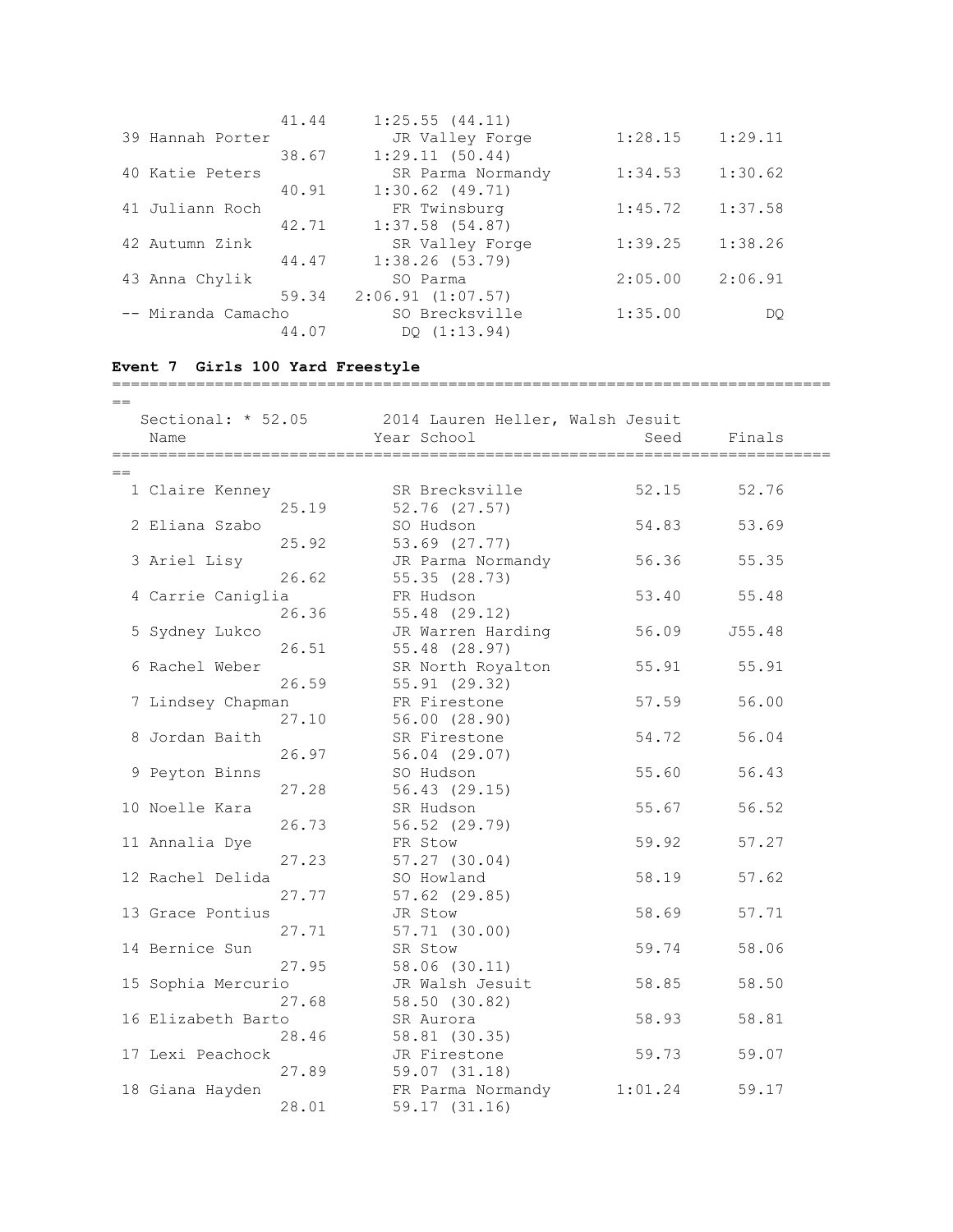| 19 Sydney Kirbabas         | SO Kent Roosevelt                      | 59.45   | 59.45   |
|----------------------------|----------------------------------------|---------|---------|
| 27.81                      | 59.45 (31.64)                          |         |         |
| 20 Jasmine Freeman         | SO Twinsburg<br>59.73 (31.38)          | 1:03.70 | 59.73   |
| 28.35<br>21 Gabby Elsas    | SR Aurora                              | 1:01.25 | 1:00.02 |
| 29.31                      | $1:00.02$ $(30.71)$                    |         |         |
| 22 Jane Puzder             | SR Aurora                              | 1:00.30 | 1:00.03 |
| 28.86                      | 1:00.03(31.17)                         |         |         |
| 23 Lainey McDaniels        | FR Cuyahoga Falls                      | 1:01.22 | 1:00.41 |
| 28.55                      | 1:00.41(31.86)                         |         |         |
| 24 Carra Croucher          | JR Walsh Jesuit                        | 1:03.37 | 1:00.73 |
| 29.27                      | 1:00.73(31.46)                         |         |         |
| 25 Olivia Smith            | SO Cuyahoga Falls                      | 1:03.00 | 1:01.10 |
| 28.88                      | 1:01.10(32.22)                         |         |         |
| 26 Rebecca Stutler         | SR Firestone                           | 1:04.66 | 1:01.43 |
| 28.88                      | $1:01.43$ (32.55)                      |         |         |
| 27 Alex Abate              | JR Twinsburg                           | 1:05.74 | 1:02.42 |
| 30.43                      | $1:02.42$ $(31.99)$                    |         |         |
| 28 Lila Ferry              | JR Kent Roosevelt                      | 1:04.89 | 1:02.48 |
| 29.61                      | $1:02.48$ (32.87)                      |         |         |
| 29 Noelle DelGarbino       | FR Howland                             | 1:04.70 | 1:02.52 |
| 29.77                      | $1:02.52$ (32.75)                      |         |         |
| 30 Emily Garfield          | SO Stow                                | 1:02.44 | 1:02.65 |
| 29.95<br>31 Asia Hawthorne | $1:02.65$ (32.70)                      |         |         |
| 29.68                      | SR Kent Roosevelt<br>$1:02.87$ (33.19) | 1:04.68 | 1:02.87 |
| 32 Netti D'Angelo          | FR Walsh Jesuit                        | 1:06.66 | 1:03.03 |
| 29.30                      | $1:03.03$ $(33.73)$                    |         |         |
| 33 Annabelle Zamary        | FR Aurora                              | 1:00.51 | 1:03.05 |
| 30.06                      | 1:03.05(32.99)                         |         |         |
| 34 Molly Snellenberger     | JR Kent Roosevelt                      | 1:04.19 | 1:03.49 |
| 29.64                      | $1:03.49$ (33.85)                      |         |         |
| 34 Mary Vencel             | FR Warren Harding                      | 1:04.39 | 1:03.49 |
| 30.56                      | $1:03.49$ (32.93)                      |         |         |
| 36 Samantha Swauger        | FR Twinsburg                           | 1:04.81 | 1:04.00 |
| 1:04.00                    | 1:04.00()                              |         |         |
| 37 Zoie Vasas              | SO Parma Normandy                      | 1:04.91 | 1:05.43 |
| 30.82                      | 1:05.43(34.61)                         |         |         |
| 38 Veronica Lynch          | SO Walsh Jesuit                        | 1:10.78 | 1:06.07 |
| 31.19                      | 1:06.07(34.88)                         |         |         |
| 39 Francesca Elisco        | JR Howland                             | 1:07.99 | 1:06.18 |
| 31.45<br>40 Laila Julien   | 1:06.18(34.73)<br>JR Brecksville       | 1:08.75 | 1:06.59 |
| 31.49                      | $1:06.59$ $(35.10)$                    |         |         |
| 41 Emma Botsch             | SR Valley Forge                        | 1:05.29 | 1:06.67 |
| 31.30                      | $1:06.67$ (35.37)                      |         |         |
| 42 Olivia Balazy           | FR Parma Normandy                      | 1:06.56 | 1:06.90 |
| 31.51                      | 1:06.90(35.39)                         |         |         |
| 43 Cami Becker             | FR Nordonia                            | 1:06.30 | 1:07.03 |
| 32.34                      | 1:07.03(34.69)                         |         |         |
| 44 Beth Kassos             | JR Warren Harding                      | 1:09.30 | 1:07.22 |
| 31.59                      | $1:07.22$ (35.63)                      |         |         |
| 45 Nina Marcoguiseppe      | SO Nordonia                            | 1:08.81 | 1:07.71 |
| 31.92                      | $1:07.71$ (35.79)                      |         |         |
| 46 Ally Middleton          | JR Twinsburg                           | 1:11.07 | 1:08.07 |
| 33.23                      | 1:08.07(34.84)                         |         |         |
| 47 Kristin Griffiths       | FR Brecksville                         | 1:14.91 | 1:08.22 |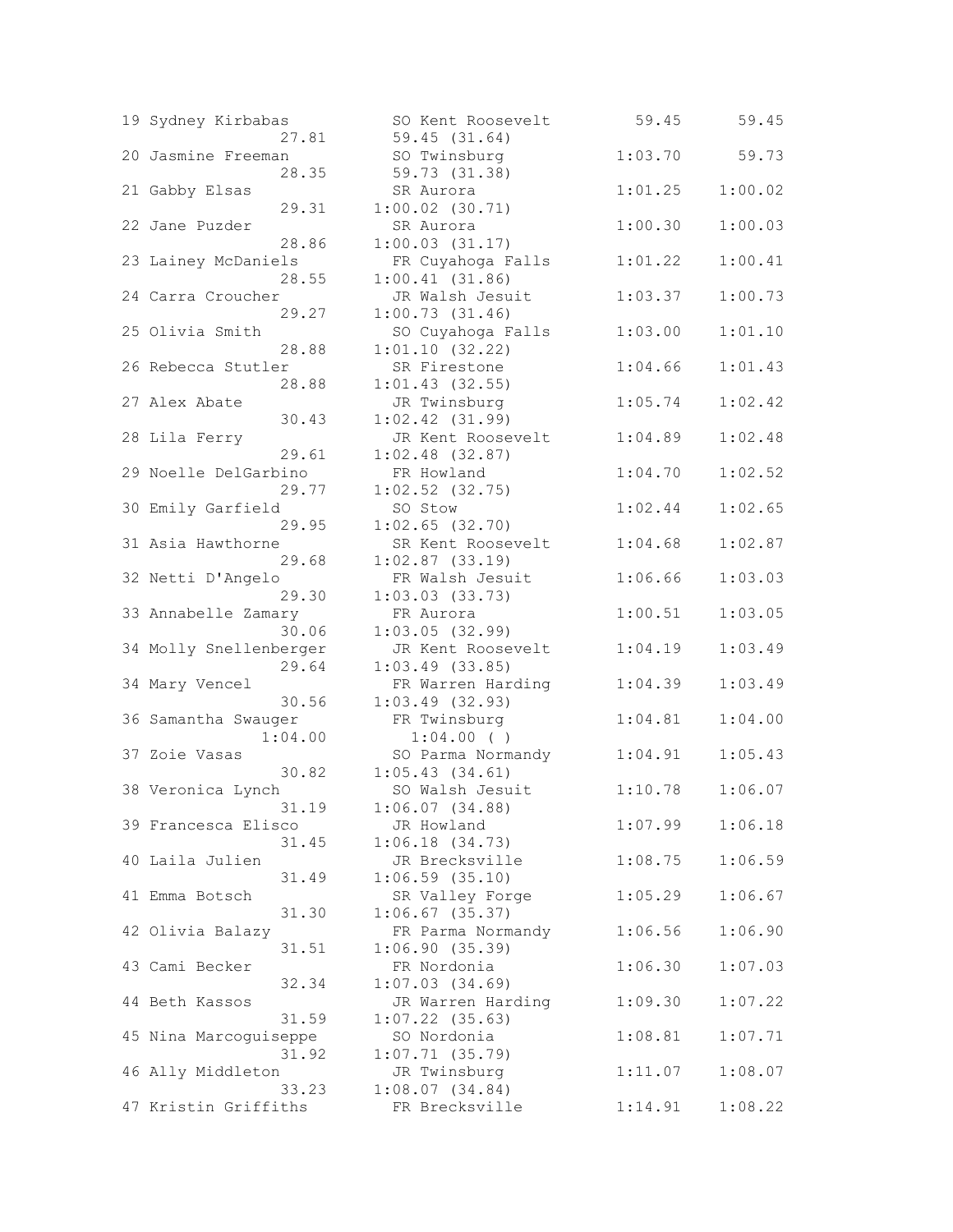|                        | 32.47 | $1:08.22$ (35.75)   |         |         |
|------------------------|-------|---------------------|---------|---------|
| 48 Emily King          |       | SR Parma            | 1:05.75 | 1:08.62 |
|                        | 33.25 | $1:08.62$ (35.37)   |         |         |
| 49 Peyton Croucher     |       | FR Parma            | 1:10.47 | 1:08.83 |
|                        | 32.25 | $1:08.83$ $(36.58)$ |         |         |
| 50 Allison Sincich     |       | FR Warren Harding   | 1:15.67 | 1:13.02 |
|                        | 15.26 | $1:13.02$ (57.76)   |         |         |
| 51 Anastasia Melendez  |       | JR Parma            | 1:19.32 | 1:16.02 |
|                        | 35.61 | $1:16.02$ $(40.41)$ |         |         |
| 52 Angelica Nemtchenko |       | SR North Royalton   | 1:17.02 | 1:17.39 |
|                        | 37.32 | $1:17.39$ (40.07)   |         |         |
| 53 Hannah Porter       |       | JR Valley Forge     | 1:29.89 | 1:18.11 |
|                        | 37.83 | 1:18.11(40.28)      |         |         |
| 54 Lisey Erhard        |       | SO Cuyahoga Falls   | 1:06.61 | 1:18.47 |
|                        | 36.36 | 1:18.47(42.11)      |         |         |
| 55 Megan Hipple        |       | FR Howland          | 1:11.25 | 1:18.97 |
|                        | 36.27 | 1:18.97(42.70)      |         |         |
| 56 Alina Ogonovskiy    |       | SO North Royalton   | 1:21.89 | 1:19.19 |
|                        | 38.12 | 1:19.19(41.07)      |         |         |
| 57 Autumn Zink         |       | SR Valley Forge     | 1:25.00 | 1:19.26 |
|                        | 38.79 | 1:19.26(40.47)      |         |         |
| 58 Rylee Bennett       |       | SO Cuyahoga Falls   | 1:06.41 | 1:20.13 |
|                        | 37.81 | 1:20.13(42.32)      |         |         |
| 59 Kim Brenizer        |       | JR Parma            | 1:29.73 | 1:23.99 |
|                        | 39.35 | $1:23.99$ $(44.64)$ |         |         |
| 60 Emma Dutter         |       | FR Nordonia         | 1:26.67 | 1:24.90 |
|                        | 40.68 | 1:24.90(44.22)      |         |         |
| 61 Myracle Rice        |       | FR Nordonia         | 1:36.82 | 1:37.04 |
|                        | 43.81 | $1:37.04$ (53.23)   |         |         |
| -- Maria Julien        |       | JR Brecksville      | 1:07.00 | DFS     |
| -- Paige Waggle        |       | JR Valley Forge     | 1:34.09 | 1:29.10 |
|                        | 40.83 | 1:29.10(48.27)      |         |         |

## **Event 8 Girls 500 Yard Freestyle**

=============================================================================

| Sectional: * 4:55.99 2011 Katie M Miller, Firestone |                                                                 |                                       |        |
|-----------------------------------------------------|-----------------------------------------------------------------|---------------------------------------|--------|
| Name                                                | Year School Near                                                | Seed                                  | Finals |
|                                                     |                                                                 |                                       |        |
| $==$                                                |                                                                 |                                       |        |
| 1 Paige McCormick SR Hudson 4:59.17 5:02.25         |                                                                 |                                       |        |
| 27.81                                               |                                                                 | 57.52 (29.71) 1:27.57 (30.05) 1:58.08 |        |
| (30.51)                                             |                                                                 |                                       |        |
|                                                     | $2:28.80$ (30.72) $2:59.77$ (30.97) $3:30.61$ (30.84) $4:01.26$ |                                       |        |
| (30.65)                                             |                                                                 |                                       |        |
| 4:32.13 (30.87)                                     | 5:02.25(30.12)                                                  |                                       |        |
| 2 Karen Krosky                                      | SR Brecksville                                                  | $5:04.83$ $5:04.92$                   |        |
| 27.13                                               |                                                                 | 56.92 (29.79) 1:27.42 (30.50) 1:58.08 |        |
| (30.66)                                             |                                                                 |                                       |        |
|                                                     |                                                                 |                                       |        |
|                                                     | $2:28.66$ (30.58) $2:59.87$ (31.21) $3:31.14$ (31.27) $4:03.08$ |                                       |        |
| (31.94)                                             |                                                                 |                                       |        |
| 4:34.60 (31.52)                                     | $5:04.92$ (30.32)                                               |                                       |        |
| 3 Gabrielle Loring                                  | SR Hudson                                                       | $5:10.86$ $5:16.06$                   |        |
| 28.91                                               | $1:00.07$ (31.16) $1:31.89$ (31.82) $2:03.90$                   |                                       |        |
| (32.01)                                             |                                                                 |                                       |        |
|                                                     | $2:35.83$ (31.93) $3:07.87$ (32.04) $3:39.78$ (31.91) $4:11.85$ |                                       |        |
| (32.07)                                             |                                                                 |                                       |        |
|                                                     |                                                                 |                                       |        |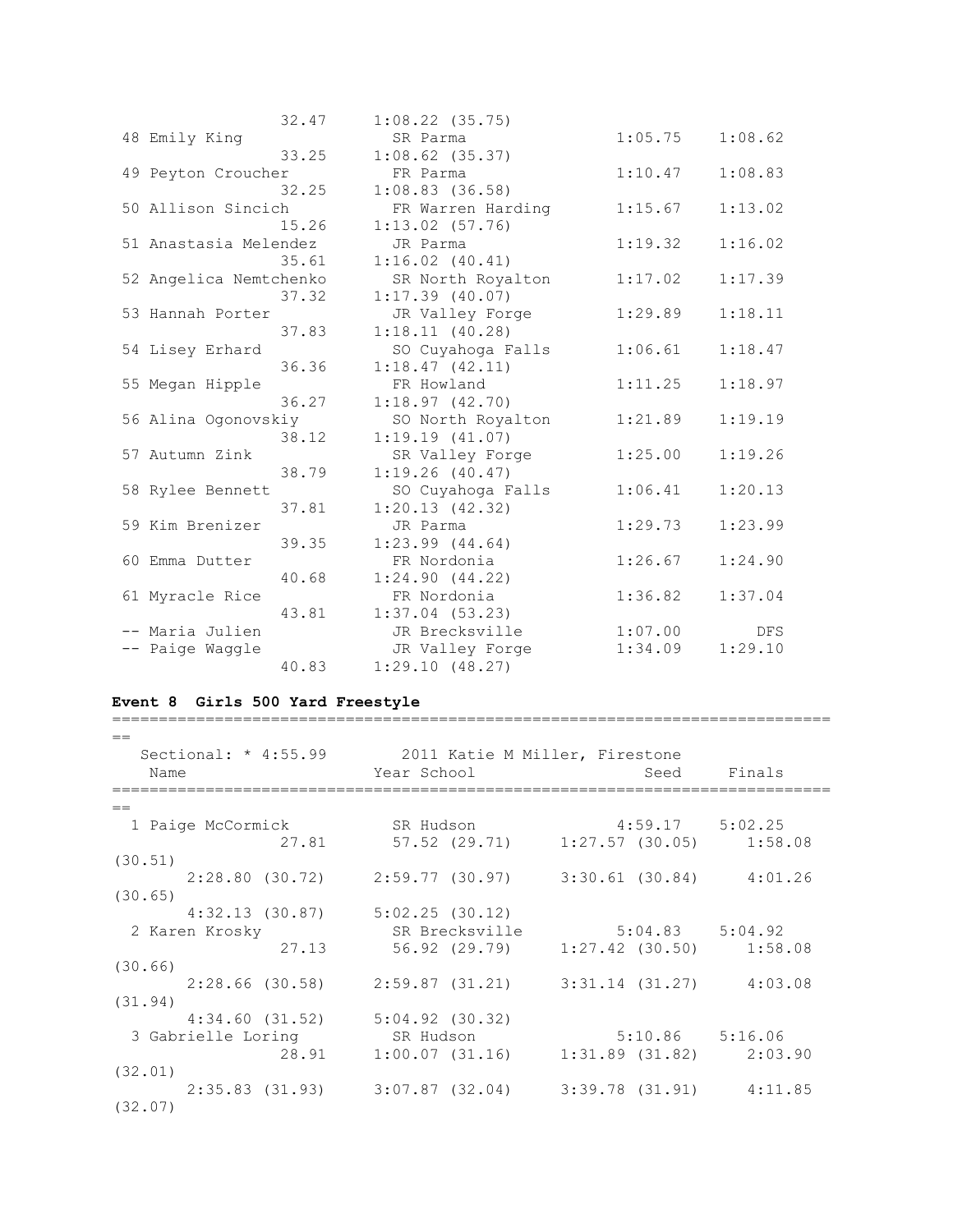|         |                  | 4:44.07 (32.22) 5:16.06 (31.99)                                                                                                       |                                 |  |
|---------|------------------|---------------------------------------------------------------------------------------------------------------------------------------|---------------------------------|--|
|         |                  | 4 Olivia Pisano 3.53 (31.00) 5:11.71 5:21.80<br>28.58 59.58 (31.00) 1:31.42 (31.84) 2:03.40                                           |                                 |  |
|         |                  |                                                                                                                                       |                                 |  |
| (31.98) |                  |                                                                                                                                       |                                 |  |
|         |                  | $2:35.80$ (32.40) 3:08.31 (32.51) 3:41.04 (32.73) 4:14.55                                                                             |                                 |  |
| (33.51) |                  |                                                                                                                                       |                                 |  |
|         |                  | 4:48.29 (33.74) 5:21.80 (33.51)<br>5 Evelyn Lewis JR Stow 5:25.56 5:29.02<br>29.67 1:01.51 (31.84) 1:34.19 (32.68) 2:07.50<br>(33.31) |                                 |  |
|         |                  |                                                                                                                                       |                                 |  |
|         |                  |                                                                                                                                       |                                 |  |
| (33.31) |                  |                                                                                                                                       |                                 |  |
|         |                  | 2:40.66 (33.16) 3:14.06 (33.40) 3:48.03 (33.97) 4:21.55                                                                               |                                 |  |
| (33.52) |                  |                                                                                                                                       |                                 |  |
|         |                  | $4:55.86$ (34.31) $5:29.02$ (33.16)                                                                                                   |                                 |  |
|         | 6 Abbie Kmet     |                                                                                                                                       |                                 |  |
|         |                  | 86 (34.31) 5:29.02 (33.16)<br>tt JR Firestone 5:22.27 5:30.16<br>29.15 1:01.83 (32.68) 1:35.33 (33.50) 2:09.13                        |                                 |  |
| (33.80) |                  |                                                                                                                                       |                                 |  |
|         |                  |                                                                                                                                       |                                 |  |
|         |                  | $2:42.53$ (33.40) 3:16.04 (33.51) 3:50.15 (34.11) 4:24.36                                                                             |                                 |  |
| (34.21) |                  |                                                                                                                                       |                                 |  |
|         |                  |                                                                                                                                       |                                 |  |
|         | 7 Lucy Reber     |                                                                                                                                       |                                 |  |
|         |                  |                                                                                                                                       |                                 |  |
| (33.43) |                  |                                                                                                                                       |                                 |  |
|         |                  | 2:42.67 (33.70) 3:16.45 (33.78) 3:50.35 (33.90) 4:24.47                                                                               |                                 |  |
| (34.12) |                  |                                                                                                                                       |                                 |  |
|         |                  | $4:58.42$ (33.95) $5:30.72$ (32.30)                                                                                                   |                                 |  |
|         |                  | 8 Mariam Zayour JR North Royalton 5:33.68 5:30.97<br>28.61 1:00.62 (32.01) 1:33.73 (33.11) 2:07.29<br>33.56)                          |                                 |  |
|         |                  | $1:00.62$ (32.01) $1:33.73$ (33.11) $2:07.29$                                                                                         |                                 |  |
| (33.56) |                  |                                                                                                                                       |                                 |  |
|         |                  | $2:41.29$ (34.00) $3:15.22$ (33.93) $3:49.79$ (34.57) $4:23.84$                                                                       |                                 |  |
| (34.05) |                  |                                                                                                                                       |                                 |  |
|         |                  | 4:57.76 (33.92) 5:30.97 (33.21)<br>9 Allison Agosti SR Firestone 5:39.43 5:33.52<br>30.52 1:03.40 (32.88) 1:37.16 (33.76) 2:10.84     |                                 |  |
|         |                  |                                                                                                                                       |                                 |  |
|         |                  |                                                                                                                                       |                                 |  |
| (33.68) |                  |                                                                                                                                       |                                 |  |
|         |                  | 2:44.78 (33.94) 3:18.84 (34.06) 3:52.98 (34.14) 4:27.05                                                                               |                                 |  |
| (34.07) |                  |                                                                                                                                       |                                 |  |
|         |                  |                                                                                                                                       |                                 |  |
|         | 10 Emma Moore    |                                                                                                                                       |                                 |  |
|         |                  | 5:01.03 (33.98) 5:33.52 (32.49)<br>80 Firestone 5:19.38 5:35.96<br>28.28 1:00.75 (32.47) 1:35.00 (34.25) 2:08.80                      |                                 |  |
|         | (33.80)          |                                                                                                                                       |                                 |  |
|         |                  | 2:43.58 (34.78) 3:18.14 (34.56) 3:53.01 (34.87) 4:27.47                                                                               |                                 |  |
| (34.46) |                  |                                                                                                                                       |                                 |  |
|         |                  | $5:02.36$ (34.89) $5:35.96$ (33.60)                                                                                                   |                                 |  |
|         | 11 Emma Golsch   |                                                                                                                                       |                                 |  |
|         |                  | JR Brecksville 5:40.45 5:44.43<br>29.54 1:01.99 (32.45) 1:36.37 (34.38) 2:11.28                                                       |                                 |  |
| (34.91) |                  |                                                                                                                                       |                                 |  |
|         |                  | 2:46.87 (35.59) 3:22.84 (35.97) 3:58.59 (35.75) 4:34.38                                                                               |                                 |  |
|         |                  |                                                                                                                                       |                                 |  |
| (35.79) |                  |                                                                                                                                       |                                 |  |
|         |                  | 5:09.86 (35.48) 5:44.43 (34.57)                                                                                                       |                                 |  |
|         | 12 Molly O'Brien | JR Stow 5:50.56 5:46.39<br>29.90 1:03.25 (33.35) 1:38.22 (34.97) 2:12.71                                                              |                                 |  |
|         |                  |                                                                                                                                       |                                 |  |
| (34.49) |                  |                                                                                                                                       |                                 |  |
|         |                  | 2:48.15 (35.44) 3:23.65 (35.50) 3:59.88 (36.23) 4:36.22                                                                               |                                 |  |
| (36.34) |                  |                                                                                                                                       |                                 |  |
|         |                  | $5:12.08$ (35.86) $5:46.39$ (34.31)                                                                                                   |                                 |  |
|         | 13 Sarah Salek   |                                                                                                                                       | SR Walsh Jesuit 5:54.75 5:48.27 |  |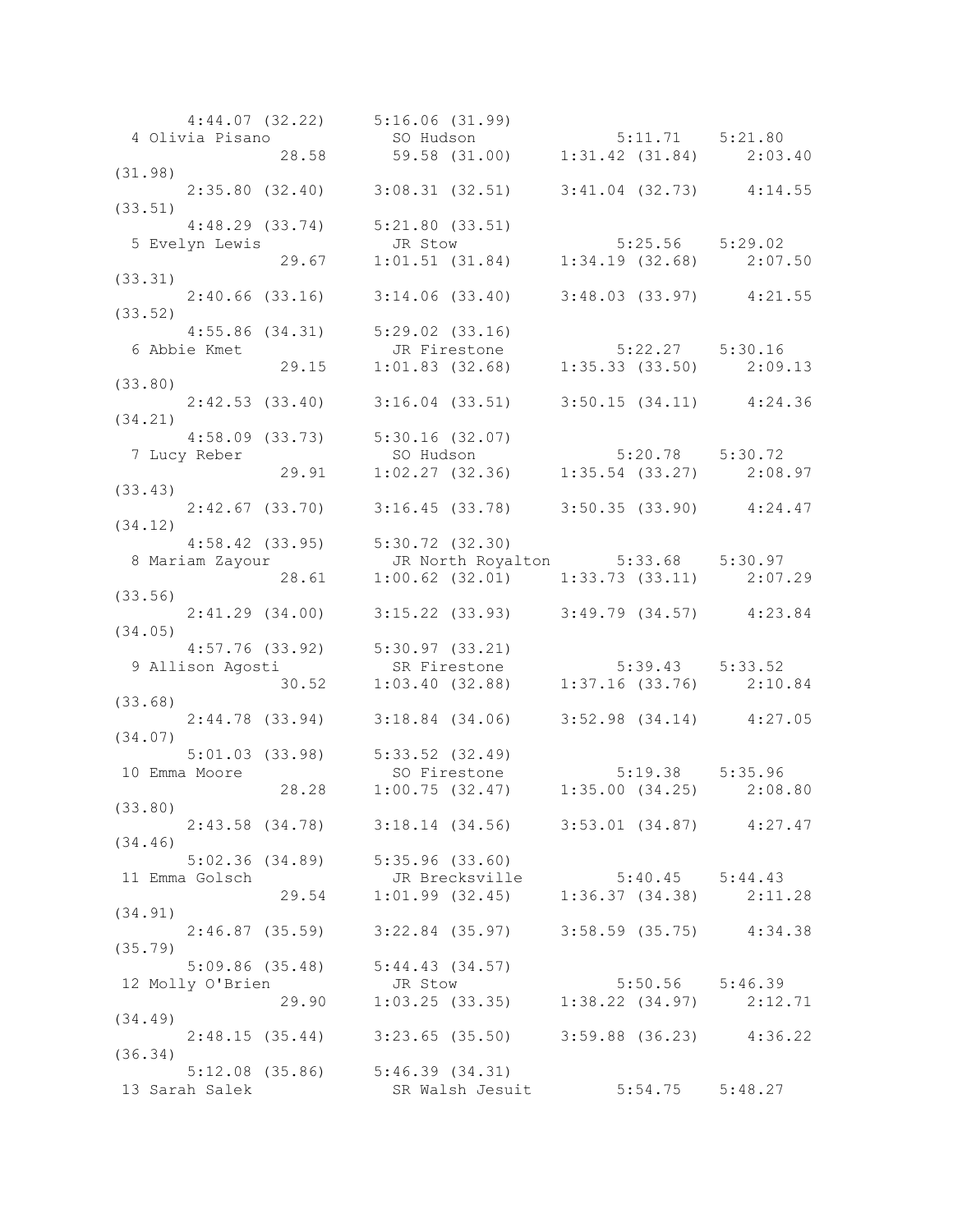|                                                                                                                                                                        | $30.29$ $1:03.72$ $(33.43)$ $1:38.34$ $(34.62)$ $2:13.62$                                                             |  |
|------------------------------------------------------------------------------------------------------------------------------------------------------------------------|-----------------------------------------------------------------------------------------------------------------------|--|
| (35.28)                                                                                                                                                                |                                                                                                                       |  |
|                                                                                                                                                                        | 2:49.04 (35.42) 3:25.10 (36.06) 4:01.29 (36.19) 4:37.78                                                               |  |
| (36.49)                                                                                                                                                                |                                                                                                                       |  |
| $5:13.66$ (35.88) $5:48.27$ (34.61)<br>5:13.66 (35.88) 5:48.27 (34.61)<br>14 Julia Nixon 50 Firestone 5:55.89 5:49.37<br>29.21 1:03.22 (34.01) 1:38.10 (34.88) 2:13.04 |                                                                                                                       |  |
|                                                                                                                                                                        |                                                                                                                       |  |
|                                                                                                                                                                        |                                                                                                                       |  |
| (34.94)                                                                                                                                                                |                                                                                                                       |  |
| $2:48.45$ (35.41) $3:24.79$ (36.34) $4:00.67$ (35.88) $4:37.23$                                                                                                        |                                                                                                                       |  |
| (36.56)<br>$5:14.21$ (36.98) $5:49.37$ (35.16)                                                                                                                         |                                                                                                                       |  |
|                                                                                                                                                                        |                                                                                                                       |  |
| 5:14.21 (36.98) 5:49.37 (35.16)<br>15 Savannah Pollock 50 Stow 6:15.74 6:01.22<br>32.16 1:06.64 (34.48) 1:42.45 (35.81) 2:19.22                                        |                                                                                                                       |  |
| (36.77)                                                                                                                                                                |                                                                                                                       |  |
|                                                                                                                                                                        | 2:56.68 (37.46) 3:35.30 (38.62) 4:12.67 (37.37) 4:49.71                                                               |  |
| (37.04)                                                                                                                                                                |                                                                                                                       |  |
|                                                                                                                                                                        |                                                                                                                       |  |
|                                                                                                                                                                        |                                                                                                                       |  |
|                                                                                                                                                                        |                                                                                                                       |  |
| 5:26.34 (36.63) 6:01.22 (34.88)<br>16 Julia Sapochetti FR Aurora 6:14.42 6:04.76<br>31.44 1:05.66 (34.22) 1:41.73 (36.07) 2:19.06<br>(37.33)<br>(37.33)                |                                                                                                                       |  |
|                                                                                                                                                                        | 2:56.77 (37.71) 3:34.65 (37.88) 4:12.96 (38.31) 4:50.63                                                               |  |
| (37.67)                                                                                                                                                                |                                                                                                                       |  |
|                                                                                                                                                                        |                                                                                                                       |  |
|                                                                                                                                                                        |                                                                                                                       |  |
| 5:28.47 (37.84) 6:04.76 (36.29)<br>17 Mariam Fahmy SR Twinsburg 6:10.10 6:05.42<br>33.56 1:08.69 (35.13) 1:44.94 (36.25) 2:21.92                                       |                                                                                                                       |  |
| (36.98)                                                                                                                                                                |                                                                                                                       |  |
| 2:58.94 (37.02) 3:36.29 (37.35) 4:13.67 (37.38) 4:51.12                                                                                                                |                                                                                                                       |  |
| (37.45)                                                                                                                                                                |                                                                                                                       |  |
| 5:28.69 (37.57) 6:05.42 (36.73)                                                                                                                                        | 8.69 (37.57) 6:05.42 (36.73)<br>Stout FR Brecksville 6:27.72 6:05.95<br>31.13 1:07.58 (36.45) 1:45.33 (37.75) 2:22.78 |  |
| 18 Denali Stout                                                                                                                                                        |                                                                                                                       |  |
|                                                                                                                                                                        |                                                                                                                       |  |
| (37.45)                                                                                                                                                                |                                                                                                                       |  |
|                                                                                                                                                                        | 3:00.01 (37.23) 3:37.72 (37.71) 4:15.44 (37.72) 4:53.07                                                               |  |
|                                                                                                                                                                        |                                                                                                                       |  |
|                                                                                                                                                                        |                                                                                                                       |  |
|                                                                                                                                                                        |                                                                                                                       |  |
| 5:30.27 (37.20) 6:05.95 (35.68)<br>19 Kaitlyn Dutton so Stow 6:07.05 6:05.98<br>(37.18) 31.65 1:07.37 (35.72) 1:43.98 (36.61) 2:21.16                                  |                                                                                                                       |  |
|                                                                                                                                                                        | 2:58.43 (37.27) 3:36.05 (37.62) 4:13.65 (37.60) 4:51.88                                                               |  |
| (38.23)                                                                                                                                                                |                                                                                                                       |  |
| $5:29.69$ $(37.81)$ $6:05.98$ $(36.29)$                                                                                                                                |                                                                                                                       |  |
|                                                                                                                                                                        |                                                                                                                       |  |
| 20 Danielle Coyle<br>32.89 1:09.14 (36.25) 1:46.49 (37.35) 2:23.74                                                                                                     |                                                                                                                       |  |
| (37.25)                                                                                                                                                                |                                                                                                                       |  |
|                                                                                                                                                                        | $3:01.32$ (37.58) $3:39.28$ (37.96) $4:17.91$ (38.63) $4:56.41$                                                       |  |
| (38.50)                                                                                                                                                                |                                                                                                                       |  |
| $5:34.46$ (38.05) $6:11.02$ (36.56)                                                                                                                                    |                                                                                                                       |  |
| 21 Emily Hubbard                                                                                                                                                       | JR Valley Forge 6:18.57 6:14.82<br>1:08.36 (36.00) 1:45.63 (37.27) 2:24.23                                            |  |
| 32.36                                                                                                                                                                  |                                                                                                                       |  |
| (38.60)                                                                                                                                                                |                                                                                                                       |  |
|                                                                                                                                                                        | $3:02.40$ (38.17) $3:41.48$ (39.08) $4:21.00$ (39.52) $4:59.86$                                                       |  |
| (38.86)                                                                                                                                                                |                                                                                                                       |  |
| 5:38.94 (39.08) 6:14.82 (35.88)                                                                                                                                        |                                                                                                                       |  |
| 22 Sydney Tenney                                                                                                                                                       | JR Warren Harding    6:30.84    6:24.67                                                                               |  |
|                                                                                                                                                                        | 35.43   1:14.18   (38.75)   1:52.76   (38.58)   2:31.36                                                               |  |
| (38.60)                                                                                                                                                                |                                                                                                                       |  |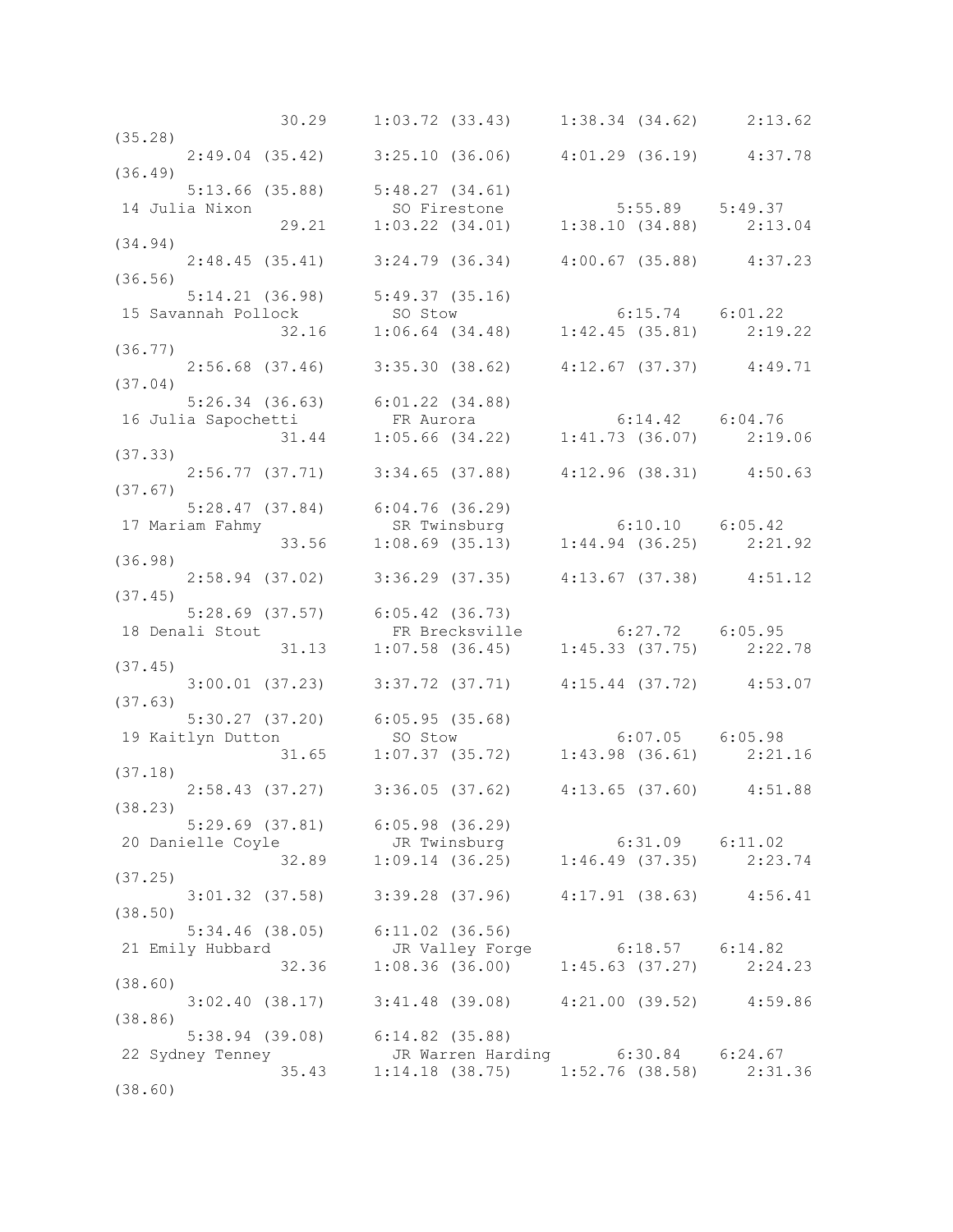3:10.15 (38.79) 3:49.43 (39.28) 4:28.93 (39.50) 5:08.03 (39.10) 5:46.97 (38.94) 6:24.67 (37.70) 23 Olivia Pastore JR North Royalton 6:39.45 6:27.05 34.82 1:12.98 (38.16) 1:51.76 (38.78) 2:31.16 (39.40) 3:11.01 (39.85) 3:50.56 (39.55) 4:30.38 (39.82) 5:10.14 (39.76) 5:49.31 (39.17) 6:27.05 (37.74) 24 Lilly Bates JR Aurora 6:14.57 6:28.29 32.77 1:09.10 (36.33) 1:47.48 (38.38) 2:26.60 (39.12) 3:06.73 (40.13) 3:48.00 (41.27) 4:28.68 (40.68) 5:09.79 (41.11) 5:50.29 (40.50) 6:28.29 (38.00) 25 Morgan Harvey SR Nordonia 6:36.21 6:31.88 34.77 1:13.21 (38.44) 1:53.21 (40.00) 2:33.34 (40.13) 3:12.83 (39.49) 3:53.57 (40.74) 4:34.27 (40.70) 5:14.76 (40.49) 5:54.43 (39.67) 6:31.88 (37.45) 26 Ella Case S0 Aurora 6:25.39 6:35.39<br>33.56 1:11.58 (38.02) 1:52.55 (40.97) 2:33. 33.56 1:11.58 (38.02) 1:52.55 (40.97) 2:33.02 (40.47) 3:14.16 (41.14) 3:55.27 (41.11) 4:36.05 (40.78) 5:16.76 (40.71) 5:58.17 (41.41) 6:35.39 (37.22) 27 Natalie Schober SO Walsh Jesuit 6:56.57 6:39.02 34.69 1:13.28 (38.59) 1:53.25 (39.97) 2:34.17 (40.92) 3:14.92 (40.75) 3:56.09 (41.17) 4:37.51 (41.42) 5:19.06 (41.55) 6:00.18 (41.12) 6:39.02 (38.84) 28 Alyssa Tarr SR Howland 6:15.11 6:39.53 33.02 1:10.82 (37.80) 1:51.29 (40.47) 2:32.83 (41.54) 3:14.23 (41.40) 3:56.13 (41.90) 4:38.20 (42.07) 5:19.68 (41.48) 6:00.79 (41.11) 6:39.53 (38.74) 29 Taylor Klaiber JR North Royalton 6:53.82 6:39.99 35.26 1:14.19 (38.93) 1:54.78 (40.59) 2:35.55 (40.77) 3:16.59 (41.04) 3:58.14 (41.55) 4:39.45 (41.31) 5:20.66 (41.21) 6:01.51 (40.85) 6:39.99 (38.48) 30 Parma Normandy 6:49.85 6:43.66 36.48 1:17.62 (41.14) 1:59.50 (41.88) 2:41.25 (41.75) 3:23.26 (42.01) 4:05.21 (41.95) 4:46.69 (41.48) 5:27.53 (40.84) 6:06.57 (39.04) 6:43.66 (37.09) 31 Sylvia Stibley SR Brecksville 7:40.25 6:47.96 34.86 1:14.80 (39.94) 1:56.55 (41.75) 2:38.78 (42.23) 3:20.22 (41.44) 4:02.44 (42.22) 4:44.89 (42.45) 5:27.89 (43.00) 6:09.83 (41.94) 6:47.96 (38.13)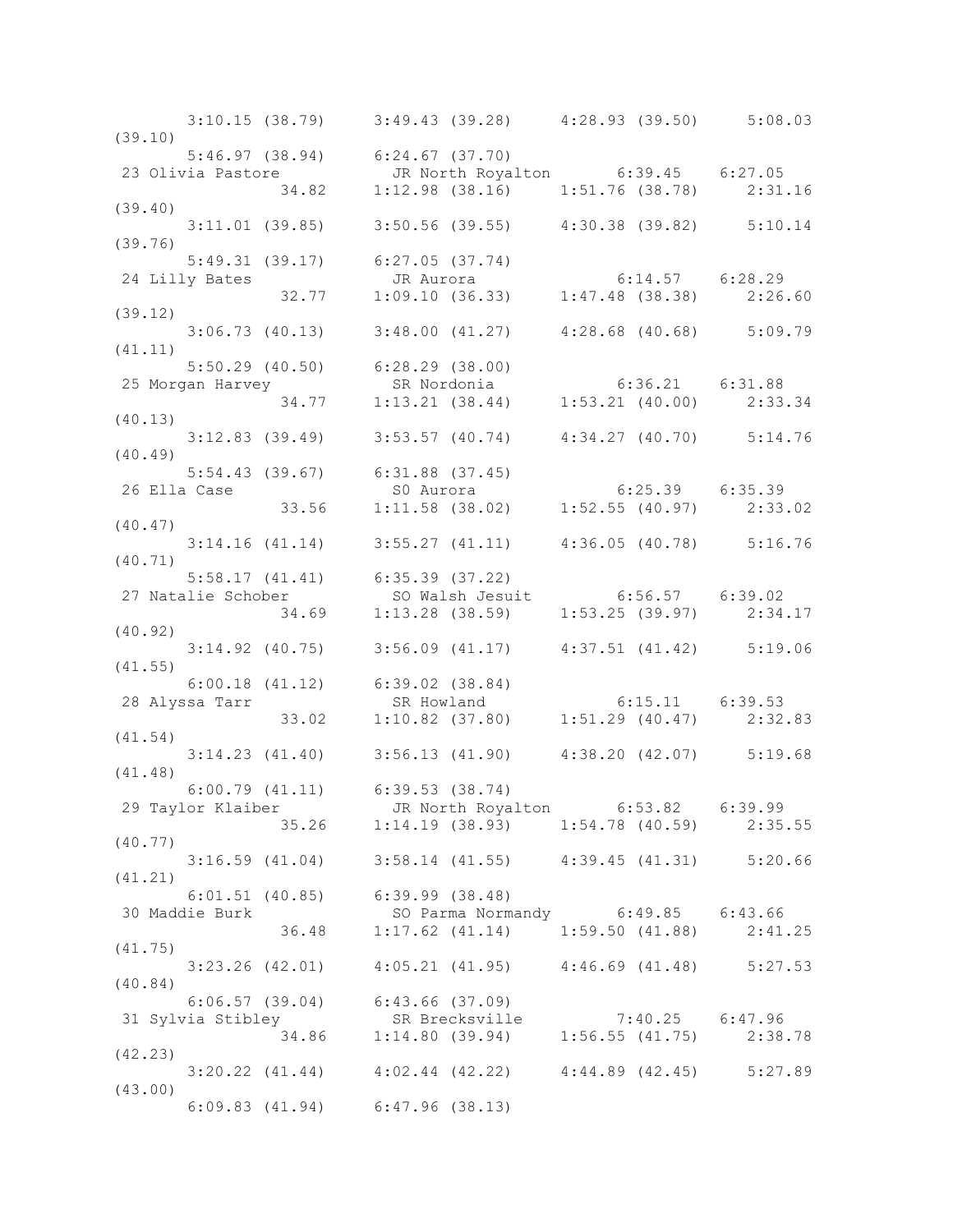32 Madison Fluent JR Howland 6:38.63 6:49.36 35.33 1:15.30 (39.97) 1:56.85 (41.55) 2:38.89 (42.04) 3:20.44 (41.55) 4:03.65 (43.21) 4:46.04 (42.39) 5:28.16 (42.12) 6:10.07 (41.91) 6:49.36 (39.29)<br>lee Johnson FR Cuyahoga Falls 7:06.92 6:53.92 33 Kaylee Johnson FR Cuyahoga Falls 7:06.92 6:53.92 36.27 1:16.08 (39.81) 1:58.31 (42.23) 2:40.69 (42.38) 3:23.19 (42.50) 4:06.35 (43.16) 4:49.55 (43.20) 5:32.76 (43.21) 6:14.84 (42.08) 6:53.92 (39.08) 34 Sanibel Whelan JR Valley Forge 6:59.44 6:57.99 33.46 1:11.78 (38.32) 1:52.22 (40.44) 2:34.92 (42.70) 3:17.92 (43.00) 4:02.02 (44.10) 4:46.58 (44.56) 5:31.21 (44.63) 6:15.19 (43.98) 6:57.99 (42.80) 35 Faith Hart SO Nordonia 7:08.27 7:05.90 38.35 1:21.20 (42.85) 2:04.65 (43.45) 2:47.52 (42.87) 3:30.63 (43.11) 4:14.39 (43.76) 4:58.51 (44.12) 5:42.34 (43.83) 6:25.20 (42.86) 7:05.90 (40.70) 36 Jessica Abrams SO Twinsburg 7:23.47 7:11.29 37.53 1:18.54 (41.01) 2:01.71 (43.17) 2:46.00 (44.29) 3:30.66 (44.66) 4:15.02 (44.36) 4:59.93 (44.91) 5:44.80 (44.87)  $6:29.20$   $(44.40)$   $7:11.29$   $(42.09)$ 37 Sarah Dorvinen FR Parma Normandy 7:31.52 7:13.67 37.27 1:19.61 (42.34) 2:04.60 (44.99) 2:49.27 (44.67) 3:33.52 (44.25) 4:17.63 (44.11) 5:01.87 (44.24) 5:47.29 (45.42) 6:31.97 (44.68) 7:13.67 (41.70) 38 Alivia Leatherman SR Parma Normandy 7:39.72 7:13.76 37.66 1:19.20 (41.54) 2:03.03 (43.83) 2:47.27 (44.24) 3:31.71 (44.44) 4:16.29 (44.58) 5:01.54 (45.25) 5:45.98 (44.44) 7:13.76 (1:27.78) 39 Zoe Staley SR Parma 7:43.24 7:47.18 40.21 1:26.99 (46.78) 2:15.82 (48.83) 3:04.37 (48.55) 3:52.04 (47.67) 4:39.77 (47.73) 5:27.86 (48.09) 6:15.63 (47.77) 7:02.87 (47.24) 7:47.18 (44.31) 40 Brooke Jacobs SR Parma Normandy 8:36.04 8:23.58 43.50 1:31.45 (47.95) 2:22.75 (51.30) 3:14.46 (51.71) 4:06.14 (51.68) 4:59.32 (53.18) 5:51.80 (52.48) 6:44.23 (52.43) 7:35.65 (51.42) 8:23.58 (47.93) 41 Alex Fertig SO Cuyahoga Falls NT 8:24.57 44.73 1:33.97 (49.24) 2:25.34 (51.37) 3:18.14 (52.80)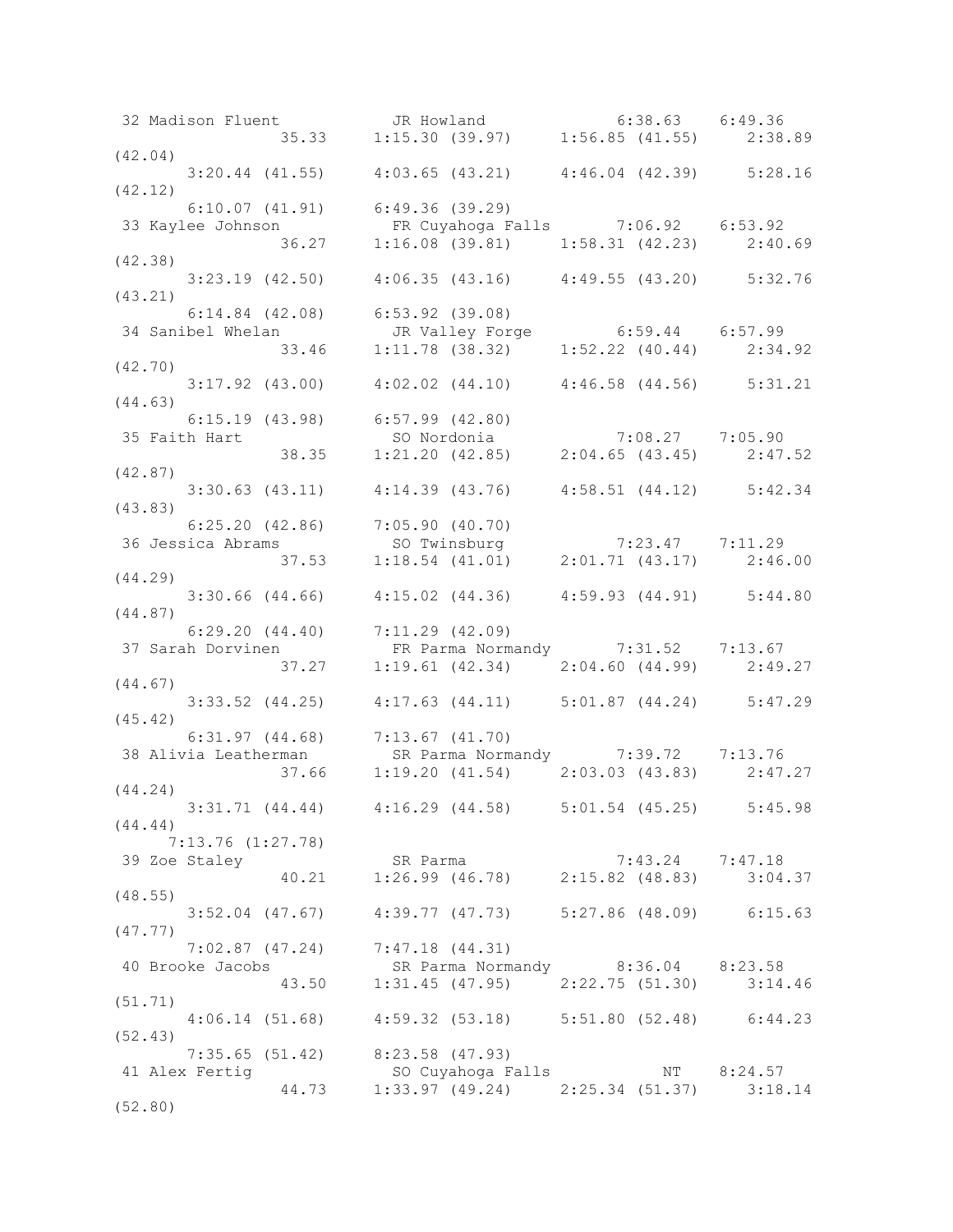| $4:09.24$ (51.10) $5:01.47$ (52.23) $5:53.82$ (52.35) $6:45.13$                                                                                                |  |  |
|----------------------------------------------------------------------------------------------------------------------------------------------------------------|--|--|
| (51.31)                                                                                                                                                        |  |  |
| $7:36.96$ (51.83) $8:24.57$ (47.61)                                                                                                                            |  |  |
| 42 Sarah Nakonieczny So Parma 8:52.57 8:38.13<br>42.85 1:32.86 (50.01) 2:24.47 (51.61) 3:17.00                                                                 |  |  |
|                                                                                                                                                                |  |  |
| (52.53)                                                                                                                                                        |  |  |
| 4:10.55 (53.55) 5:03.86 (53.31) 5:56.10 (52.24) 6:51.21                                                                                                        |  |  |
| (55.11)                                                                                                                                                        |  |  |
| $7:46.23$ (55.02) 8:38.13 (51.90)                                                                                                                              |  |  |
| 43 Rebecca Johnston 50 Cuyahoga Falls 1:35.62<br>44.26 1:35.27 (51.01) 2:29.28 (54.01) 3:22.53                                                                 |  |  |
|                                                                                                                                                                |  |  |
| (53.25)                                                                                                                                                        |  |  |
| 4:18.91 (56.38) 5:15.65 (56.74) 6:12.57 (56.92) 7:08.31                                                                                                        |  |  |
| (55.74)                                                                                                                                                        |  |  |
| $8:53.62$ $(1:45.31)$                                                                                                                                          |  |  |
| 44 Kirstie Fontancz 50 Cuyahoga Falls 8:11.37 8:57.27<br>45.44 1:36.00 (50.56) 2:29.32 (53.32) 3:25.75                                                         |  |  |
|                                                                                                                                                                |  |  |
| (56.43)                                                                                                                                                        |  |  |
| $4:22.24$ (56.49) 5:18.84 (56.60) 6:16.48 (57.64) 7:12.70                                                                                                      |  |  |
| (56.22)                                                                                                                                                        |  |  |
| 8:07.71 (55.01) 8:57.27 (49.56)                                                                                                                                |  |  |
| 45 Angelina Pastrana $\begin{array}{cccc} \text{FR} & \text{Param} & 8:48.68 & 9:10.98 \\ 43.74 & 1:37.75 & (54.01) & 2:32.57 & (54.82) & 3:29.91 \end{array}$ |  |  |
|                                                                                                                                                                |  |  |
| (57.34)                                                                                                                                                        |  |  |
| $4:29.75$ (59.84) $5:27.11$ (57.36) $6:25.05$ (57.94) $7:22.82$                                                                                                |  |  |
| (57.77)                                                                                                                                                        |  |  |
| 8:19.79 (56.97) 9:10.98 (51.19)                                                                                                                                |  |  |
| -- Molly Russell SR Aurora 5:41.45 DFS                                                                                                                         |  |  |

### **Event 9 Girls 200 Yard Freestyle Relay**

=============================================================================  $=$ Sectional: \* 1:39.08 2018 Brecksville Swimming, Breck R McNichols, H Ryan, H Bach, M Conte School School Seed Finals =============================================================================  $=$  1 Brecksville Swimming 1:35.29 1:37.41\* 1) Riley McNichols SR 2) Annie Krusinski SO 3) Claire Kenney SR 4) Karen Krosky SR 24.61 49.38 (24.77) 1:13.38 (24.00) 1:37.41 (24.03) 2 Hudson 1:36.24 1:40.03 1) Carrie Caniglia FR 2) Eliana Szabo SO 3) Gabrielle Loring SR 4) Mackenzie DeWitt JR 25.39 50.20 (24.81) 1:15.47 (25.27) 1:40.03 (24.56) 3 Akron Firestone 1:40.13 1:43.02 1) Mia Nagle SO 2) Emma Moore SO 3) Tera Brilmyer FR 4) Jordan Baith SR 25.52 51.72 (26.20) 1:17.33 (25.61) 1:43.02 (25.69) 4 Aurora High School 1:46.67 1:44.66 1) Alayna Brooker FR 2) Mackenzie Roy JR 3) Maeve Russell SO 4) Elizabeth Barto SR 25.89 52.42 (26.53) 1:18.50 (26.08) 1:44.66 (26.16)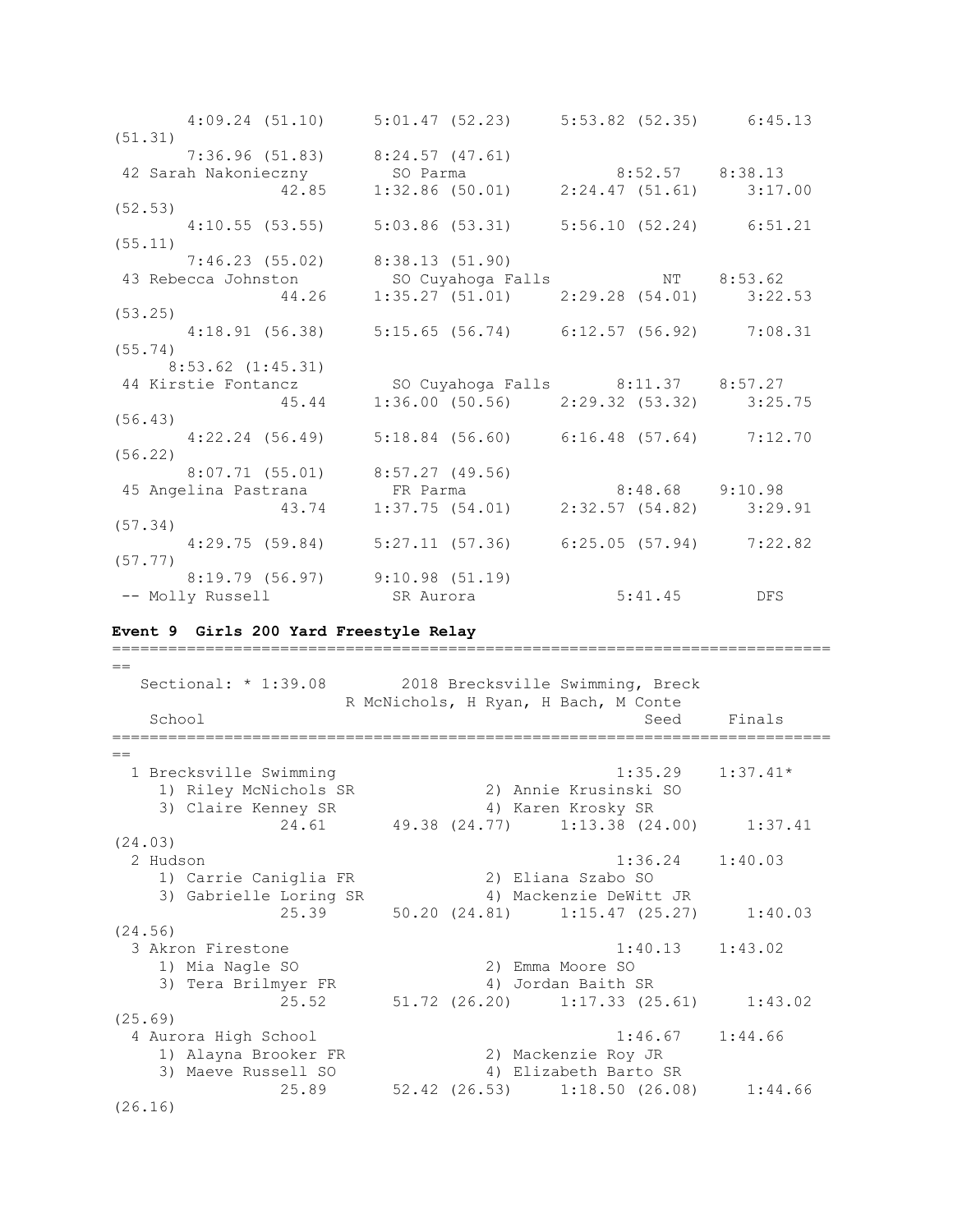5 Howland High School 1:46.94 1:45.73 1) Rachel Delida SO 2) Corinne Daniels SR 3) Gianna Carbone FR 4) Mia Pantalone JR 27.00 54.49 (27.49) 1:21.36 (26.87) 1:45.73 (24.37) 6 Stow-Munroe Falls 1:46.20 1:46.26 1) Bernice Sun SR 2) Annalia Dye FR 3) Grace Pontius JR 4) Olivia Casalinova SO 27.42 53.71 (26.29) 1:19.89 (26.18) 1:46.26 (26.37) 7 North Royalton High School 1:47.37 1:47.47 1) Rachel Weber SR 2) Paige Patterson SO 3) Madelyn Romstadt SR 4) Mariam Zayour JR 26.29 53.18 (26.89) 1:20.46 (27.28) 1:47.47 (27.01) 8 Roosevelt Swimming & Diving 1:49.31 1:51.81 1) Molly Snellenberger JR 2) Zoe Bailey FR 3) Hava Bailey JR 4) Sydney Kirbabas SO 3) Hava Bailey JR (28.00) 4) Sydney Kirbabas SO<br>27.89 (28.00) 1:25.22 (29.33) 1:51.81 (26.59) 9 Cuyahoga Falls High School 1:57.27 1:52.41 1) Bryce Matolyak SR 2) Lucy Ulbricht JR 3) Olivia Smith SO 4) Lainey McDaniels FR 27.63 57.63 (30.00) 1:25.31 (27.68) 1:52.41 (27.10) 10 Twinsburg High School 1:57.72 1:53.26 1) Jasmine Freeman SO 2) Alex Abate JR 3) Samantha Swauger FR 4) Alaina McBride JR 27.99 55.92 (27.93) 1:25.37 (29.45) 1:53.26 (27.89) 11 Warren G. Harding 1:59.59 1:56.35 1) Sydney Lukco JR 2) Mary Vencel FR 3) Beth Kassos JR 4) Breana Hockman FR 26.47 54.91 (28.44) 1:24.61 (29.70) 1:56.35 (31.74) 12 Walsh Jesuit Swim and Diving 1:56.13 1:56.66 1) Carra Croucher JR 2) Veronica Lynch SO 3) Natalie Schober SO 4) Sarah Salek SR 27.44 57.17 (29.73) 1:28.64 (31.47) 1:56.66 (28.02) 13 Macedonia Nordonia High School 2:00.83 1:59.01 1) Ella Pendleton FR 2) Nicole Gerhart SR 3) Autumn Westbrooks JR 4) Maddie Fiorucci JR 30.68 1:01.96 (31.28) 1:30.86 (28.90) 1:59.01 (28.15) 14 Parma Heights Valley Forge 2:01.70 1:59.40 1) Kinsey Deavers JR 2) Gillian Jacobs JR 3) Catherine Rybak SR 4) Emma Botsch SR 28.66 1:00.25 (31.59) 1:31.05 (30.80) 1:59.40 (28.35) 15 Parma Senior High 1:59.48 1:59.72 1) Daneirys Rodriguez JR 2) Emily King SR 3) Sierra Rodriguez SR 4) Peyton Croucher FR 30.53 1:00.21 (29.68) 1:29.77 (29.56) 1:59.72 (29.95) -- Parma Normandy 1:47.73 DQ 1) Ariel Lisy JR 2) Giana Hayden FR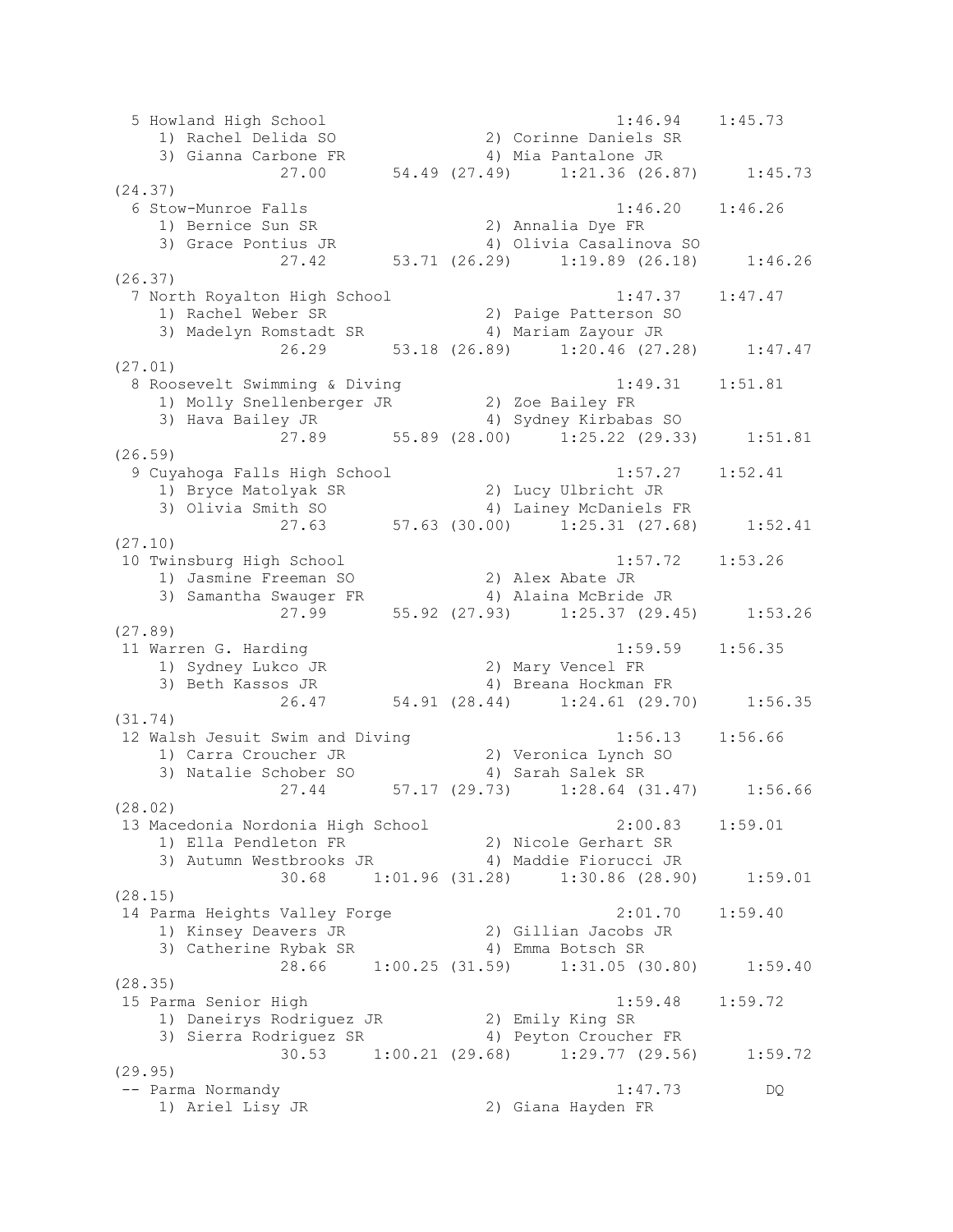| 3) Emma Merrick SO | 4) Grace Bodrock SO                |    |  |
|--------------------|------------------------------------|----|--|
| 26.00              | 52.35 (26.35)<br>$1:18.39$ (26.04) | DO |  |

=============================================================================

(24.70)

## **Event 10 Girls 100 Yard Backstroke**

| $==$                      |                                    |         |         |
|---------------------------|------------------------------------|---------|---------|
| Sectional: * 56.48        | 2013 Sara Jackson, Akron Firestone |         |         |
| Name                      | Year School                        | Seed    | Finals  |
|                           |                                    |         |         |
| $==$                      |                                    |         |         |
| 1 Molly Rogers            | SO Firestone                       | 57.54   | 57.65   |
|                           | $57.65$ $(29.92)$                  |         |         |
| 27.73                     |                                    |         |         |
| 2 Annie Krusinski         | SO Brecksville                     | 58.42   | 59.85   |
| 29.29                     | 59.85 (30.56)                      |         |         |
| 3 Ariel Lisy              | JR Parma Normandy                  | 1:04.01 | 1:00.37 |
| 29.39                     | 1:00.37(30.98)                     |         |         |
| 4 Olivia Pisano           | SO Hudson                          | 59.84   | 1:00.62 |
| 29.40                     | $1:00.62$ $(31.22)$                |         |         |
| 5 Kate Hensley            | SO Hudson                          | 59.63   | 1:00.70 |
| 29.34                     | 1:00.70(31.36)                     |         |         |
| 6 Hannah Weldon           | SO Hudson                          | 1:01.79 | 1:01.79 |
| 30.07                     | $1:01.79$ $(31.72)$                |         |         |
| 7 Mia Dezelic             | FR Hudson                          | 1:00.20 | 1:02.35 |
|                           |                                    |         |         |
| 30.06                     | 1:02.35(32.29)                     |         |         |
| 8 Rachel Weber            | SR North Royalton                  | 1:02.33 | 1:02.72 |
| 30.37                     | $1:02.72$ (32.35)                  |         |         |
| 9 Mia Telerico            | SR Walsh Jesuit                    | 1:02.78 | 1:04.77 |
| 30.86                     | 1:04.77(33.91)                     |         |         |
| 10 Madelyn Romstadt       | SR North Royalton                  | 1:07.81 | 1:05.91 |
| 31.57                     | 1:05.91(34.34)                     |         |         |
| 11 Madison Zelenka        | SR Twinsburg                       | 1:08.72 | 1:06.25 |
| 31.44                     | 1:06.25(34.81)                     |         |         |
| 12 Coco Malnar            | SO Brecksville                     | 1:09.15 | 1:07.26 |
| 32.58                     | $1:07.26$ (34.68)                  |         |         |
| 13 Bernice Sun            | SR Stow                            |         |         |
|                           |                                    | 1:09.41 | 1:07.37 |
| 32.85                     | 1:07.37(34.52)                     |         |         |
| 14 Gabby Elsas            | SR Aurora                          | 1:08.27 | 1:07.85 |
| 33.22                     | $1:07.85$ (34.63)                  |         |         |
| 15 Lauren Wallis          | SR Kent Roosevelt                  | 1:09.86 | 1:08.16 |
| 32.82                     | 1:08.16(35.34)                     |         |         |
| 16 Kyleigh Roche          | FR Aurora                          | 1:08.90 | 1:09.50 |
| 33.26                     | 1:09.50(36.24)                     |         |         |
| 17 Casey Johnson - Bowers | SO Stow                            | 1:09.03 | 1:09.79 |
| 32.79                     | 1:09.79(37.00)                     |         |         |
| 18 Mackenzie Karabin      | JR Howland                         | 1:10.38 | 1:10.64 |
| 33.16                     | $1:10.64$ (37.48)                  |         |         |
| 19 Lucy Ulbricht          |                                    | 1:12.69 | 1:10.89 |
|                           | JR Cuyahoga Falls                  |         |         |
| 34.84                     | 1:10.89(36.05)                     |         |         |
| 20 Tessa Niederhoff       | JR Firestone                       | 1:14.09 | 1:11.14 |
| 33.32                     | $1:11.14$ (37.82)                  |         |         |
| 21 Netti D'Angelo         | FR Walsh Jesuit                    | 1:12.65 | 1:11.27 |
| 34.15                     | 1:11.27(37.12)                     |         |         |
| 22 Annalise Cremer        | SO Stow                            | 1:14.93 | 1:12.12 |
| 35.34                     | $1:12.12$ $(36.78)$                |         |         |
| 23 Hope Fishman           | SR Brecksville                     | 1:12.62 | 1:12.15 |
| 34.80                     | 1:12.15(37.35)                     |         |         |
|                           |                                    |         |         |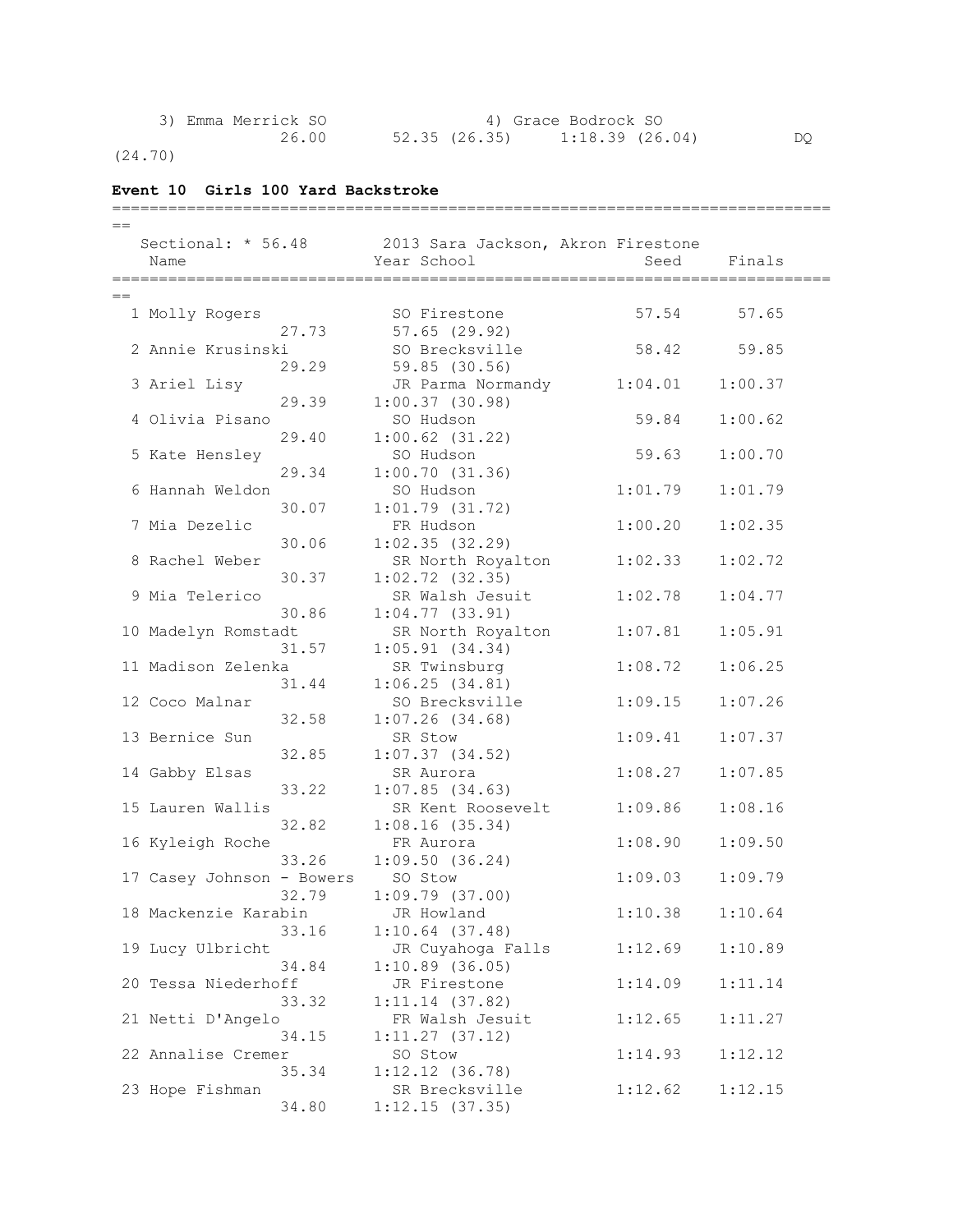| 24 Lily Obert         |         | JR Stow                    | 1:11.62 | 1:12.24 |
|-----------------------|---------|----------------------------|---------|---------|
|                       | 34.48   | $1:12.24$ (37.76)          |         |         |
| 25 Kinsey Deavers     |         | JR Valley Forge            | 1:15.13 | 1:12.96 |
|                       | 35.66   | 1:12.96(37.30)             |         |         |
| 26 Molly Ryan         |         | FR Brecksville             | 1:22.36 | 1:12.98 |
|                       | 34.58   | $1:12.98$ (38.40)          |         |         |
| 27 Emma Groppe        |         | FR Walsh Jesuit            | 1:16.47 | 1:13.59 |
|                       | 36.03   | $1:13.59$ (37.56)          |         |         |
| 28 Amy Thomas         |         | JR North Royalton          | 1:17.93 | 1:14.22 |
|                       | 36.08   | $1:14.22$ (38.14)          |         |         |
| 29 Katie Gale         |         | JR Parma Normandy          | 1:18.63 | 1:15.20 |
|                       | 37.17   | 1:15.20(38.03)             |         |         |
| 30 Madelyn Searle     |         | SO Firestone               | 1:18.45 | 1:15.64 |
|                       | 36.38   | $1:15.64$ (39.26)          |         |         |
| 31 Madison Schaefer   |         | SR Howland                 | 1:15.45 | 1:15.73 |
|                       | 35.55   | 1:15.73(40.18)             |         |         |
| 32 Brooklyn Duguay    |         | JR Aurora                  | 1:16.48 | 1:17.03 |
|                       | 37.37   | 1:17.03(39.66)             |         |         |
| 33 Grace Duryea       |         | SR Firestone               | 1:18.30 | 1:18.20 |
|                       | 37.81   | 1:18.20(40.39)             |         |         |
| 34 Olivia Righi       |         | JR Twinsburg               | 1:23.61 | 1:18.74 |
|                       | 37.38   | 1:18.74(41.36)             |         |         |
| 35 Nicole Gerhart     |         | SR Nordonia                | 1:21.64 | 1:18.99 |
|                       | 37.14   | 1:18.99(41.85)             |         |         |
| 36 Grace Bess         |         | FR Parma Normandy          | 1:22.93 | 1:20.86 |
|                       | 39.51   | $1:20.86$ $(41.35)$        |         |         |
| 37 Bridget Larson     |         | FR Nordonia                | 1:26.62 | 1:20.89 |
|                       | 40.23   | $1:20.89$ (40.66)          |         |         |
| 38 Sanibel Whelan     |         | JR Valley Forge            | 1:20.01 | 1:21.44 |
|                       | 39.24   | $1:21.44$ $(42.20)$        |         |         |
| 39 Taryn Baughman     |         | FR Warren Harding          | 1:27.31 | 1:22.20 |
|                       | 39.00   | 1:22.20(43.20)             |         |         |
| 40 Audrey Huzl        |         | SR Parma Normandy          | 1:28.13 | 1:23.03 |
|                       | 39.35   | 1:23.03(43.68)             |         |         |
| 41 Daneirys Rodriguez |         | JR Parma                   | 1:21.79 | 1:23.34 |
| 42 Emily King         |         | SR Parma                   | 1:24.81 | 1:23.59 |
|                       | 1:23.61 | $1:23.59$ ()               |         |         |
| 43 Allison Sincich    |         | FR Warren Harding          | 1:29.31 | 1:23.85 |
|                       | 41.73   | $1:23.85$ $(42.12)$        |         |         |
| 44 Gillian Jacobs     |         | JR Valley Forge            | 1:26.12 | 1:24.40 |
|                       | 42.01   | 1:24.40(42.39)             |         |         |
| 45 Natalie Cole       |         | SR Valley Forge            | 1:24.90 | 1:24.64 |
|                       | 40.73   | $1:24.64$ $(43.91)$        |         |         |
| 46 Nadiya Tarapata    |         | SO North Royalton          | 1:29.62 | 1:24.81 |
|                       | 40.35   | $1:24.81$ $(44.46)$        |         |         |
| 47 Hannah Shuttic     |         | FR Warren Harding          | 1:27.25 | 1:26.68 |
|                       | 42.14   | $1:26.68$ $(44.54)$        |         |         |
| 48 Trinity Wade       |         | SR Twinsburg               | 1:35.08 | 1:28.23 |
| 49 Grace Riley        |         | FR Nordonia                | 1:34.65 | 1:33.24 |
|                       | 45.01   | $1:33.24$ $(48.23)$        |         |         |
| 50 Rylee Bennett      |         | SO Cuyahoga Falls          | 1:41.81 | 1:36.98 |
|                       | 47.74   | $1:36.98$ (49.24)          |         |         |
| 51 Gabby Reuschling   |         | JR Howland                 | 1:40.91 | 1:37.28 |
|                       | 46.76   | $1:37.28$ (50.52)          |         |         |
| 52 Kim Brenizer       | 48.40   | JR Parma<br>1:40.90(52.50) | 1:44.91 | 1:40.90 |
| 53 Kirstie Fontancz   |         | SO Cuyahoga Falls          | 1:46.93 | 1:46.23 |
|                       |         |                            |         |         |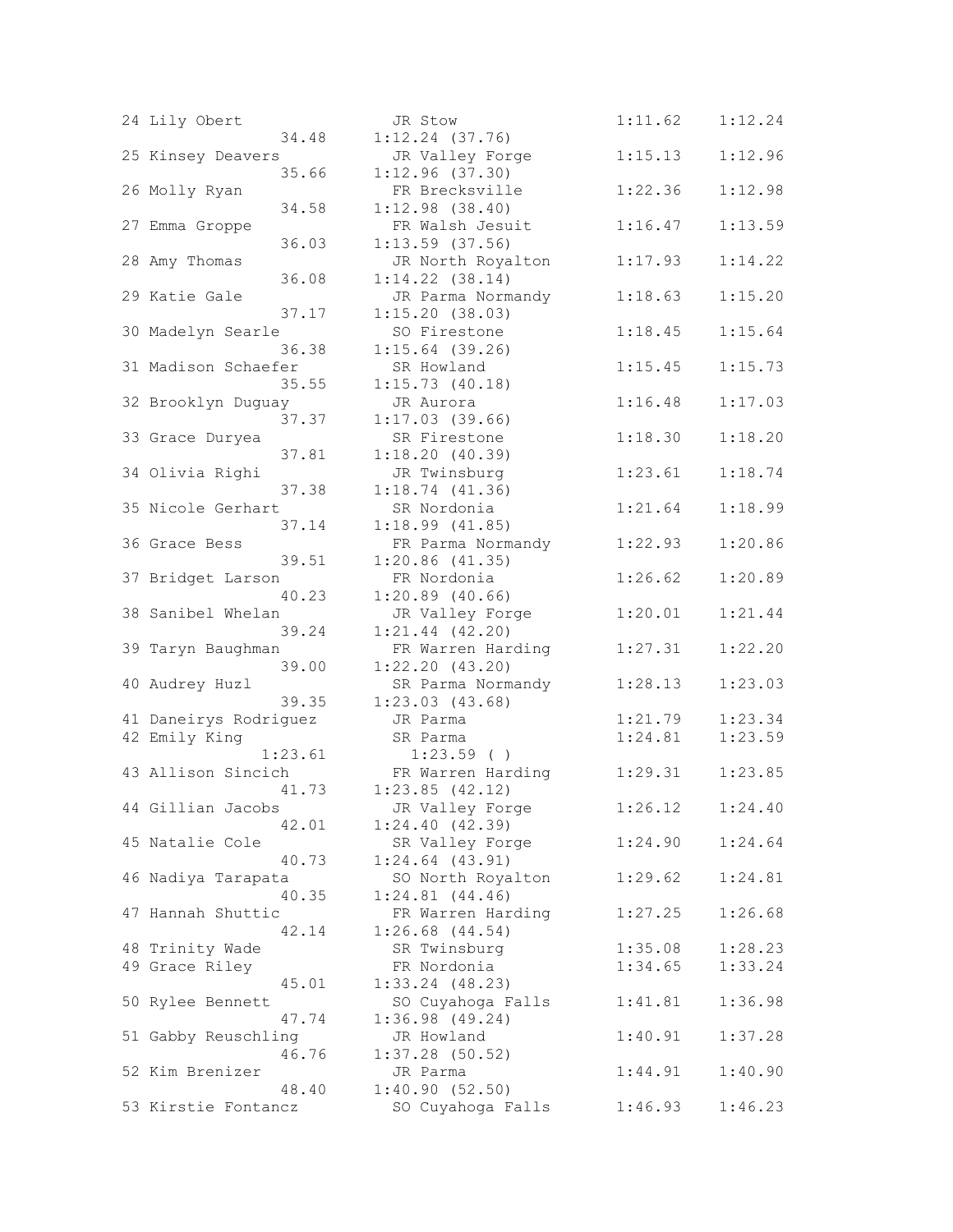| 52.40           | 1:46.23(53.83)        |         |            |
|-----------------|-----------------------|---------|------------|
| 54 Myracle Rice | FR Nordonia           | 1:55.81 | 1:46.83    |
| 55 Mya Staley   | FR Parma              | 2:45.20 | 2:20.56    |
| 1:04.60         | $2:20.56$ $(1:15.96)$ |         |            |
| -- Megan Hipple | FR Howland            | 1:33.80 | DO         |
| 43.85           | DO (50.11)            |         |            |
| -- Katie Howard | SR Cuyahoga Falls     | 1:17.55 | <b>DFS</b> |

## **Event 11 Girls 100 Yard Breaststroke**

|     |                         |       | ==================================== |         |         |
|-----|-------------------------|-------|--------------------------------------|---------|---------|
| $=$ |                         |       |                                      |         |         |
|     | Sectional: $* 1:01.19$  |       | 2019 Hannah Bach, Brecksville-OH     |         |         |
|     | Name                    |       | Year School                          | Seed    | Finals  |
|     |                         |       |                                      |         |         |
| $=$ |                         |       |                                      |         |         |
|     | 1 Madeline Dyer         |       | SR Firestone                         | 1:04.57 | 1:05.01 |
|     |                         | 30.42 | $1:05.01$ $(34.59)$                  |         |         |
|     | 2 Mia Nagle             |       | SO Firestone                         | 1:05.00 | 1:05.49 |
|     |                         | 31.22 | $1:05.49$ (34.27)                    |         |         |
|     | 3 Alayna Brooker        |       | FR Aurora                            | 1:07.44 | 1:06.48 |
|     |                         | 31.44 | $1:06.48$ (35.04)                    |         |         |
|     | 4 Olena Sadovska        |       | SO Brecksville                       | 1:05.21 | 1:06.79 |
|     |                         | 31.75 | $1:06.79$ (35.04)                    |         |         |
|     | 5 Giovanna Cappabianca  |       | SR Hudson                            | 1:04.99 | 1:07.56 |
|     |                         | 32.08 | $1:07.56$ (35.48)                    |         |         |
|     | 6 Madelyn Draiss        |       | SR Walsh Jesuit                      | 1:06.51 | 1:08.29 |
|     |                         | 32.21 | $1:08.29$ (36.08)                    |         |         |
|     | 7 Ava Speelman          |       | FR Walsh Jesuit                      | 1:09.36 | 1:08.60 |
|     |                         | 32.36 | 1:08.60(36.24)                       |         |         |
|     | 8 Mija Drobnjak         |       | SO Hudson                            | 1:07.95 | 1:08.69 |
|     |                         | 32.32 | $1:08.69$ (36.37)                    |         |         |
|     | 9 Marisa Schenkenberger |       | FR Hudson                            | 1:08.21 | 1:09.02 |
|     |                         | 32.71 | $1:09.02$ $(36.31)$                  |         |         |
|     | 10 Taylor Kochanowski   |       | JR Hudson                            | 1:07.34 | 1:09.09 |
|     |                         | 32.27 | $1:09.09$ (36.82)                    |         |         |
|     | 11 Jordan Stump         |       | SR Firestone                         | 1:09.86 | 1:10.08 |
|     |                         | 33.10 | $1:10.08$ (36.98)                    |         |         |
|     | 12 Hava Bailey          |       | JR Kent Roosevelt                    | 1:12.45 | 1:14.64 |
|     |                         | 35.17 | $1:14.64$ (39.47)                    |         |         |
|     | 13 Bryce Matolyak       |       | SR Cuyahoga Falls                    | 1:17.07 | 1:15.60 |
|     |                         | 35.94 | 1:15.60(39.66)                       |         |         |
|     | 14 Grace Pontius        |       | JR Stow                              | 1:17.21 | 1:16.28 |
|     |                         | 35.78 | $1:16.28$ (40.50)                    |         |         |
|     | 15 Meredith Bartel      |       | FR Twinsburg                         | 1:19.97 | 1:16.91 |
|     |                         | 35.01 | 1:16.91(41.90)                       |         |         |
|     | 16 Elle Dannemiller     |       | FR Firestone                         | 1:24.43 | 1:18.19 |
|     |                         | 36.12 | 1:18.19(42.07)                       |         |         |
|     | 17 Noelle DelGarbino    |       | FR Howland                           | 1:20.77 | 1:18.51 |
|     |                         | 36.24 | 1:18.51(42.27)                       |         |         |
|     | 18 Claire Schiopota     |       | SR Aurora                            | 1:20.74 | 1:19.64 |
|     |                         | 37.67 | 1:19.64(41.97)                       |         |         |
|     | 19 Aurora Collura       |       | SO Aurora                            | 1:21.98 | 1:20.13 |
|     |                         | 36.24 | 1:20.13(43.89)                       |         |         |
|     | 20 Alaina McBride       |       | JR Twinsburg                         | 1:24.18 | 1:20.55 |
|     |                         | 37.34 | 1:20.55(43.21)                       |         |         |
|     | 21 Ava Lovell           |       | JR Aurora                            | 1:19.57 | 1:20.58 |
|     | 22 Beth Kassos          |       | JR Warren Harding                    | 1:23.19 | 1:21.78 |
|     |                         |       |                                      |         |         |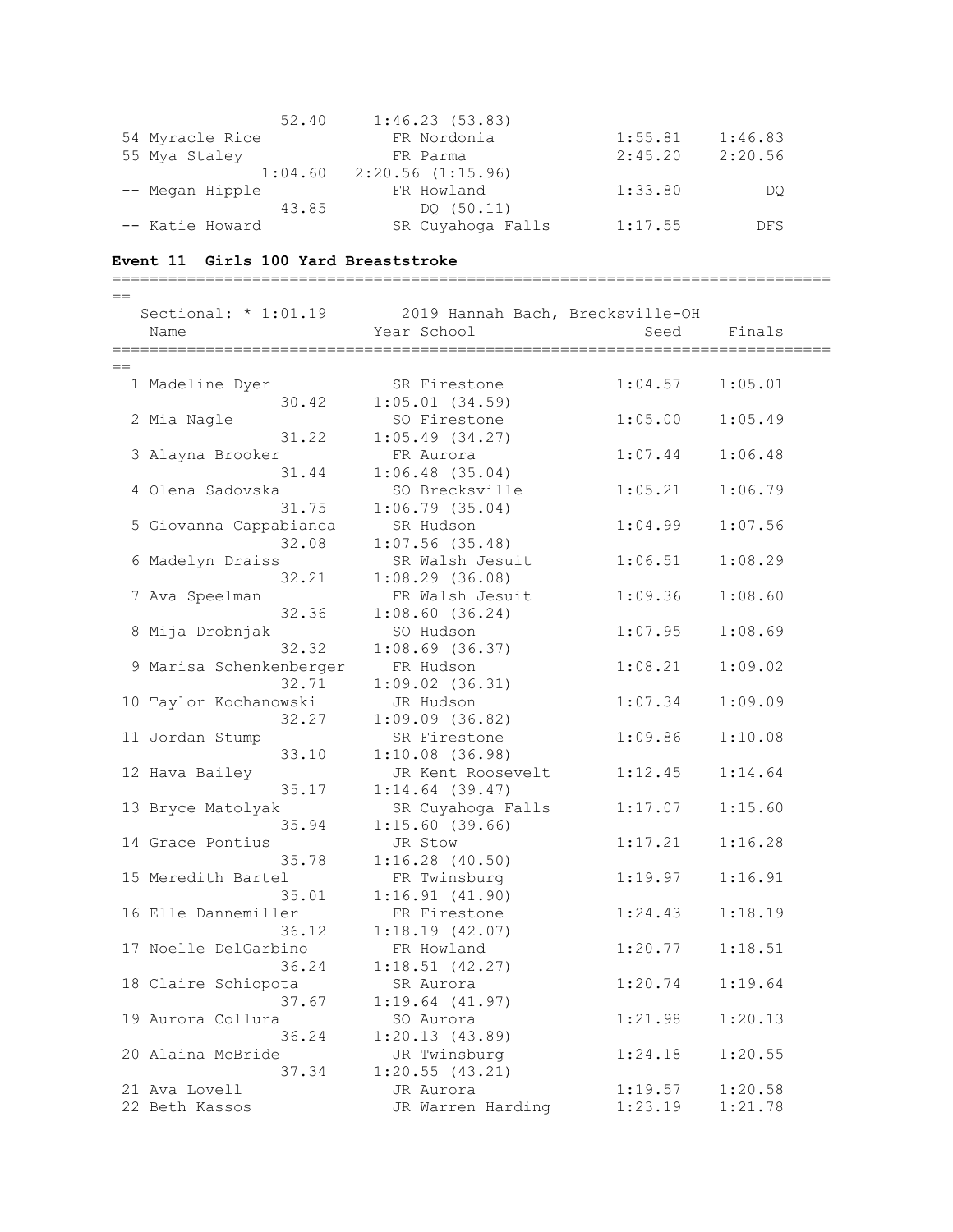|                         | 37.86 | $1:21.78$ $(43.92)$                   |
|-------------------------|-------|---------------------------------------|
| 23 Maddy Dolney         | 39.17 | SO Twinsburg<br>1:22.17(43.00)        |
| 24 Lauren Buchholz      |       | JR North Royal                        |
|                         | 38.96 | $1:22.49$ (43.53)                     |
| 25 Josephine Carannante | 39.05 | JR Howland<br>$1:23.32$ $(44.27)$     |
| 26 Gabby Lutzo          |       | JR Valley Forg                        |
|                         | 40.49 | $1:23.54$ (43.05)                     |
| 27 India Johnson-Bowers |       | SR Stow                               |
| 28 Savannah Pollock     | 39.04 | 1:24.11(45.07)<br>SO Stow             |
| 29 Breana Hockman       |       | FR Warren Hard                        |
|                         | 40.58 | 1:24.71(44.13)                        |
| 30 Francesca Elisco     | 39.45 | JR Howland<br>1:24.79(45.34)          |
| 31 Ella Pendleton       |       | FR Nordonia                           |
|                         | 39.83 | 1:24.86(45.03)                        |
| 32 Jamie Baran          |       | SR North Royal                        |
| 33 Morgan Harvey        | 41.26 | 1:28.33(47.07)<br>SR Nordonia         |
|                         | 42.87 | 1:29.66(46.79)                        |
| 34 Maddie Burk          |       | SO Parma Norma                        |
|                         | 42.91 | 1:30.25(47.34)                        |
| 35 Annie Bertoni        | 43.13 | FR Walsh Jesui<br>$1:30.41$ $(47.28)$ |
| 36 Chelsea Kirk         |       | SR Stow                               |
|                         | 42.68 | 1:30.65(47.97)                        |
| 37 Faith Hart           |       | SO Nordonia                           |
| 38 Natalie Schober      | 42.66 | 1:31.51(48.85)<br>SO Walsh Jesui      |
|                         | 42.96 | 1:31.70(48.74)                        |
| 39 Marina Hanna         |       | FR Brecksville                        |
| 40 Terry Hanna          | 44.15 | SO Brecksville<br>1:34.75(50.60)      |
| 41 Jordan Durdella      |       | SR Parma                              |
|                         | 44.37 | 1:35.49(51.12)                        |
| 42 Katelyn Heiser       |       | SO Parma                              |
| 43 Angelica Nemtchenko  | 45.21 | $1:37.31$ $(52.10)$<br>SR North Royal |
|                         | 49.44 | 1:41.02(51.58)                        |
| 44 Malorie Fluent       |       | JR Howland                            |
|                         | 50.52 | 1:41.75(51.23)                        |
| 45 Jackie Carleton      | 49.28 | SO Cuyahoga Fa<br>1:43.58(54.30)      |
| 46 Kate Wright          |       | FR Twinsburg                          |
|                         | 47.44 | 1:44.10(56.66)                        |
| 47 Mackenzie Griffiths  | 49.12 | JR Valley Forg<br>1:45.77(56.65)      |
| 48 Alina Ogonovskiy     |       | SO North Royal                        |
|                         | 49.93 | $1:47.28$ (57.35)                     |
| 49 Alivia Leatherman    |       | SR Parma Norma                        |
| 50 Paige Waggle         | 51.72 | 1:51.50(59.78)<br>JR Valley Forg      |
|                         | 51.44 | $1:54.39$ $(1:02.95)$                 |
| 51 Emma Dutter          |       | FR Nordonia                           |
|                         | 54.33 | $1:54.88$ $(1:00.55)$                 |

|                                          | 31.00 | 1:41,70 (43,94 <i>)</i>                |         |         |
|------------------------------------------|-------|----------------------------------------|---------|---------|
| 23 Maddy Dolney                          | 39.17 | SO Twinsburg<br>1:22.17(43.00)         | 1:23.52 | 1:22.17 |
| 24 Lauren Buchholz                       | 38.96 | JR North Royalton<br>$1:22.49$ (43.53) | 1:27.16 | 1:22.49 |
| 25 Josephine Carannante                  |       | JR Howland                             | 1:24.17 | 1:23.32 |
| 26 Gabby Lutzo                           | 39.05 | $1:23.32$ $(44.27)$<br>JR Valley Forge | 1:26.35 | 1:23.54 |
| 27 India Johnson-Bowers                  | 40.49 | $1:23.54$ $(43.05)$<br>SR Stow         | 1:24.08 | 1:24.11 |
|                                          | 39.04 | $1:24.11$ $(45.07)$                    | 1:26.61 | 1:24.31 |
| 28 Savannah Pollock<br>29 Breana Hockman |       | SO Stow<br>FR Warren Harding           | 1:30.26 | 1:24.71 |
|                                          | 40.58 | 1:24.71(44.13)                         |         |         |
| 30 Francesca Elisco                      |       | JR Howland                             | 1:26.62 | 1:24.79 |
|                                          | 39.45 | 1:24.79(45.34)                         |         |         |
| 31 Ella Pendleton                        |       | FR Nordonia                            | 1:24.66 | 1:24.86 |
|                                          | 39.83 | $1:24.86$ (45.03)                      |         |         |
| 32 Jamie Baran                           |       | SR North Royalton                      | 1:33.65 | 1:28.33 |
|                                          | 41.26 | 1:28.33(47.07)                         |         |         |
| 33 Morgan Harvey                         |       | SR Nordonia                            | 1:30.17 | 1:29.66 |
|                                          | 42.87 | 1:29.66(46.79)                         |         |         |
| 34 Maddie Burk                           |       | SO Parma Normandy                      | 1:31.96 | 1:30.25 |
|                                          | 42.91 | 1:30.25(47.34)                         |         |         |
| 35 Annie Bertoni                         |       | FR Walsh Jesuit                        | 1:28.84 | 1:30.41 |
|                                          | 43.13 | $1:30.41$ $(47.28)$                    |         |         |
| 36 Chelsea Kirk                          |       | SR Stow                                | 1:34.56 | 1:30.65 |
|                                          | 42.68 | 1:30.65(47.97)                         |         |         |
| 37 Faith Hart                            |       | SO Nordonia                            | 1:31.50 | 1:31.51 |
|                                          | 42.66 | 1:31.51(48.85)                         |         |         |
| 38 Natalie Schober                       |       | SO Walsh Jesuit                        | 1:30.36 | 1:31.70 |
|                                          | 42.96 | 1:31.70(48.74)                         |         |         |
| 39 Marina Hanna                          |       | FR Brecksville                         | 1:39.07 | 1:32.36 |
| 40 Terry Hanna                           |       | SO Brecksville                         | 1:35.91 | 1:34.75 |
|                                          | 44.15 | 1:34.75(50.60)                         |         |         |
| 41 Jordan Durdella                       |       | SR Parma                               | 1:32.00 | 1:35.49 |
|                                          | 44.37 | 1:35.49(51.12)                         |         |         |
| 42 Katelyn Heiser                        |       | SO Parma                               | 1:37.12 | 1:37.31 |
|                                          | 45.21 | 1:37.31(52.10)                         |         |         |
| 43 Angelica Nemtchenko                   |       | SR North Royalton                      | 1:38.71 | 1:41.02 |
|                                          | 49.44 | $1:41.02$ (51.58)                      |         |         |
| 44 Malorie Fluent                        |       | JR Howland                             | 1:37.04 | 1:41.75 |
|                                          | 50.52 | 1:41.75(51.23)                         |         |         |
| 45 Jackie Carleton                       |       | SO Cuyahoga Falls                      | 1:47.51 | 1:43.58 |
|                                          | 49.28 | 1:43.58(54.30)                         |         |         |
| 46 Kate Wright                           |       | FR Twinsburg                           | 1:37.26 | 1:44.10 |
|                                          | 47.44 | 1:44.10(56.66)                         |         |         |
| 47 Mackenzie Griffiths                   |       | JR Valley Forge                        | 1:42.75 | 1:45.77 |
|                                          | 49.12 | 1:45.77(56.65)                         |         |         |
| 48 Alina Ogonovskiy                      |       | SO North Royalton                      | 1:46.17 | 1:47.28 |
|                                          | 49.93 | $1:47.28$ (57.35)                      |         |         |
| 49 Alivia Leatherman                     |       | SR Parma Normandy                      | 1:58.72 | 1:51.50 |
|                                          | 51.72 | 1:51.50(59.78)                         |         |         |
| 50 Paige Waggle                          |       | JR Valley Forge                        | 1:56.38 | 1:54.39 |
|                                          | 51.44 | $1:54.39$ $(1:02.95)$                  |         |         |
| 51 Emma Dutter                           |       | FR Nordonia                            | 2:04.07 | 1:54.88 |
|                                          | 54.33 | $1:54.88$ $(1:00.55)$                  |         |         |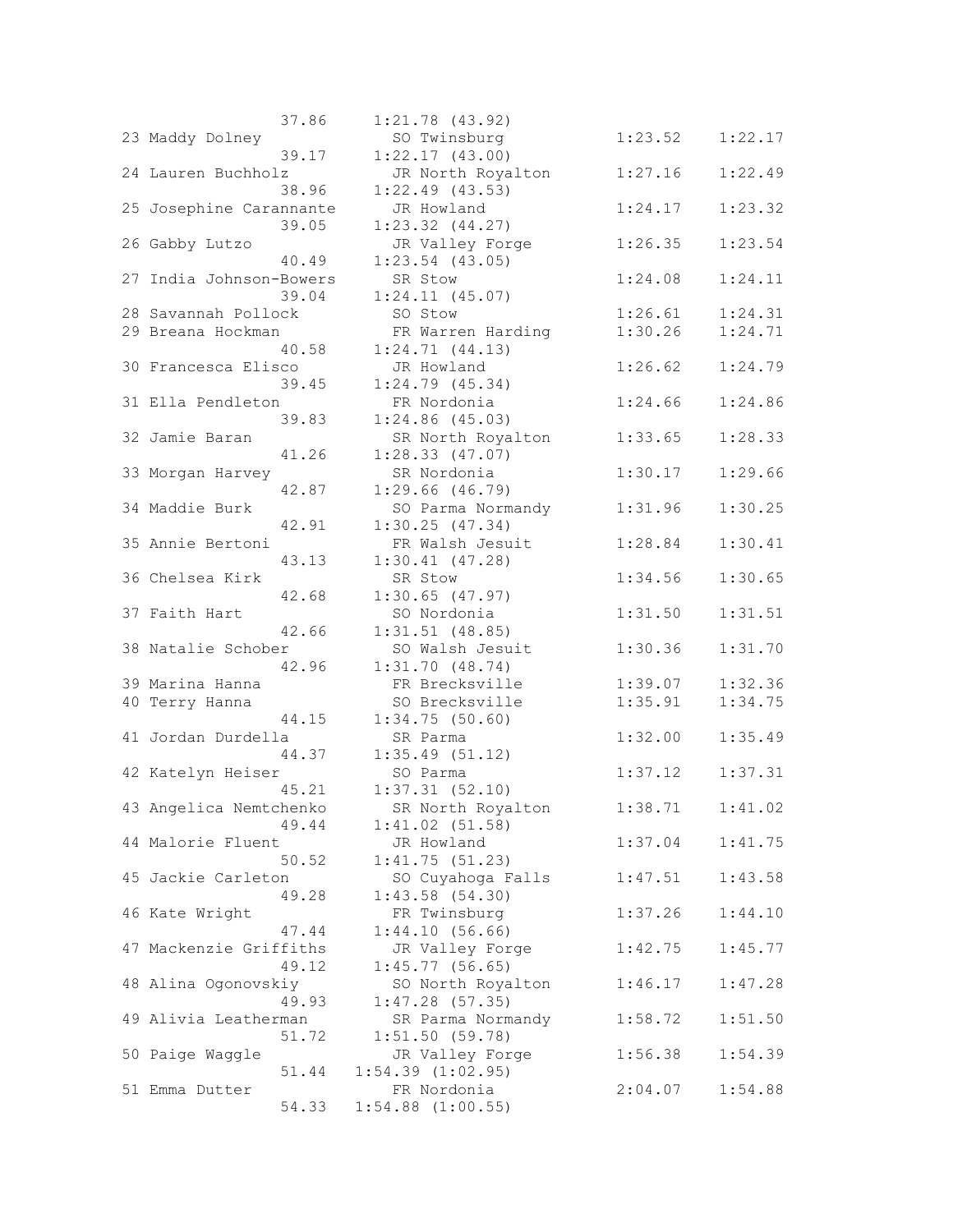| 52 Rebecca Johnston | SO Cuyahoga Falls | 1:54.80 | 1:56.03 |
|---------------------|-------------------|---------|---------|
| -- Katie Peters     | SR Parma Normandy | 1:34.13 | DO.     |
| 44.69               | DO (50.80)        |         |         |
| -- Maria Julien     | JR Brecksville    | 1:19.14 | DFS     |

#### **Event 12 Girls 400 Yard Freestyle Relay**

=============================================================================  $=$ Sectional: \* 3:35.27 2015 Brecksville-Broad Hts, Breck A Coronel, J Winar, P Coughlin, R Kotchman School Seed Finals =============================================================================  $=$  1 Brecksville Swimming 3:34.38 3:34.76\* 1) Karen Krosky SR 2) Riley McNichols SR 3) Claire Kenney SR 4) Olena Sadovska SO 25.93 54.47 (54.47) 1:19.86 (25.39) 1:47.37 (52.90) 2:12.87 (25.50) 2:40.97 (53.60) 3:06.79 (25.82) 3:34.76 (53.79) 2 Hudson 3:31.71 3:37.91 1) Giovanna Cappabianca SR 2) Paige McCormick SR 3) Eliana Szabo SO 4) Gabrielle Loring SR 26.34 54.72 (54.72) 1:20.66 (25.94) 1:48.79 (54.07) 2:14.41 (25.62) 2:42.62 (53.83) 3:09.02 (26.40) 3:37.91 (55.29) 3 Akron Firestone 3:38.25 3:41.63 1) Tera Brilmyer FR 2) Molly Rogers SO 3) Madeline Dyer SR 4) Mia Nagle SO 26.65 55.07 (55.07) 1:22.25 (27.18) 1:51.63 (56.56) 2:17.60 (25.97) 2:46.33 (54.70) 3:12.93 (26.60) 3:41.63 (55.30) 4 Walsh Jesuit Swim and Diving 3:46.61 3:50.32<br>1) Madelyn Draiss SR 2) Sophia Mercurio JR<br>3) Ava Speelman FR 4) Mia Telerico SR 1) Madelyn Draiss SR<br>2) Southware ER 3) Ava Speelman FR 4) Mia Telerico SR 26.57 55.72 (55.72) 1:23.47 (27.75) 1:55.11 (59.39) 2:22.29 (27.18) 2:52.27 (57.16) 3:19.86 (27.59) 3:50.32 (58.05) 5 Howland High School 3:56.24 3:54.14 1) Rachel Delida SO 2) Corinne Daniels SR 3) Gianna Carbone FR 4) Mia Pantalone JR 27.84 58.62 (58.62) 1:27.83 (29.21) 1:59.99 (1:01.37) 2:15.13 (15.14) 2:58.05 (58.06) 3:23.99 (25.94) 3:54.14 (56.09) 6 Stow-Munroe Falls 3:56.29 3:59.35 1) Annalia Dye FR 2) Evelyn Lewis JR 3) Isabel Samels SR 4) Bernice Sun SR 27.16 57.36 (57.36) 1:25.27 (27.91) 1:55.62 (58.26) 2:24.41 (28.79) 2:56.74 (1:01.12) 3:25.80 (29.06) 3:59.35 (1:02.61) 7 Aurora High School 4:06.95 4:01.24 1) Gabby Elsas SR 2) Jane Puzder SR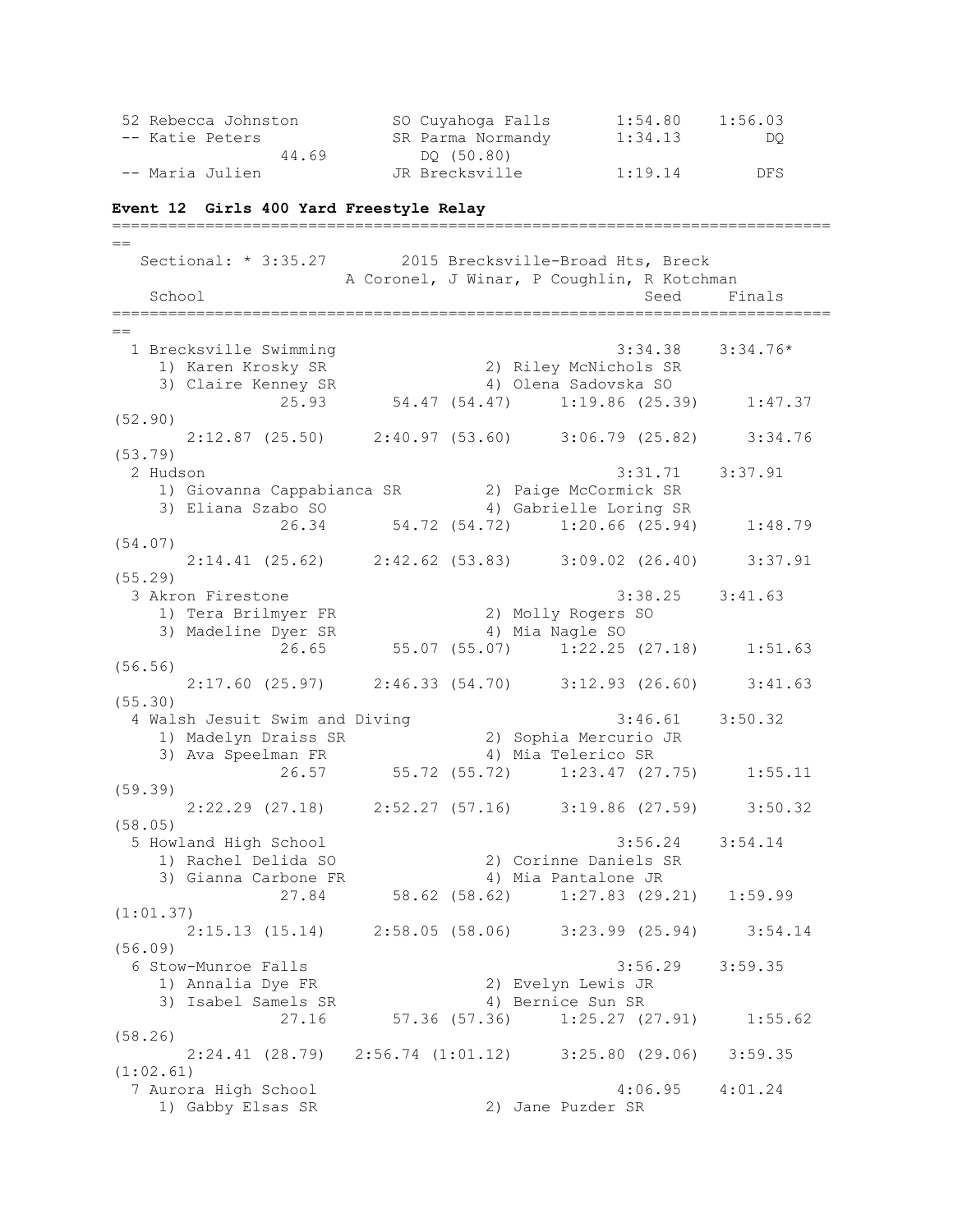3) Annalise Bender SO 4) Annabelle Zamary FR 29.46 1:00.56 (1:00.56) 1:16.07 (15.51) 1:59.50 (58.94)  $2:27.90$  (28.40)  $2:59.38$  (59.88)  $3:27.99$  (28.61)  $4:01.24$ (1:01.86) 8 Cuyahoga Falls High School 4:21.31 4:08.90 1) Bryce Matolyak SR 2) Lucy Ulbricht JR 3) Olivia Smith SO 4) Lainey McDaniels FR 29.75 1:01.46 (1:01.46) 1:33.06 (31.60) 2:08.06 (1:06.60) 2:37.01 (28.95) 3:08.69 (1:00.63) 3:36.64 (27.95) 4:08.90 (1:00.21) 9 Twinsburg High School 4:20.14 4:10.70 1) Madison Zelenka SR 2) Samantha Swauger FR 3) Meredith Bartel FR 4) Jasmine Freeman SO 30.10 1:03.64 (1:03.64) 1:34.60 (30.96) 2:07.27 (1:03.63) 2:36.66 (29.39) 3:09.38 (1:02.11) 3:38.22 (28.84) 4:10.70 (1:01.32) 10 Roosevelt Swimming & Diving 4:14.68 4:18.65 1) Molly Snellenberger JR 2) Lauren Wallis SR 3) Lila Ferry JR 4) Asia Hawthorne SR 29.68 1:02.96 (1:02.96) 1:33.22 (30.26) 2:07.30 (1:04.34) 2:36.78 (29.48) 3:14.84 (1:07.54) 3:43.76 (28.92) 4:18.65 (1:03.81) 11 Macedonia Nordonia High School 4:27.76 4:26.68 1) Maddie Fiorucci JR 2) Morgan Harvey SR 3) Ella Pendleton FR 4) Cami Becker FR 31.18 1:04.61 (1:04.61) 1:36.34 (31.73) 2:11.83 (1:07.22) 2:44.03 (32.20) 3:52.96 ( ) 4:26.68 ( ) 12 Parma Heights Valley Forge 1997 120 4:27.20 4:26.71 1) Emma Botsch SR 2) Gabby Lutzo JR 3) Kinsey Deavers JR 4) Emily Hubbard JR  $30.73$  1:06.20  $(1:06.20)$  1:40.16  $(33.96)$  2:18.05 (1:11.85) 2:48.16 (30.11) 3:24.24 (1:06.19) 3:54.12 (29.88) 4:26.71 (1:02.47) 13 Parma Normandy 4:27.33 4:28.09 1) Zoie Vasas SO 2) Mailie Galgas SO 3) Olivia Balazy FR 4) Katie Gale JR 29.95 1:05.55 (1:05.55) 1:36.11 (30.56) 2:12.55 (1:07.00) 2:44.65 (32.10) 3:19.24 (1:06.69) 3:52.63 (33.39) 4:28.09 (1:08.85) 14 North Royalton High School 4:52.54 4:32.45 1) Amy Thomas JR 2) Olivia Pastore JR 3) Taylor Klaiber JR 4) Lauren Buchholz JR 32.57 1:08.41 (1:08.41) 1:41.59 (33.18) 2:17.48 (1:09.07) 2:50.20 (32.72) 3:26.16 (1:08.68) 3:57.65 (31.49) 4:32.45 (1:06.29) 15 Warren G. Harding 4:29.77 4:34.67 1) Sydney Lukco JR 2) Hannah Shuttic FR 3) Breana Hockman FR 4) Sydney Tenney JR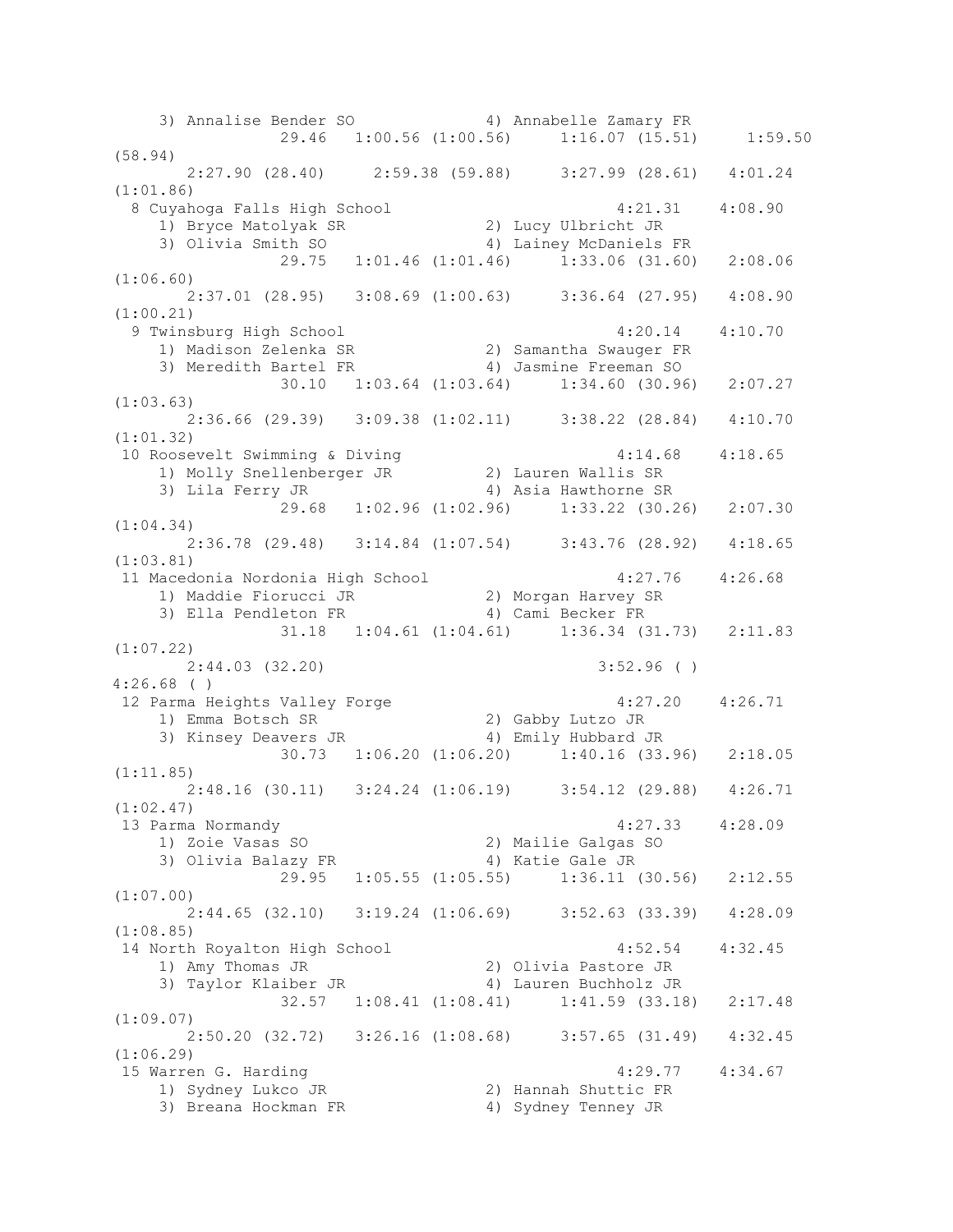| 27.79                  | 57.69 (57.69)         | $1:33.96$ (36.27)                         |         | 2:13.81 |
|------------------------|-----------------------|-------------------------------------------|---------|---------|
| (1:16.12)              |                       |                                           |         |         |
| 2:47.56 (33.75)        | $3:25.59$ $(1:11.78)$ | $3:58.12$ (32.53)                         |         | 4:34.67 |
| (1:09.08)              |                       |                                           |         |         |
| 16 Parma Senior High   |                       |                                           | 4:34.56 | 4:47.21 |
| 1) Emily King SR       |                       | 2) Peyton Croucher FR                     |         |         |
| 3) Sierra Rodriguez SR |                       | 4) Katelyn Heiser SO                      |         |         |
|                        |                       | $33.07$ 1:09.99 (1:09.99) 1:41.38 (31.39) |         | 2:19.16 |
| (1:09.17)              |                       |                                           |         |         |
| 2:52.14 (32.98)        | 3:30.45(1:11.29)      | $4:06.79$ $(36.34)$                       |         | 4:47.21 |
| (1:16.76)              |                       |                                           |         |         |

### **Event 21 Boys 1 mtr Diving**

## =============================================================================  $=$ Name Year School Seed Finals ============================================================================= == 1 Hunter Trautmann SR Hudson 1988 415.85 433.60 2 Josh Sobecks SO Brecksville 327.45 372.20 3 Matthew Petros SO Brecksville 396.90 369.30 4 Treyven Marlow SO Brecksville 291.95 344.40 5 Greg Lewicki SO Nordonia 257.35 310.75 6 John Mercer SO Walsh Jesuit 268.30 290.70 7 Connor Leecue SO Warren Harding 313.05 256.60 8 Shawn Kessie SO Parma Normandy 152.70 228.55 9 Tyler Johnson SR Cuyahoga Falls 212.90 223.60

10 Vann Strausser SR Cuyahoga Falls 207.50 213.10 11 Loren Culp SO Stow NP 200.40

=============================================================================

### **Event 22 Boys 200 Yard Medley Relay**

 $\overline{\phantom{0}}$  Sectional: \* 1:34.86 2018 Brecksville Swimming, Breck E Widenhofer, J Krusinski, D Madej, E Chimes School School Seed Finals ============================================================================= == 1 Brecksville Swimming 1:37.88 1:38.59 Brecksville Swimming<br>
1) Pete Krusinski SR 2) Joe Lynch SR<br>
2) Joe Lynch SR 3) Dylan Escano FR 4) Jack Malnar JR 23.78 51.95 (28.17) 1:16.00 (24.05) 1:38.59 (22.59) 2 Walsh Jesuit Swim and Diving 1:41.34 1:41.19 1) Kaden Smesko SR 2) Luke Lenz SO 3) Simon Hamad JR 4) Ryan Wagner SO 23.35 52.46 (29.11) 1:18.43 (25.97) 1:41.19 (22.76) 3 North Royalton High School 1:41.37 1:41.48 1) Bobby Bottomley SR 2) Aidan Florio SO 3) Luca Aldewereld JR 4) Vincent Aldewereld FR 1) BODDY DOCCOMES<br>3) Luca Aldewereld JR (27.87) 4) Vincent Aldewereld 1.<br>26.68 (27.87) 1:18.02 (23.47) 1:41.48 (23.46) 4 Parma Normandy 1:43.44 1:41.74 1) Brandon Stoia SR 2) Michael Cucu FR 3) Rami Almassri JR 4) Jarrod Lively SR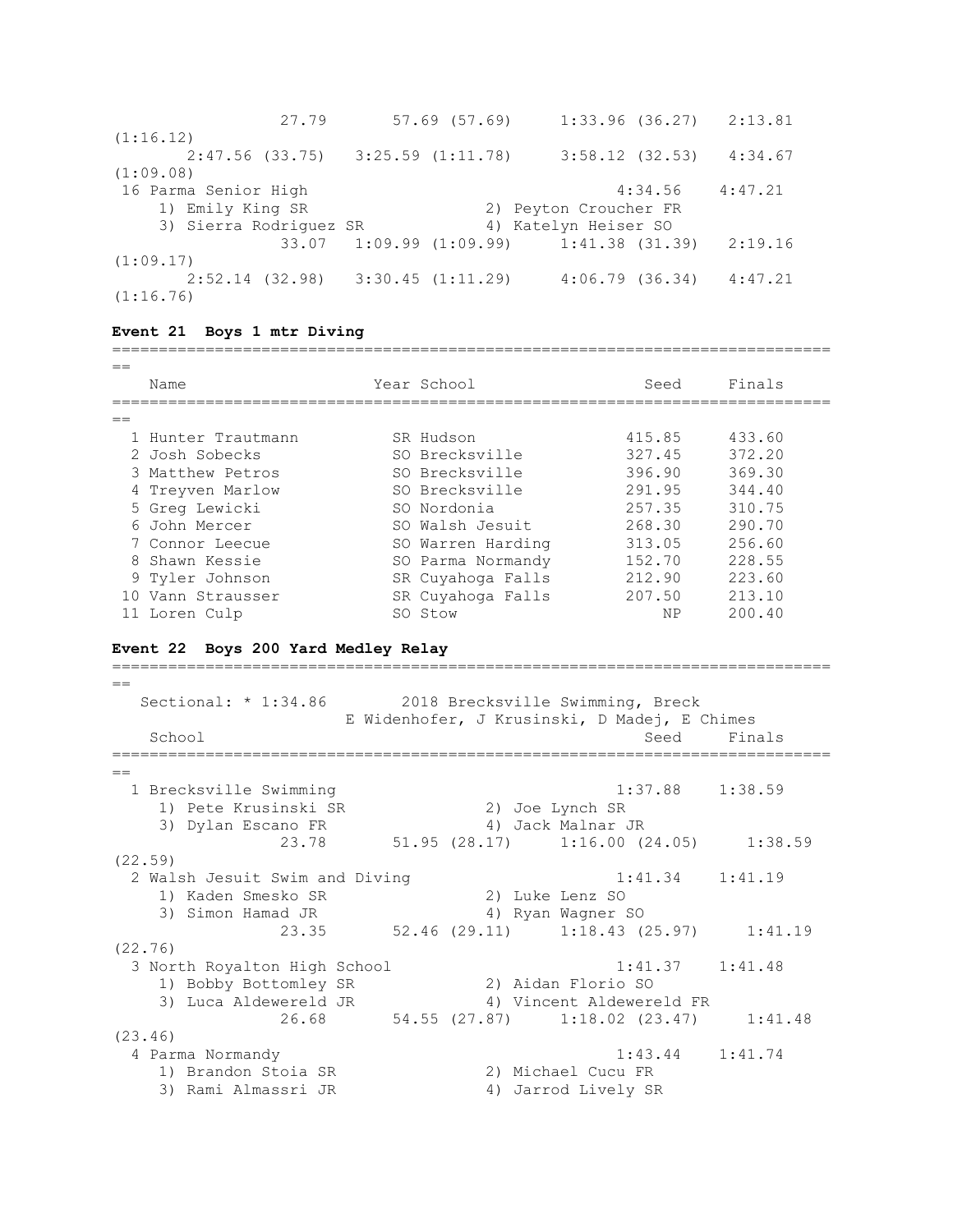25.51 54.24 (28.73) 1:18.30 (24.06) 1:41.74 (23.44) 5 Hudson 1:42.02 1:45.32 1) Mason Meyer SR 2) Alek Vizmeg SR 3) Andrew Ketler FR 4) Benjamin Martinez JR 27.22 57.01 (29.79) 1:22.13 (25.12) 1:45.32 (23.19) 6 Stow-Munroe Falls 1:46.13 1:45.46 1) William Dorenkott SO 2) Caleb Myers SR 3) Jacob Hickin FR 4) Will Boggs SR 26.90 57.36 (30.46) 1:21.83 (24.47) 1:45.46 (23.63) 7 Roosevelt Swimming & Diving 1:45.72 1:45.63 1) Justin Barzellato SO 2) Isaac St.Clair JR 3) Nolan Jones SR 4) Danny Larison JR 26.61 56.73 (30.12) 1:21.74 (25.01) 1:45.63 (23.89) 8 Warren G. Harding 1:49.22 1:46.48 1) Brendan Leecue SR 2) Tino DiCenso SR 3) Isaac Hetson SO 4) Matthew Vencel JR 26.26 55.38 (29.12) 1:22.07 (26.69) 1:46.48 (24.41) 9 Akron Firestone 1:46.33 1:46.57 1) Dominic Gasper SO 2) Mason Brady FR 3) Cyrus Kazempour SR 4) Fritz Dannemiller JR 27.49 57.91 (30.42) 1:23.45 (25.54) 1:46.57 (23.12) 10 Twinsburg High School 1:55.38 1:55.06 1) Evan Bartel SR 2) Jack Bartel SO 3) Nate Bartel SO 4) Eddy Efraim SR 28.93 1:01.97 (33.04) 1:30.46 (28.49) 1:55.06 (24.60) 11 Macedonia Nordonia High School 1:57.60 1:59.34 1) Evan Kvach FR 2) Matthew Cooper FR 3) Jackson Roberts S0 (4) Scott McCabe SR 27.33 58.70 (31.37) 1:33.33 (34.63) 1:59.34 (26.01) 12 Parma Senior High 2:05.22 1:59.99 1) Alex Costello SO 2) Dominic Gallo JR 3) Andrew Brosky SO 4) Christopher Hynds SO 31.79 1:03.66 (31.87) 1:32.62 (28.96) 1:59.99 (27.37) 13 Cuyahoga Falls High School 2:21.42 2:11.74 1) Cristian Gonzalez FR 2) Jacob Carleton SR 3) Jackson Gallagher SR 4) Nathan Lowe SO 34.30 1:11.21 (36.91) 1:43.75 (32.54) 2:11.74 (27.99) 14 Parma Heights Valley Forge 2:10.00 2:16.45 1) Alex Kavalec FR 2) Curtis Casper SO 3) Kenny Nguyen SR 4) Christian Park SR 32.46 1:14.62 (42.16) 1:49.98 (35.36) 2:16.45 (26.47)

## **Event 23 Boys 200 Yard Freestyle**

```
=============================================================================
=Sectional: * 1:41.21 2019 Jay Johnson, HUDSON
```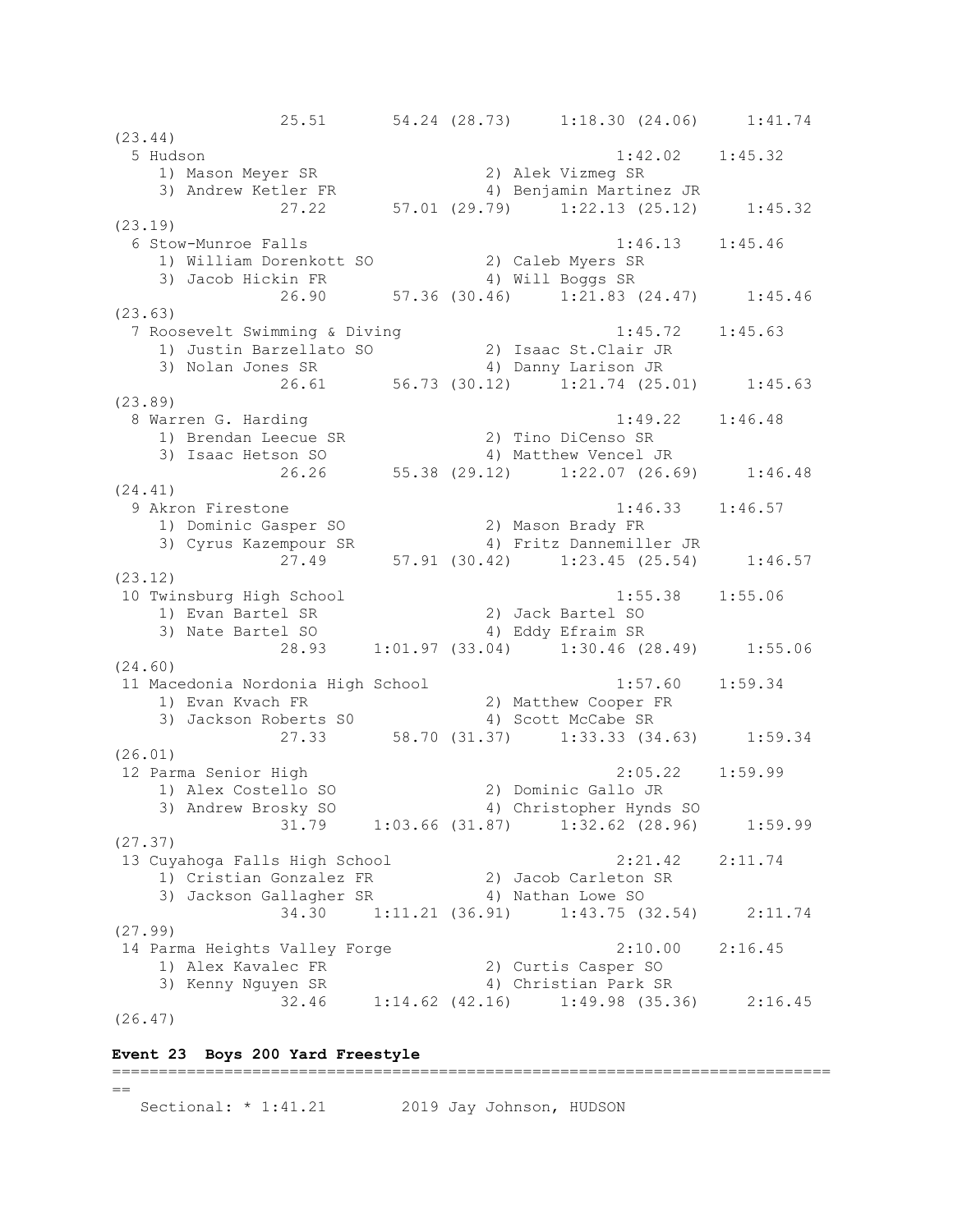Name Tear School Seed Finals ============================================================================= == 1 Brandon Stoia SR Parma Normandy 1:41.50 1:43.37 24.44 50.79 (26.35) 1:17.25 (26.46) 1:43.37 (26.12) 2 Alex Cimera SO Stow 1:42.53 1:44.56<br>24.44 50.45 (26.01) 1:17.07 (26.62) 1:44 24.44 50.45 (26.01) 1:17.07 (26.62) 1:44.56 (27.49) 3 Caleb Tuckerman SR Hudson 1:42.40 1:45.49<br>24.04 19.98 (25.94) 1:17.11 (27.13) 1:45. 21.12.11 (27.13)<br>49.98 (25.94) 1:17.11 (27.13) 1:45.49 (28.38) 4 Dylan Cossin JR Stow 1:47.16 1:47.29 24.64 51.38 (26.74) 1:19.58 (28.20) 1:47.29 (27.71) 5 Bobby Bottomley SR North Royalton 1:46.24 1:47.60 24.73 51.77 (27.04) 1:19.55 (27.78) 1:47.60 (28.05) 6 Jack Malnar JR Brecksville 1:50.74 1:49.21 24.83 52.12 (27.29) 1:20.67 (28.55) 1:49.21 (28.54) 7 Roman Sawicki FR Hudson 1:57.57 1:49.53  $52.66$  (27.53) 1:20.76 (28.10) 1:49.53 (28.77) 8 Alex Wintering SR Walsh Jesuit 1:50.82 1:49.99 24.29 51.88 (27.59) 1:20.69 (28.81) 1:49.99 (29.30) 9 Keith Turnbull SO Stow 1:49.71 1:50.11 24.36 51.65 (27.29) 1:20.47 (28.82) 1:50.11 (29.64) 10 Tate Trattner JR Hudson 1:50.62 1:50.41 25.11 52.73 (27.62) 1:21.13 (28.40) 1:50.41 (29.28) 11 Dylan Albrecht JR Hudson 1:51.89 1:50.75<br>25.40 53.13 (27.73) 1:21.39 (28.26) 1:50. 25.40 53.13 (27.73) 1:21.39 (28.26) 1:50.75 (29.36) 12 Evan Bartel SR Twinsburg 1:51.29 1:51.52 25.49 54.14 (28.65) 1:23.44 (29.30) 1:51.52 (28.08) 13 Anthony Kacki JR North Royalton 1:55.58 1:52.06 25.84 53.62 (27.78) 1:22.66 (29.04) 1:52.06 (29.40) 14 Simon Hamad JR Walsh Jesuit 1:51.92 1:52.14 25.44 53.06 (27.62) 1:22.63 (29.57) 1:52.14 (29.51) 15 Luke Baker SR Stow 1:54.22 1:52.19 25.69 53.46 (27.77) 1:22.41 (28.95) 1:52.19 (29.78) 16 Daniel Green SO Firestone 1:51.37 1:52.31<br>26.02 54.48 (28.46) 1:23.42 (28.94) 1:52. 26.02 54.48 (28.46) 1:23.42 (28.94) 1:52.31 (28.89) SR Walsh Jesuit 1:56.18 1:53.79<br>26.12 54.77 (28.65) 1:24.57 (29.80) 1:53. 26.12 54.77 (28.65) 1:24.57 (29.80) 1:53.79 (29.22) 18 Evan Kvach FR Nordonia 2:03.52 1:58.04 27.11 56.91 (29.80) 1:27.74 (30.83) 1:58.04 (30.30)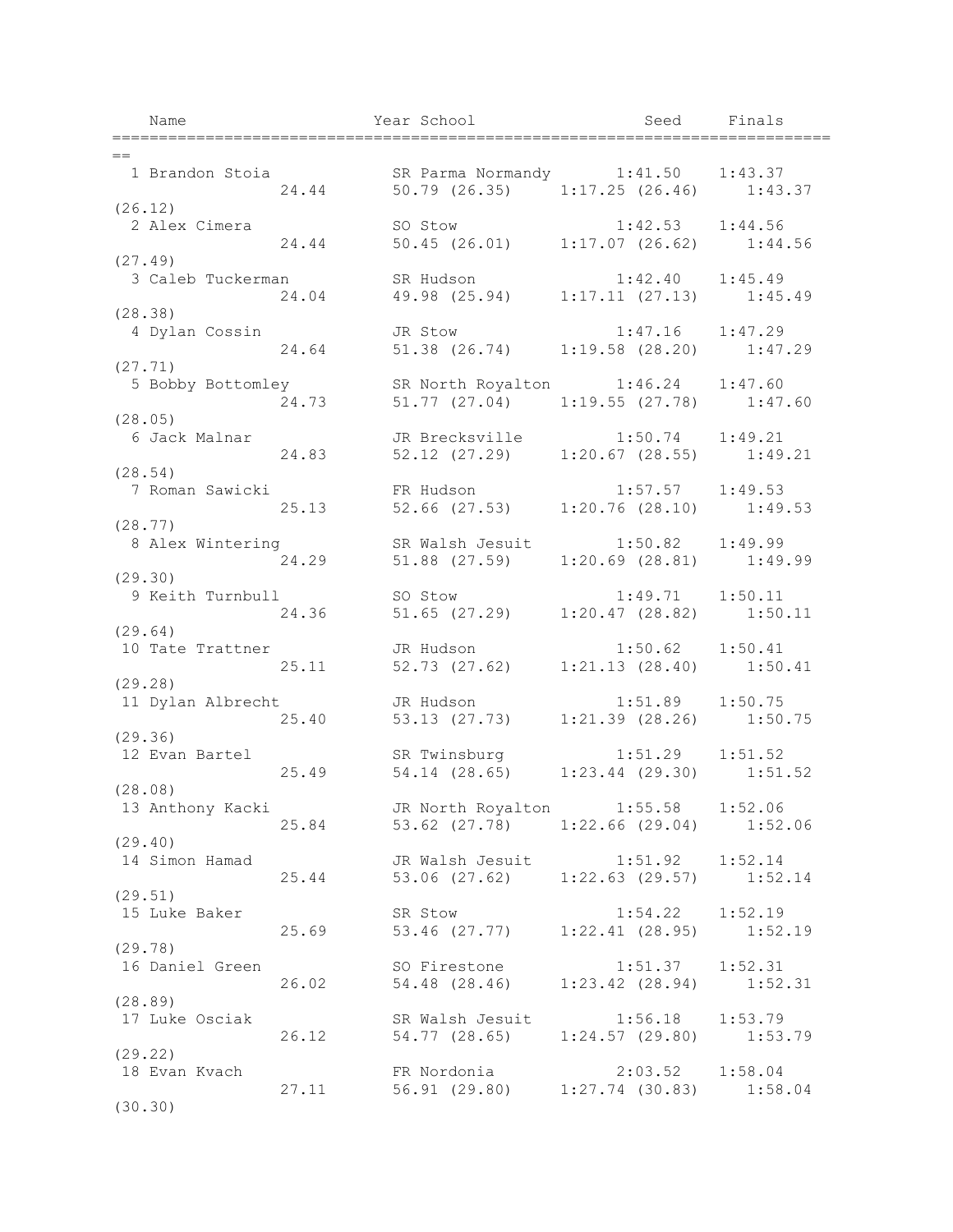19 Quaid O'Brien JR Walsh Jesuit 2:02.55 1:59.90 26.83 57.09 (30.26) 1:28.82 (31.73) 1:59.90 (31.08)<br>20 Ty Fowler 20 Ty Fowler JR Warren Harding 2:06.05 2:02.35 27.85 59.03 (31.18) 1:30.87 (31.84) 2:02.35 (31.48) 21 Cyrus Kazempour SR Firestone 2:11.79 2:02.39 27.78 58.32 (30.54) 1:30.84 (32.52) 2:02.39 (31.55) 22 Gage Bailey FR Kent Roosevelt 2:06.91 2:02.69 27.29 57.49 (30.20) 1:30.07 (32.58) 2:02.69 (32.62) 23 Joseph Criazzo JR Warren Harding 2:01.67 2:02.73 27.80 58.91 (31.11) 1:31.56 (32.65) 2:02.73 (31.17) 24 Jack Bartel SO Twinsburg 2:10.31 2:03.95 28.09 59.50 (31.41) 1:32.14 (32.64) 2:03.95 (31.81) 25 Chevey Kosek SO Brecksville 2:05.89 2:06.15 27.81 59.32 (31.51) 1:32.86 (33.54) 2:06.15 (33.29) 26 Lucas Pollock SR Parma Normandy 2:10.93 2:07.21 28.32 59.86 (31.54) 1:33.59 (33.73) 2:07.21 (33.62) 27 Zach Langbein SR Cuyahoga Falls 2:09.51 2:09.66 29.50 1:02.28 (32.78) 1:36.12 (33.84) 2:09.66 (33.54) 28 Alex Kavalec FR Valley Forge 2:16.02 2:15.60 30.04 1:04.02 (33.98) 1:39.70 (35.68) 2:15.60 (35.90) 29 Jake Horwath SO Nordonia 2:26.82 2:17.27 31.34 1:06.30 (34.96) 1:42.39 (36.09) 2:17.27 (34.88) 30 Jackson Roberts S0 Nordonia 2:27.41 2:17.77 30.35 1:03.86 (33.51) 1:40.29 (36.43) 2:17.77 (37.48) 31 Nathan Herbster JR Valley Forge 2:17.30 2:20.51 30.81 1:06.78 (35.97) 1:44.94 (38.16) 2:20.51 (35.57) 32 Carlos Rivera Paz SO Parma Normandy 2:08.68 2:21.38 28.15 1:03.33 (35.18) 1:42.58 (39.25) 2:21.38 (38.80) 33 Ryan Booher JR Kent Roosevelt 2:19.41 2:21.88 31.34 1:07.17 (35.83) 1:45.16 (37.99) 2:21.88 (36.72) 34 OM Baktshi SO Brecksville 2:41.24 2:25.91 31.65 1:07.87 (36.22) 1:47.20 (39.33) 2:25.91 (38.71) 35 Alex Costello SO Parma 2:26.75 2:26.15 31.47 1:08.43 (36.96) 1:48.25 (39.82) 2:26.15 (37.90)<br>36 Ben Pollock 36 Ben Pollock FR Parma Normandy NT 2:26.42 33.04 1:10.34 (37.30) 1:47.21 (36.87) 2:26.42 (39.21) 37 Jackson Gallagher SR Cuyahoga Falls 2:20.00 2:27.52 31.80 1:07.76 (35.96) 1:47.56 (39.80) 2:27.52 (39.96)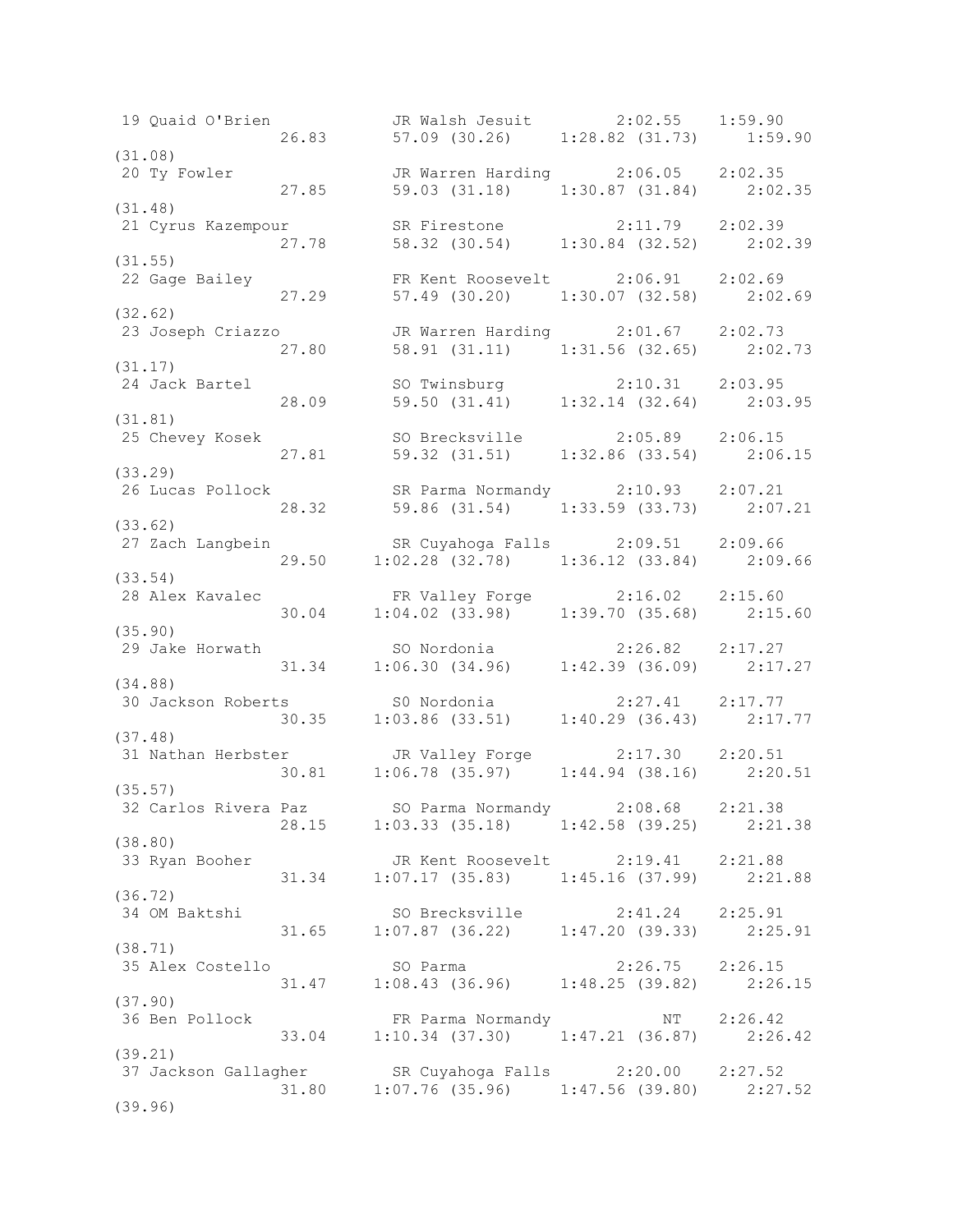38 Leif Gajkowski FR Brecksville 2:44.50 2:32.54 33.32 1:51.87 (1:18.55) 2:32.54 (40.67) 2:32.54 ( ) 39 Nathan Lowe SO Cuyahoga Falls 2:50.14 2:42.73 35.79 1:16.33 (40.54) 1:59.72 (43.39) 2:42.73 (43.01) 40 Nick Garcia FR Parma 2:58.80 2:44.78 35.68 1:17.83 (42.15) 2:03.02 (45.19) 2:44.78 (41.76) 41 Michael Corwon FR Parma 2:43.44 2:50.02 37.89 1:22.22 (44.33) 2:07.32 (45.10) 2:50.02 (42.70) 42 Abner Sanchez SR Parma 2:59.00 2:59.66 36.78 1:21.26 (44.48) 2:11.40 (50.14) 2:59.66 (48.26) -- Kyle DeRemer SR Cuyahoga Falls 2:34.23 DFS **Event 24 Boys 200 Yard IM** =============================================================================  $=$ Sectional: \* 1:52.39 2015 Ross Palazzo, HUDSON Name Seed Finals (Name Seed Finals ============================================================================= == 1 Seth Baylor JR Hudson 2:00.22 1:59.99 25.41 56.51 (31.10) 1:33.00 (36.49) 1:59.99 (26.99) 2 Luke Novak JR Stow 1:59.95 2:01.04 26.00 57.02 (31.02) 1:32.39 (35.37) 2:01.04 (28.65) 3 Aidan Florio SO North Royalton 1:59.64 2:01.85 26.51 58.44 (31.93) 1:33.22 (34.78) 2:01.85 (28.63) 4 Justin Barzellato SO Kent Roosevelt 2:04.90 2:03.35<br>26.82 58.17 (31.35) 1:34.17 (36.00) 2:03 26.82 58.17 (31.35) 1:34.17 (36.00) 2:03.35 (29.18) 5 Vittorio Cappabianca FR Hudson 2:00.80 2:04.29 26.87 57.99 (31.12) 1:34.79 (36.80) 2:04.29 (29.50) 6 Benjamin Martinez JR Hudson 2:04.96 2:05.48 27.83 59.83 (32.00) 1:36.63 (36.80) 2:05.48 (28.85) 7 Michael Cucu FR Parma Normandy 2:09.19 2:07.66 26.99 58.91 (31.92) 1:36.46 (37.55) 2:07.66 (31.20) 8 Alek Vizmeg SR Hudson 2:06.75 2:07.70 27.70 1:00.93 (33.23) 1:37.94 (37.01) 2:07.70 (29.76) 9 Caleb Myers SR Stow 2:12.52 2:08.39 26.81 1:02.78 (35.97) 1:39.65 (36.87) 2:08.39

(28.74) 10 SO Walsh Jesuit 2:12.38 2:09.70 27.85 1:02.28 (34.43) 1:38.51 (36.23) 2:09.70 (31.19) 11 Owen Pickett FR Firestone 2:18.67 2:15.00 28.51 1:02.99 (34.48) 1:42.91 (39.92) 2:15.00

(32.09)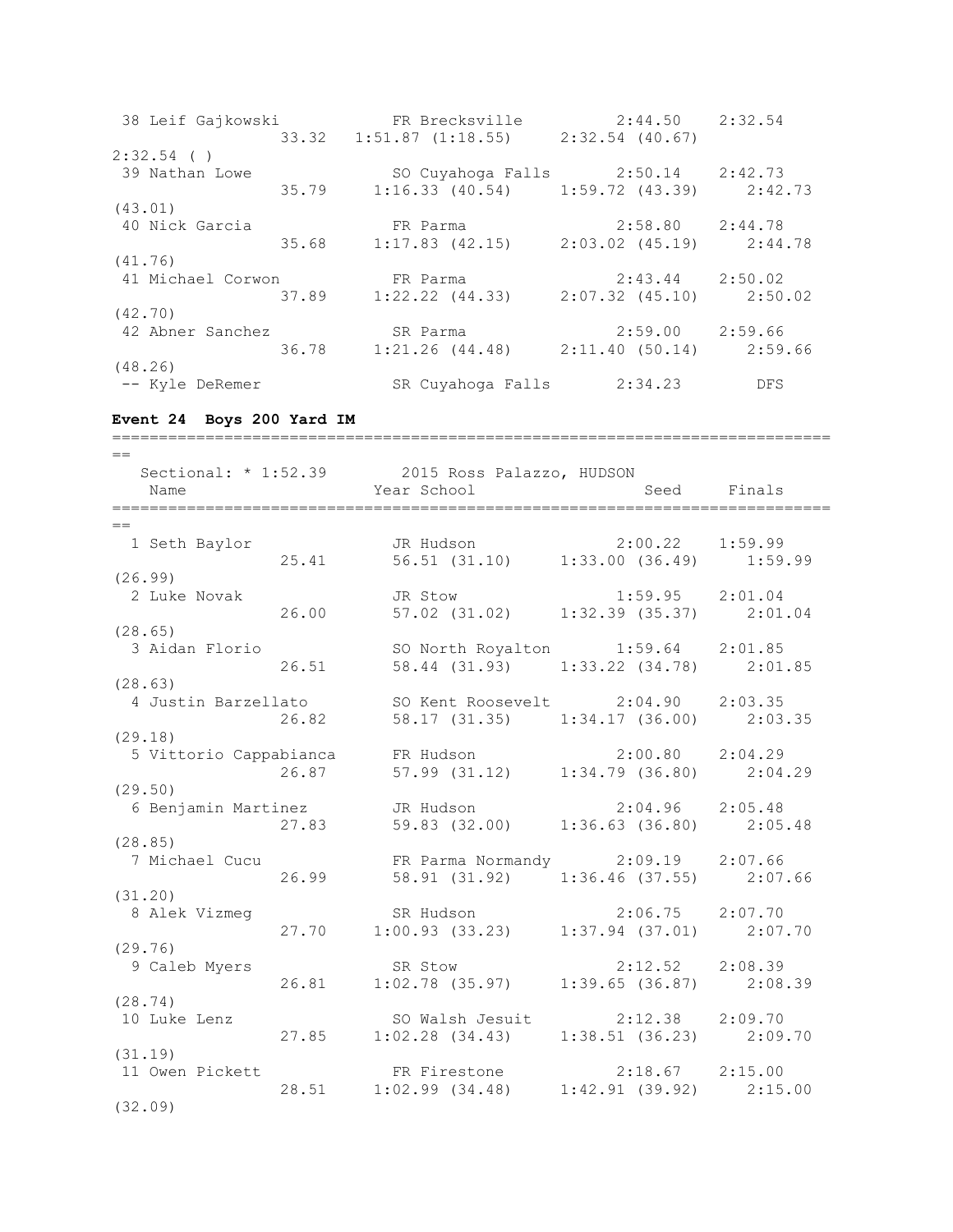12 Nick Savena SO Brecksville 2:18.22 2:18.22 27.08 1:02.36 (35.28) 1:43.51 (41.15) 2:18.22 (34.71) 13 Matthew Vencel JR Warren Harding 2:24.56 2:19.15 28.90 1:06.17 (37.27) 1:47.98 (41.81) 2:19.15 (31.17) 14 Colton Francis FR Nordonia 2:25.49 2:19.72 28.44 1:04.21 (35.77) 1:46.53 (42.32) 2:19.72 (33.19) 15 Noah Bishop SO Parma Normandy 2:26.28 2:20.06 27.90 1:03.30 (35.40) 1:46.98 (43.68) 2:20.06 (33.08) 16 Nick Fishman FR Brecksville 2:26.60 2:20.24 30.26 1:04.95 (34.69) 1:48.41 (43.46) 2:20.24 (31.83) 17 Nate Bartel SO Twinsburg 2:22.74 2:20.58 29.60 1:05.70 (36.10) 1:48.53 (42.83) 2:20.58 (32.05) 18 Isaac Hetson SO Warren Harding 2:23.95 2:24.38 29.48 1:06.54 (37.06) 1:52.79 (46.25) 2:24.38 (31.59) 19 Caleb Sun FR Stow 2:25.09 2:25.68 32.62 1:11.10 (38.48) 1:51.73 (40.63) 2:25.68 (33.95) 20 Collin Fixel JR Parma Normandy 2:33.23 2:25.69 30.51 1:06.10 (35.59) 1:53.15 (47.05) 2:25.69 (32.54) 21 Toby Cremer FR Stow 2:38.84 2:29.16 32.06 1:11.00 (38.94) 1:58.61 (47.61) 2:29.16 (30.55) 22 Joseph Kensicki SR Parma Normandy 2:33.28 2:36.92 31.42 1:11.63 (40.21) 1:58.15 (46.52) 2:36.92 (38.77) 23 Cristian Gonzalez FR Cuyahoga Falls 2:41.32 2:41.17 34.42 1:16.86 (42.44) 2:06.21 (49.35) 2:41.17 (34.96) 24 Larry Balduff SO Parma 2:51.30 2:46.83 35.91 1:20.62 (44.71) 2:07.76 (47.14) 2:46.83 (39.07) 25 Curtis Casper SO Valley Forge 2:55.74 2:53.36 39.61 1:22.88 (43.27) 2:16.01 (53.13) 2:53.36 (37.35)<br>26 Mason Reville 26 Mason Reville FR Nordonia 3:05.46 2:57.99 40.83 1:26.27 (45.44) 2:19.89 (53.62) 2:57.99 (38.10)

### **Event 25 Boys 50 Yard Freestyle**

============================================================================= == Sectional: \* 20.64 2018 David Madej, Brecksville-OH Name Seed Finals (Name Seed Finals =============================================================================  $=$  1 Pete Krusinski SR Brecksville 21.20 20.75 2 Luca Aldewereld JR North Royalton 21.63 21.87 3 Nolan Jones SR Kent Roosevelt 21.87 22.28 4 Nic Hakimian JR Valley Forge 23.25 22.30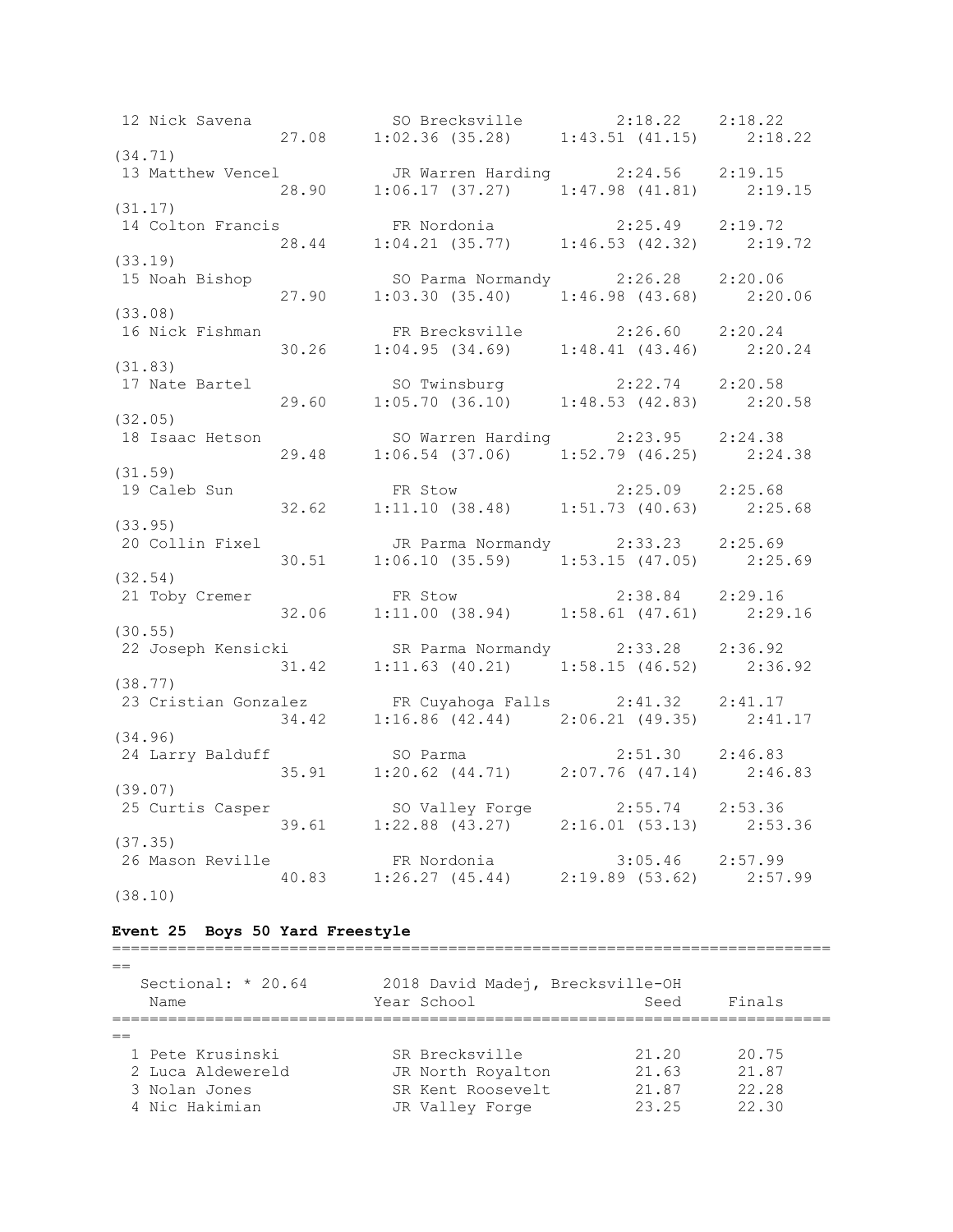| 5 Brendan Leecue      | SR Warren Harding | 22.91 | 22.46  |
|-----------------------|-------------------|-------|--------|
| 6 Ben Michael         | SR Firestone      | 22.79 | 22.73  |
| 7 Ryan Wagner         | SO Walsh Jesuit   | 23.49 | 22.96  |
| 8 Rami Almassri       | JR Parma Normandy | 23.29 | 23.01  |
| 9 Dylan Holmes        | SR Cuyahoga Falls | 23.18 | 23.11  |
| 10 Yaro Hapyuk        | JR North Royalton | 24.09 | 23.30  |
| 11 Will Boggs         | SR Stow           | 23.27 | 23.33  |
| 12 Samuel Marhofer    | SR Walsh Jesuit   | 23.65 | 23.34  |
| 13 Nikita Komyushenko | SR Brecksville    | 24.14 | 23.41  |
| 14 James Scantling    | SR Firestone      | 23.90 | 23.45  |
| 15 Vincent Aldewereld | FR North Royalton | 23.71 | 23.81  |
| 16 Fritz Dannemiller  | JR Firestone      | 23.86 | 24.04  |
| 17 Jarrod Lively      | SR Parma Normandy | 24.39 | J24.04 |
| 18 Danny Larison      | JR Kent Roosevelt | 24.41 | 24.14  |
| 19 Nolan Romstadt     | SO North Royalton | 24.88 | 24.16  |
| 20 Cameron Stone      | SO Stow           | 25.55 | 24.55  |
| 21 Isaac St. Clair    | JR Kent Roosevelt | 24.53 | 24.73  |
| 22 Evan Tomkovicz     | S0 Nordonia       | 25.16 | 24.81  |
| 23 Eddy Efraim        | SR Twinsburg      | 25.44 | 24.83  |
| 24 Justin Swanberg    | SR Valley Forge   | 26.77 | 24.99  |
| 25 Sean Fulton        | SO Nordonia       | 25.85 | 25.18  |
| 25 Tino DiCenso       | SR Warren Harding | 24.13 | 25.18  |
| 27 Nick Michael       | FR Firestone      | 26.35 | 25.40  |
| 28 Hunter Trautmann   | SR Hudson         | 26.68 | 25.70  |
| 29 Carson Peterson    | SO Warren Harding | 26.41 | 25.73  |
| 30 Cade Schapel       | SR Twinsburg      | 26.60 | 25.76  |
| 31 Dominic Gallo      | JR Parma          | 26.42 | 25.79  |
| 32 Dylan Stoia        | JR Parma Normandy | 25.19 | 25.80  |
| 33 Scott McCabe       | SR Nordonia       | 27.54 | 26.06  |
| 33 Partrick Kirby     | SO Kent Roosevelt | 25.79 | 26.06  |
| 35 Christian Park     | SR Valley Forge   | 26.20 | 26.26  |
| 36 Benjamin Toth      | JR Parma Normandy | 26.53 | 26.32  |
| 37 OM Baktshi         | SO Brecksville    | 28.19 | 26.35  |
| 38 Dewey Black        | SO Walsh Jesuit   | 26.56 | 26.52  |
| 39 Christopher Hynds  | SO Parma          | 27.50 | 27.15  |
| 40 Alexander Shareef  | SR Parma          | 27.01 | 27.23  |
| 41 Ethan O'Malley     | FR Warren Harding | 27.82 | 27.28  |
| 42 Brad Melena        | SO Brecksville    | 26.67 | 27.46  |
| 43 Mason Fletcher     | SR Twinsburg      | 31.35 | 27.69  |
| 44 Vann Strausser     | SR Cuyahoga Falls | 28.09 | 28.08  |
| 45 Jacob Carleton     | SR Cuyahoga Falls | 27.56 | 28.45  |
| 46 Nathan Lowe        | SO Cuyahoga Falls | 28.73 | 28.60  |
| 47 Wiley Mcknight     | FR Stow           | 29.80 | 28.93  |
| 48 Danny Alatrash     | SO Parma          | 29.50 | 29.46  |
| 49 Kenny Nguyen       | SR Valley Forge   | 31.20 | 30.69  |
| 50 Ryan Hall          | FR Walsh Jesuit   | 31.56 | 31.29  |
| 51 Angelo Piccolimini | FR Twinsburg      | 33.55 | 31.85  |
| 52 Ayden Hunter       | S0 Nordonia       | 34.85 | 33.77  |
| -- Loren Culp         | SO Stow           | 31.95 | DFS    |
|                       |                   |       |        |

## **Event 26 Boys 100 Yard Butterfly**

=============================================================================  $=$  Sectional: \* 48.83 2018 David Madej, Brecksville-OH Name Seed Finals (Name Seed Finals =============================================================================  $=$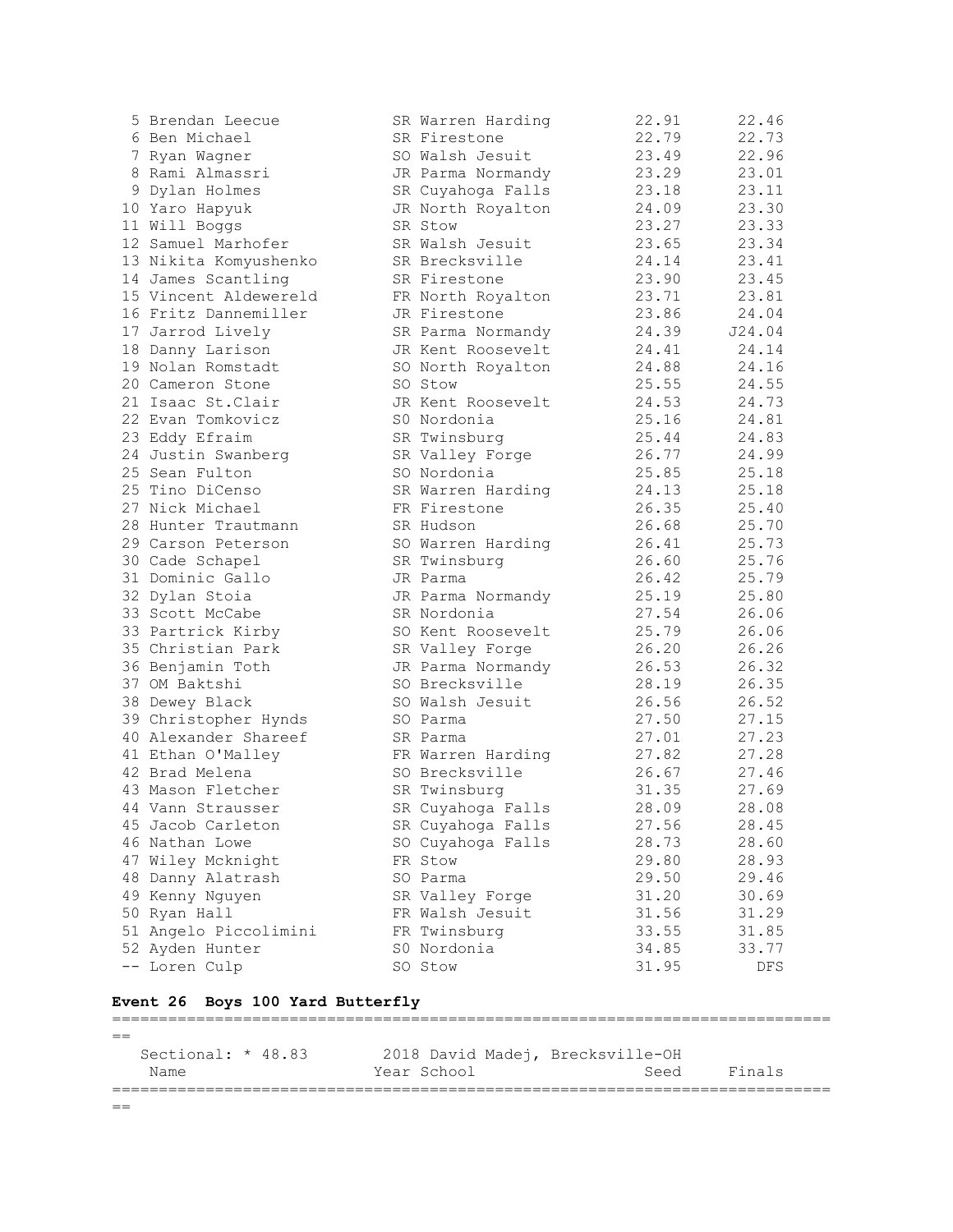| 1 Alex Cimera       |       | SO Stow             | 51.28   | 51.47   |
|---------------------|-------|---------------------|---------|---------|
|                     | 24.36 | $51.47$ $(27.11)$   |         |         |
| 2 Bobby Bottomley   |       | SR North Royalton   | 51.25   | 51.67   |
|                     | 24.24 | $51.67$ $(27.43)$   |         |         |
| 3 Jonny Marshall    |       | FR Firestone        | 51.79   | 52.55   |
|                     | 24.37 | 52.55(28.18)        |         |         |
| 4 Brendan Leecue    |       | SR Warren Harding   | 53.41   | 53.86   |
|                     | 25.14 | 53.86 (28.72)       |         |         |
|                     |       | FR Brecksville      |         |         |
| 5 Dylan Escano      |       |                     | 54.85   | 54.35   |
|                     | 25.66 | 54.35 (28.69)       |         |         |
| 6 Jacob Hickin      |       | FR Stow             | 55.50   | 54.42   |
|                     | 25.18 | 54.42 (29.24)       |         |         |
| 7 Calvin Kampman    |       | SR Hudson           | 56.61   | 54.44   |
|                     | 25.62 | 54.44 (28.82)       |         |         |
| 8 Andrew Ketler     |       | FR Hudson           | 53.96   | 54.98   |
|                     | 25.82 | 54.98 (29.16)       |         |         |
| 9 Luca Aldewereld   |       | JR North Royalton   | 55.45   | 55.17   |
|                     | 25.14 | 55.17 (30.03)       |         |         |
| 10 Rami Almassri    |       | JR Parma Normandy   | 55.38   | 55.23   |
|                     | 26.06 | 55.23 (29.17)       |         |         |
| 11 Mason Meyer      |       | SR Hudson           | 55.61   | 56.15   |
|                     | 26.10 | 56.15(30.05)        |         |         |
| 12 Dominic Gasper   |       | SO Firestone        | 58.65   | 56.87   |
|                     | 26.78 |                     |         |         |
|                     |       | 56.87 (30.09)       |         |         |
| 13 Yaro Hapyuk      |       | JR North Royalton   | 56.74   | 57.09   |
|                     | 26.76 | 57.09 (30.33)       |         |         |
| 14 Cyrus Kazempour  |       | SR Firestone        | 58.86   | 57.70   |
|                     | 26.60 | 57.70(31.10)        |         |         |
| 15 Ethan Clemens    |       | SO Hudson           | 1:00.30 | 58.79   |
|                     | 27.31 | 58.79 (31.48)       |         |         |
| 16 Connor McCann    |       | JR North Royalton   | 1:01.36 | 59.46   |
|                     | 27.56 | 59.46 (31.90)       |         |         |
| 17 Sam Kmet         |       | FR Firestone        | 1:01.97 | 1:00.12 |
|                     | 28.51 | 1:00.12(31.61)      |         |         |
| 18 Gage Bailey      |       | FR Kent Roosevelt   | 1:03.53 | 1:02.24 |
|                     | 29.29 | $1:02.24$ (32.95)   |         |         |
| 19 Calvin Edwardson |       | FR Stow             | 1:06.66 | 1:02.42 |
|                     | 28.16 | $1:02.42$ $(34.26)$ |         |         |
| 20 Liam Gilson      |       | FR Walsh Jesuit     |         | 1:02.51 |
|                     |       |                     | 1:00.75 |         |
|                     | 28.79 | $1:02.51$ (33.72)   |         |         |
| 21 Isaac Hetson     |       | SO Warren Harding   | 1:01.38 | 1:02.90 |
|                     | 28.96 | 1:02.90(33.94)      |         |         |
| 22 Gage Degaetano   |       | SO Brecksville      | 58.80   | 1:02.95 |
|                     | 28.48 | 1:02.95(34.47)      |         |         |
| 23 Shane Swan       |       | SO Kent Roosevelt   | 1:05.65 | 1:04.77 |
|                     | 28.65 | $1:04.77$ (36.12)   |         |         |
| 24 Sean Fulton      |       | SO Nordonia         | 1:04.41 | 1:05.06 |
|                     | 31.12 | $1:05.06$ (33.94)   |         |         |
| 25 Colton Francis   |       | FR Nordonia         | 1:06.72 | 1:06.18 |
|                     | 29.82 | 1:06.18(36.36)      |         |         |
| 26 Max Howard       |       | FR Twinsburg        | 1:09.00 | 1:10.98 |
|                     | 33.43 | $1:10.98$ (37.55)   |         |         |
| 27 Joseph Kensicki  |       | SR Parma Normandy   | 1:11.14 | 1:11.23 |
|                     | 31.85 | $1:11.23$ (39.38)   |         |         |
|                     |       |                     |         |         |
| 28 Jackson Froman   |       | SO Kent Roosevelt   | 1:16.90 | 1:13.76 |
|                     | 33.20 | $1:13.76$ (40.56)   |         |         |
| 29 Sam Weaver       |       | FR Parma Normandy   | 1:19.31 | 1:16.08 |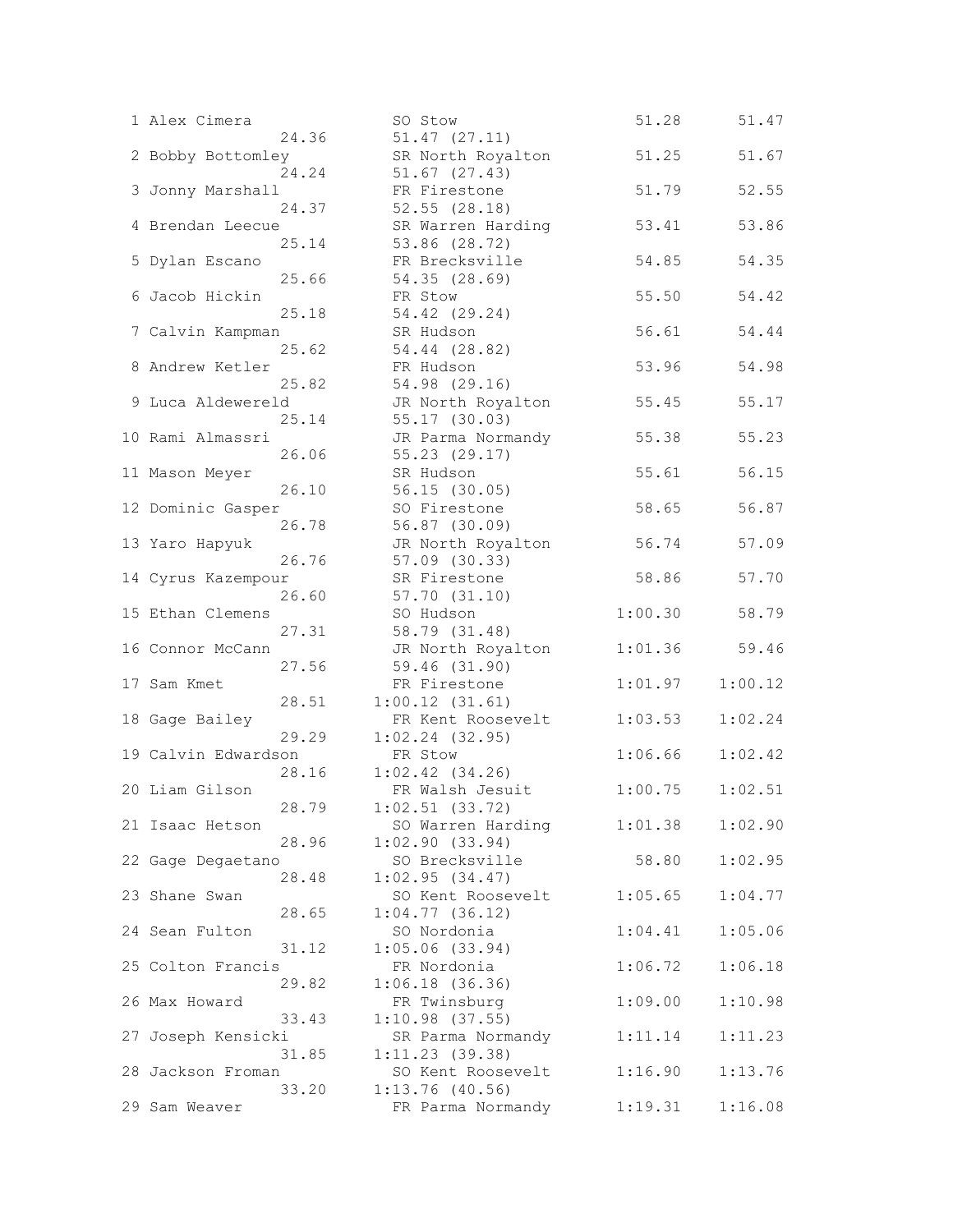|                  | 33.40 | $1:16.08$ $(42.68)$ |         |         |
|------------------|-------|---------------------|---------|---------|
| 30 Curtis Casper |       | SO Valley Forge     | 1:16.59 | 1:16.26 |
|                  | 35.84 | 1:16.26(40.42)      |         |         |
| 31 Mason Reville |       | FR Nordonia         | 1:33.83 | 1:28.91 |
|                  | 41.36 | $1:28.91$ (47.55)   |         |         |
| 32 Kenny Nguyen  |       | SR Valley Forge     | 1:31.94 | 1:33.39 |
|                  | 39.52 | $1:33.39$ $(53.87)$ |         |         |
| -- Noah Bishop   |       | SO Parma Normandy   | 1:04.63 | DO      |
|                  | 28.05 | DO (32.87)          |         |         |

# **Event 27 Boys 100 Yard Freestyle**

| $-$<br>$-$ |  |
|------------|--|

|     | Sectional: * 45.50<br>Name     | 2017 David Madej, Brecksville-OH<br>Year School | Seed  | Finals |
|-----|--------------------------------|-------------------------------------------------|-------|--------|
|     |                                | ===============                                 |       |        |
| $=$ |                                |                                                 |       |        |
|     | 1 Kaden Smesko                 | SR Walsh Jesuit                                 | 47.40 | 46.88  |
|     | 22.18                          | 46.88 (24.70)                                   |       |        |
|     | 2 Nolan Jones                  | SR Kent Roosevelt                               | 48.60 | 49.48  |
|     | 23.48                          | 49.48 (26.00)                                   |       |        |
|     | 3 Andrew Constable             | SO Hudson                                       | 51.54 | 49.69  |
|     | 23.65                          | 49.69 (26.04)                                   |       |        |
|     | 4 Ben Michael                  | SR Firestone                                    | 51.30 | 50.22  |
|     | 23.67                          | $50.22$ $(26.55)$                               |       |        |
|     | 5 Calvin Kampman               | SR Hudson                                       | 53.00 | 50.33  |
|     | 24.55                          | 50.33(25.78)                                    |       |        |
|     | 6 Dylan Holmes                 | SR Cuyahoga Falls                               | 51.96 | 50.35  |
|     | 23.71                          | 50.35(26.64)                                    |       |        |
|     | 7 Will Boggs                   | SR Stow                                         | 51.16 | 50.42  |
|     | 24.20                          | 50.42 (26.22)                                   |       |        |
|     | 8 Tate Trattner                | JR Hudson                                       | 52.13 | 50.60  |
|     | 24.12                          | 50.60(26.48)                                    |       |        |
|     | 9 Alex Wintering               | SR Walsh Jesuit                                 | 52.61 | 50.85  |
|     | 24.57                          | 50.85(26.28)                                    |       |        |
|     | 10 Ruben Szabo                 | FR Hudson                                       | 53.21 | 50.95  |
|     | 24.21                          | 50.95 (26.74)                                   |       |        |
|     | 11 James Scantling             | SR Firestone                                    | 52.45 | 51.21  |
|     | 24.38                          | 51.21(26.83)                                    |       |        |
|     | 12 William Dorenkott           | SO Stow                                         | 51.63 | 51.27  |
|     | 24.48                          | $51.27$ $(26.79)$                               |       |        |
|     | 13 Samuel Marhofer             | SR Walsh Jesuit                                 | 53.44 | 51.35  |
|     | 24.21                          | 51.35(27.14)                                    |       |        |
|     | 14 Evan Bartel                 | SR Twinsburg                                    | 51.55 | 51.75  |
|     | 24.60                          | $51.75$ $(27.15)$                               |       |        |
|     | 15 Anthony Petros              | SR Brecksville                                  | 51.98 | 52.07  |
|     | 24.85                          | 52.07 (27.22)                                   |       | 52.16  |
|     | 16 Nikita Komyushenko<br>24.36 | SR Brecksville                                  | 53.87 |        |
|     |                                | $52.16$ $(27.80)$                               |       |        |
|     | 17 Fritz Dannemiller           | JR Firestone                                    | 53.86 | 52.76  |
|     | 25.08                          | 52.76 (27.68)                                   |       |        |
|     | 18 Nick Savena                 | SO Brecksville                                  | 53.77 | 53.02  |
|     | 25.26                          | 53.02 (27.76)<br>FR Firestone                   | 54.09 | 53.39  |
|     | 19 Mason Brady<br>24.95        | 53.39 (28.44)                                   |       |        |
|     | 20 Vincent Aldewereld          | FR North Royalton                               |       | 53.59  |
|     | 25.44                          | 53.59 (28.15)                                   | 54.24 |        |
|     |                                |                                                 |       |        |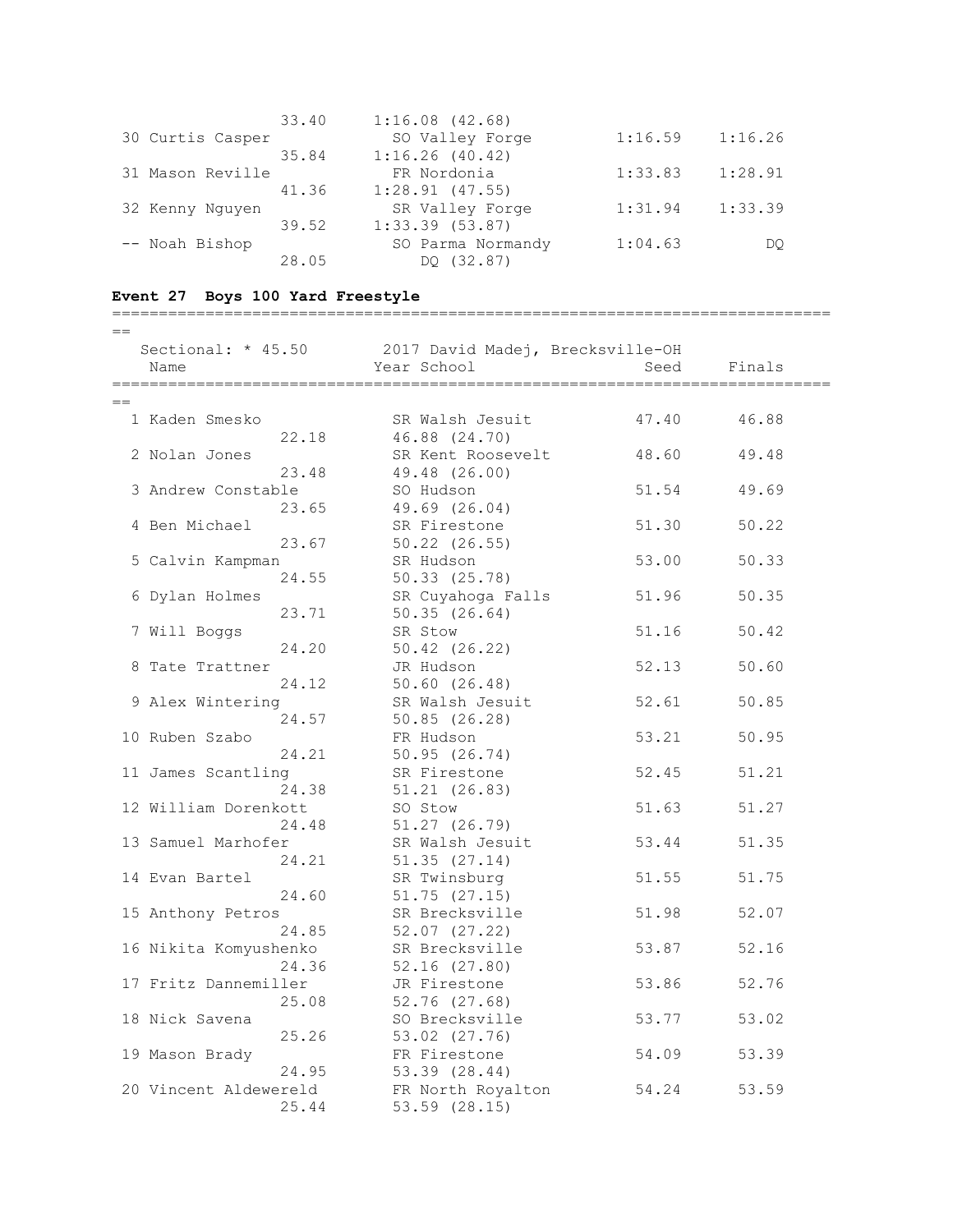| 21 Nolan Romstadt    |       | SO North Royalton   | 55.22   | 54.59   |
|----------------------|-------|---------------------|---------|---------|
|                      | 26.31 | 54.59 (28.28)       |         |         |
| 22 Calvin Edwardson  |       | FR Stow             | 57.56   | 54.62   |
|                      | 26.51 | 54.62 (28.11)       |         |         |
| 23 Danny Larison     |       | JR Kent Roosevelt   | 55.59   | 54.66   |
|                      | 25.92 | 54.66 (28.74)       |         |         |
| 24 Matthew Vencel    |       | JR Warren Harding   | 55.37   | 54.88   |
|                      | 26.62 | 54.88 (28.26)       |         |         |
| 25 Jared Mulcahy     |       | JR Twinsburg        | 1:00.55 | 55.60   |
|                      | 27.02 | 55.60 (28.58)       |         |         |
| 26 Ty Fowler         |       | JR Warren Harding   | 57.15   | 55.91   |
|                      | 26.95 | 55.91 (28.96)       |         |         |
| 27 Dylan Stoia       |       | JR Parma Normandy   | 56.75   | 56.08   |
|                      | 27.20 | 56.08 (28.88)       |         |         |
| 28 Eddy Efraim       |       | SR Twinsburg        | 59.34   | 56.57   |
|                      |       |                     |         |         |
|                      | 27.31 | 56.57 (29.26)       |         |         |
| 29 Collin Fixel      |       | JR Parma Normandy   | 1:00.11 | 56.60   |
|                      | 27.12 | 56.60 (29.48)       |         |         |
| 30 Matthew Cooper    |       | FR Nordonia         | 57.26   | 56.71   |
|                      | 26.78 | 56.71 (29.93)       |         |         |
| 31 Zach Langbein     |       | SR Cuyahoga Falls   | 57.52   | 57.06   |
|                      | 27.27 | 57.06 (29.79)       |         |         |
| 32 Jaden Donda       |       | SO North Royalton   | 1:06.62 | 57.16   |
|                      | 27.85 | 57.16 (29.31)       |         |         |
| 33 Scott McCabe      |       | SR Nordonia         | 1:01.79 | 57.77   |
|                      | 28.17 | 57.77 (29.60)       |         |         |
| 34 Joseph Zakelj     |       | SO Walsh Jesuit     | 1:01.00 | 58.14   |
|                      | 28.12 | 58.14 (30.02)       |         |         |
| 35 Carson Peterson   |       | SO Warren Harding   | 1:00.05 | 58.33   |
|                      | 27.26 | 58.33 (31.07)       |         |         |
| 36 Andrew Brosky     |       | SO Parma            | 59.76   | 58.36   |
|                      |       | 58.36 (29.93)       |         |         |
| 37 Brad Melena       | 28.43 |                     |         |         |
|                      |       | SO Brecksville      | 1:00.10 | 58.79   |
|                      | 27.63 | 58.79 (31.16)       |         |         |
| 38 Benjamin Toth     |       | JR Parma Normandy   | 1:01.70 | 58.84   |
|                      | 27.82 | 58.84 (31.02)       |         |         |
| 39 Nick Kassos       |       | JR Warren Harding   | 59.51   | 58.89   |
|                      | 28.47 | 58.89 (30.42)       |         |         |
| 40 Carlos Rivera Paz |       | SO Parma Normandy   | 1:02.36 | 1:00.61 |
|                      | 27.98 | $1:00.61$ (32.63)   |         |         |
| 41 Christian Park    |       | SR Valley Forge     | 1:02.02 | 1:01.63 |
|                      | 28.09 | $1:01.63$ (33.54)   |         |         |
| 42 Ryan Booher       |       | JR Kent Roosevelt   | 59.63   | 1:02.09 |
|                      | 29.54 | $1:02.09$ (32.55)   |         |         |
| 43 Christopher Hynds |       | SO Parma            | 1:04.00 | 1:02.13 |
|                      | 30.52 | 1:02.13(31.61)      |         |         |
| 44 Luke Ulbricht     |       | FR Cuyahoga Falls   | 1:03.60 | 1:02.41 |
|                      | 28.76 | $1:02.41$ (33.65)   |         |         |
| 45 Jackson Gallagher |       | SR Cuyahoga Falls   | 1:05.70 | 1:03.33 |
|                      | 29.79 | 1:03.33(33.54)      |         |         |
|                      |       |                     |         |         |
| 46 Wiley Mcknight    |       | FR Stow             | 1:08.57 | 1:05.14 |
|                      | 30.85 | 1:05.14(34.29)      |         |         |
| 47 Jackson Froman    |       | SO Kent Roosevelt   | 1:05.47 | 1:06.38 |
|                      | 31.41 | $1:06.38$ $(34.97)$ |         |         |
| 48 Sean Garvey       |       | JR Nordonia         | 1:12.94 | 1:07.60 |
|                      | 32.38 | $1:07.60$ (35.22)   |         |         |
| 49 Colton Babareka   |       | FR Nordonia         | 1:15.34 | 1:11.23 |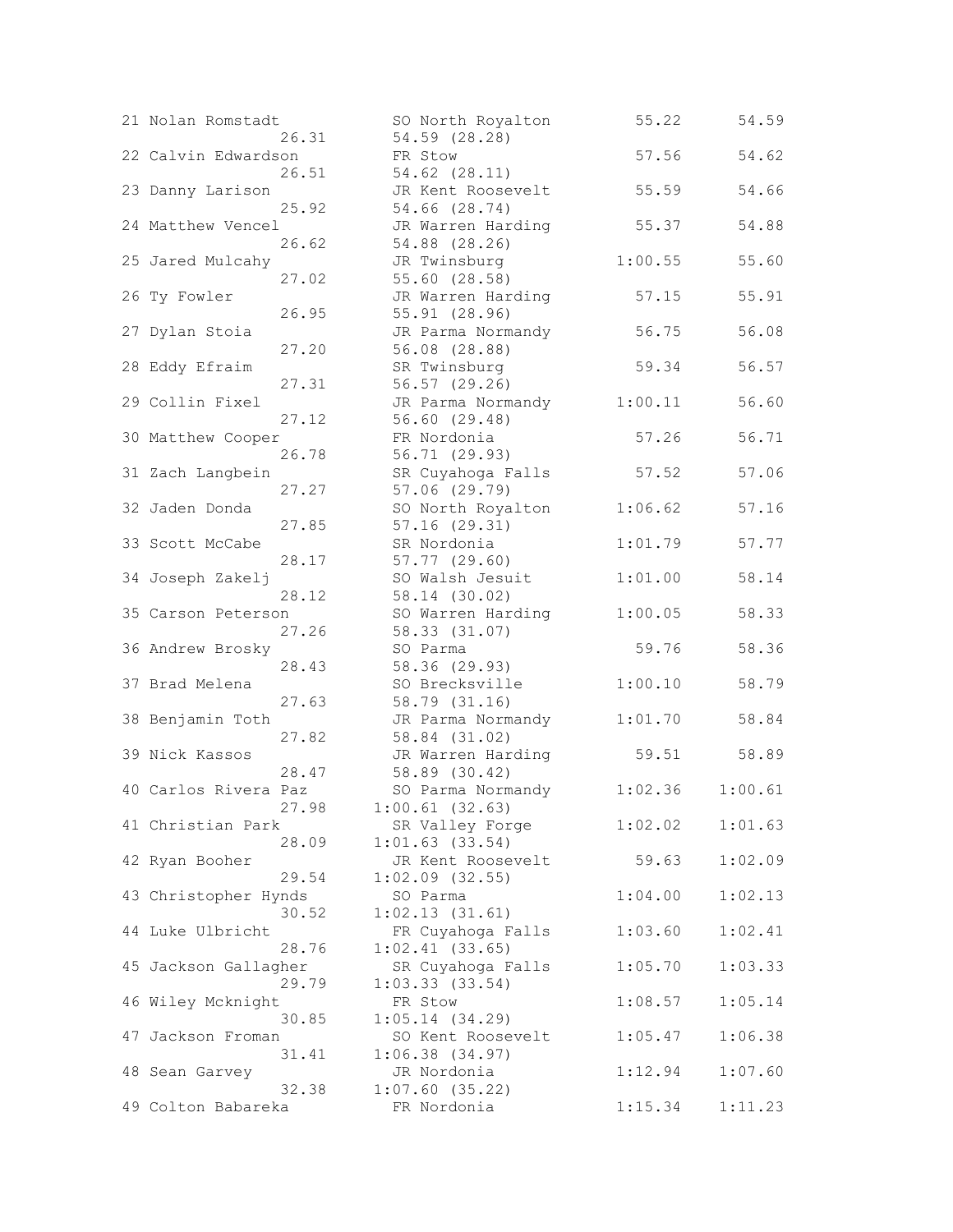|                       | 33.61 | 1:11.23(37.62)      |         |            |
|-----------------------|-------|---------------------|---------|------------|
| 50 Jacob Ames         |       | SO Parma            | 1:07.28 | 1:13.72    |
|                       | 35.10 | $1:13.72$ (38.62)   |         |            |
| 51 Angelo Piccolimini |       | FR Twinsburg        | 1:17.05 | 1:14.03    |
|                       | 36.55 | 1:14.03(37.48)      |         |            |
| 52 Abner Sanchez      |       | SR Parma            | 1:13.00 | 1:17.84    |
|                       | 35.54 | $1:17.84$ $(42.30)$ |         |            |
| -- Cade Schapel       |       | SR Twinsburg        | 1:02.24 | <b>DFS</b> |

# **Event 28 Boys 500 Yard Freestyle**

| $=$                                                                                        |                                                                                                                                                      |                     |             |
|--------------------------------------------------------------------------------------------|------------------------------------------------------------------------------------------------------------------------------------------------------|---------------------|-------------|
| Sectional: * 4:35.42 2018 Eric Chimes, Brecksville-OH                                      |                                                                                                                                                      |                     |             |
| Name                                                                                       | <b>Example 2</b> Year School                                                                                                                         |                     | Seed Finals |
|                                                                                            |                                                                                                                                                      |                     |             |
| $==$                                                                                       |                                                                                                                                                      |                     |             |
|                                                                                            |                                                                                                                                                      |                     |             |
|                                                                                            |                                                                                                                                                      |                     |             |
|                                                                                            |                                                                                                                                                      |                     |             |
| (28.78)                                                                                    |                                                                                                                                                      |                     |             |
|                                                                                            | $2:18.27$ (29.13) $2:47.59$ (29.32) $3:16.99$ (29.40) $3:46.39$                                                                                      |                     |             |
| (29.40)                                                                                    |                                                                                                                                                      |                     |             |
| $4:15.84$ (29.45) $4:43.77$ (27.93)                                                        |                                                                                                                                                      |                     |             |
| 2 Caleb Tuckerman SR Hudson 4:37.63 4:47.53<br>25.14 52.82 (27.68) 1:21.14 (28.32) 1:49.85 |                                                                                                                                                      |                     |             |
|                                                                                            |                                                                                                                                                      |                     |             |
| (28.71)                                                                                    |                                                                                                                                                      |                     |             |
|                                                                                            | $2:19.11$ (29.26) $2:48.41$ (29.30) $3:18.37$ (29.96) $3:48.41$                                                                                      |                     |             |
| (30.04)                                                                                    |                                                                                                                                                      |                     |             |
|                                                                                            |                                                                                                                                                      |                     |             |
|                                                                                            |                                                                                                                                                      |                     |             |
|                                                                                            |                                                                                                                                                      |                     |             |
| (29.66)                                                                                    |                                                                                                                                                      |                     |             |
|                                                                                            | $2:23.87$ (29.60) $2:53.43$ (29.56) $3:22.96$ (29.53) $3:52.89$                                                                                      |                     |             |
| (29.93)                                                                                    |                                                                                                                                                      |                     |             |
| $4:22.54$ (29.65) $4:51.24$ (28.70)                                                        |                                                                                                                                                      |                     |             |
| 4 Seth Baylor                                                                              | JR Hudson 4:50.18 4:53.87                                                                                                                            |                     |             |
|                                                                                            | 27.26 56.75 (29.49) 1:26.57 (29.82) 1:56.12                                                                                                          |                     |             |
| (29.55)                                                                                    |                                                                                                                                                      |                     |             |
|                                                                                            | 2:25.83 (29.71) 2:55.66 (29.83) 3:25.57 (29.91) 3:55.52                                                                                              |                     |             |
| (29.95)                                                                                    |                                                                                                                                                      |                     |             |
|                                                                                            |                                                                                                                                                      |                     |             |
| $4:25.23$ (29.71) $4:53.87$ (28.64)                                                        |                                                                                                                                                      |                     |             |
| 5 Luke Baker                                                                               | 26.85 SR Stow 5:07.83 5:04.72<br>26.85 55.57 (28.72) 1:25.08 (29.51) 1:55.43                                                                         | $5:07.83$ $5:04.72$ |             |
|                                                                                            |                                                                                                                                                      |                     |             |
| (30.35)                                                                                    |                                                                                                                                                      |                     |             |
|                                                                                            | $2:26.28$ (30.85) $2:57.34$ (31.06) $3:29.27$ (31.93) $4:01.50$                                                                                      |                     |             |
| (32.23)                                                                                    |                                                                                                                                                      |                     |             |
|                                                                                            |                                                                                                                                                      |                     |             |
| 6 Andrew Ketler                                                                            | 4:33.78 (32.28) 5:04.72 (30.94)<br>Fo Hudson 4:56.39 5:04.85<br>er<br>26.85 FR Hudson 4:56.39 5:04.85<br>26.85 55.92 (29.07) 1:26.26 (30.34) 1:56.82 |                     |             |
|                                                                                            |                                                                                                                                                      |                     |             |
| (30.56)                                                                                    |                                                                                                                                                      |                     |             |
|                                                                                            | $2:27.46$ (30.64) $2:58.20$ (30.74) $3:30.25$ (32.05) $4:02.10$                                                                                      |                     |             |
| (31.85)                                                                                    |                                                                                                                                                      |                     |             |
| $4:33.80$ $(31.70)$                                                                        | 5:04.85(31.05)                                                                                                                                       |                     |             |
| 7 Anthony Kacki                                                                            | JR North Royalton 5:09.25 5:06.13                                                                                                                    |                     |             |
| 26.61                                                                                      | 55.79(29.18)                                                                                                                                         | $1:25.87$ (30.08)   | 1:56.49     |
| (30.62)                                                                                    |                                                                                                                                                      |                     |             |
|                                                                                            | $2:27.43$ (30.94) $2:59.06$ (31.63) $3:30.44$ (31.38) $4:02.30$                                                                                      |                     |             |
| (31.86)                                                                                    |                                                                                                                                                      |                     |             |
|                                                                                            |                                                                                                                                                      |                     |             |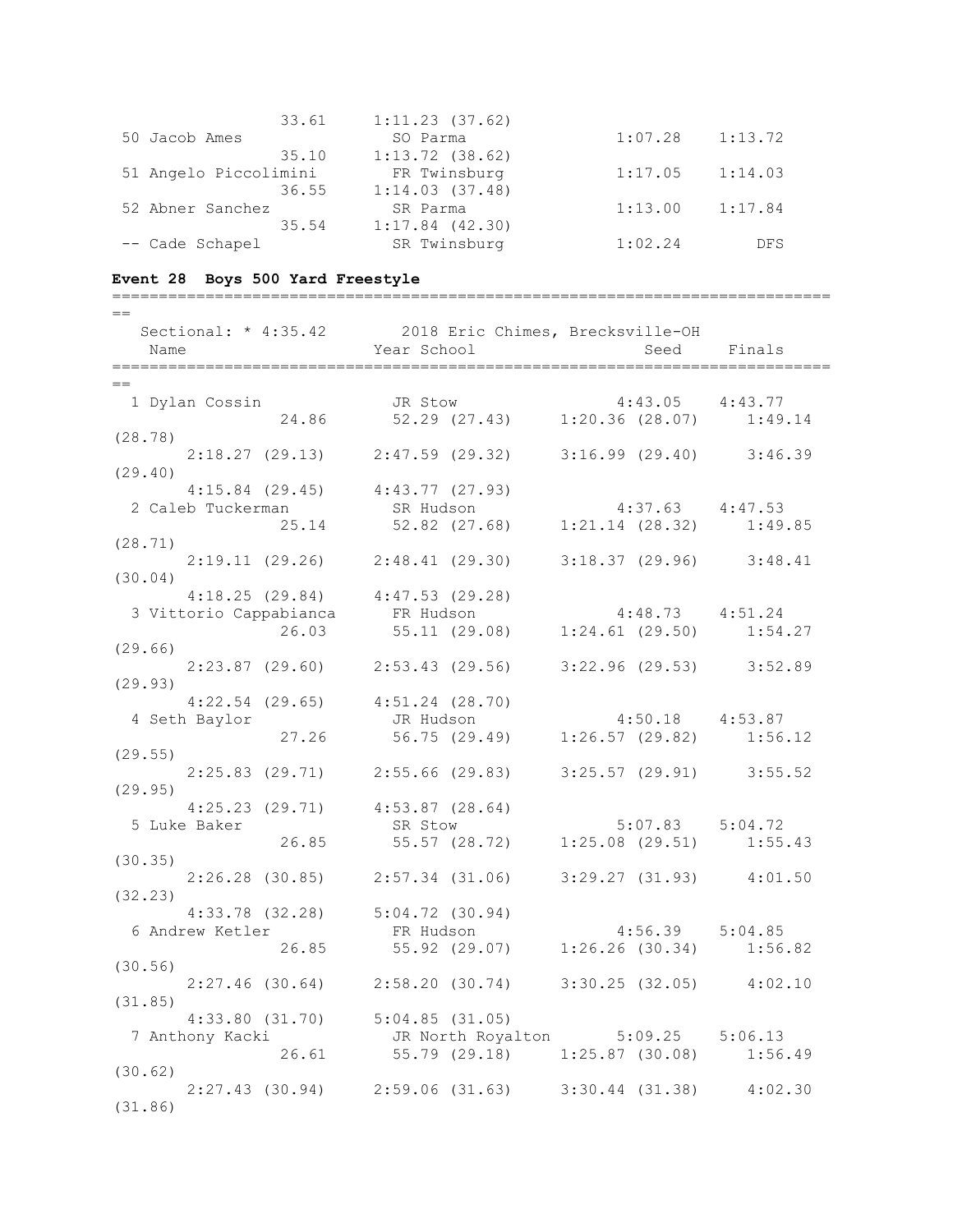|         |                | $4:35.38$ (33.08) $5:06.13$ (30.75)     |                                                                                                                                          |                     |  |
|---------|----------------|-----------------------------------------|------------------------------------------------------------------------------------------------------------------------------------------|---------------------|--|
|         |                |                                         | 8 Simon Hamad JR Walsh Jesuit 5:05.33 5:06.53<br>28.75 58.95 (30.20) 1:30.19 (31.24) 2:02.25                                             |                     |  |
|         |                |                                         |                                                                                                                                          |                     |  |
| (32.06) |                |                                         |                                                                                                                                          |                     |  |
|         |                |                                         | $2:32.99$ (30.74) $3:04.22$ (31.23) $3:35.48$ (31.26) $4:06.68$                                                                          |                     |  |
| (31.20) |                |                                         |                                                                                                                                          |                     |  |
|         |                | $4:37.13$ (30.45) $5:06.53$ (29.40)     |                                                                                                                                          |                     |  |
|         |                |                                         |                                                                                                                                          |                     |  |
|         |                |                                         | 4:37.13 (30.45) 5:06.53 (29.40)<br>9 Daniel Green so Firestone 5:03.46 5:09.72<br>27.41 57.96 (30.55) 1:29.40 (31.44) 2:01.03<br>(31.63) |                     |  |
|         |                |                                         |                                                                                                                                          |                     |  |
|         |                |                                         |                                                                                                                                          |                     |  |
|         |                |                                         | $2:32.80$ (31.77) $3:04.48$ (31.68) $3:36.19$ (31.71) $4:07.92$                                                                          |                     |  |
| (31.73) |                |                                         |                                                                                                                                          |                     |  |
|         |                | $4:39.30$ $(31.38)$ $5:09.72$ $(30.42)$ |                                                                                                                                          |                     |  |
|         | 10 Luke Osciak |                                         | SR Walsh Jesuit 5:24.44 5:14.24                                                                                                          |                     |  |
|         |                |                                         |                                                                                                                                          |                     |  |
|         |                |                                         | 27.92 58.98 (31.06) 1:31.39 (32.41) 2:03.56                                                                                              |                     |  |
| (32.17) |                |                                         |                                                                                                                                          |                     |  |
|         |                |                                         | 2:35.63 (32.07) 3:07.96 (32.33) 3:40.38 (32.42) 4:12.77                                                                                  |                     |  |
| (32.39) |                |                                         |                                                                                                                                          |                     |  |
|         |                | $4:44.91$ (32.14) $5:14.24$ (29.33)     |                                                                                                                                          |                     |  |
|         |                |                                         |                                                                                                                                          |                     |  |
|         |                |                                         | 11 Quaid O'Brien<br>28.24 58.92 (30.68) 1:30.31 (31.39) 2:02.23                                                                          |                     |  |
|         |                |                                         |                                                                                                                                          |                     |  |
| (31.92) |                |                                         |                                                                                                                                          |                     |  |
|         |                |                                         | $2:34.07$ (31.84) $3:06.53$ (32.46) $3:39.01$ (32.48) $4:11.50$                                                                          |                     |  |
| (32.49) |                |                                         |                                                                                                                                          |                     |  |
|         |                |                                         | 4:43.88 (32.38) 5:15.05 (31.17)<br>12 Sam Kmet FR Firestone 5:33.43 5:20.28<br>27.60 58.84 (31.24) 1:31.52 (32.68) 2:04.15               |                     |  |
|         | 12 Sam Kmet    |                                         |                                                                                                                                          |                     |  |
|         |                |                                         |                                                                                                                                          |                     |  |
| (32.63) |                |                                         |                                                                                                                                          |                     |  |
|         |                |                                         |                                                                                                                                          |                     |  |
|         |                |                                         | $2:37.07$ (32.92) $3:09.78$ (32.71) $3:42.31$ (32.53) $4:14.86$                                                                          |                     |  |
| (32.55) |                |                                         |                                                                                                                                          |                     |  |
|         |                |                                         |                                                                                                                                          |                     |  |
|         | 13 Joe Krosky  |                                         |                                                                                                                                          |                     |  |
|         |                |                                         |                                                                                                                                          |                     |  |
| (33.70) |                |                                         |                                                                                                                                          |                     |  |
|         |                |                                         | 2:41.44 (33.74) 3:15.01 (33.57) 3:47.86 (32.85) 4:20.33                                                                                  |                     |  |
|         |                |                                         |                                                                                                                                          |                     |  |
| (32.47) |                |                                         |                                                                                                                                          |                     |  |
|         |                |                                         | 4:53.02 (32.69) 5:24.89 (31.87)<br>14 Joseph Criazzo JR Warren Harding 5:27.27 5:25.36                                                   |                     |  |
|         |                |                                         |                                                                                                                                          |                     |  |
|         |                |                                         | $28.35$ $59.91$ (31.56) $1:32.75$ (32.84) $2:06.52$                                                                                      |                     |  |
|         | (33.77)        |                                         |                                                                                                                                          |                     |  |
|         |                |                                         | 2:39.94 (33.42) 3:13.44 (33.50) 3:47.55 (34.11) 4:21.25                                                                                  |                     |  |
| (33.70) |                |                                         |                                                                                                                                          |                     |  |
|         |                |                                         |                                                                                                                                          |                     |  |
|         |                | $4:54.17$ (32.92) $5:25.36$ (31.19)     |                                                                                                                                          |                     |  |
|         |                | 15 Cameron Stone                        |                                                                                                                                          |                     |  |
|         |                |                                         | SO Stow 5:44.15 5:26.15<br>27.78 59.62 (31.84) 1:32.37 (32.75) 2:04.64                                                                   |                     |  |
| (32.27) |                |                                         |                                                                                                                                          |                     |  |
|         |                |                                         | 2:38.34 (33.70) 3:12.48 (34.14) 3:46.96 (34.48) 4:20.73                                                                                  |                     |  |
| (33.77) |                |                                         |                                                                                                                                          |                     |  |
|         |                | $4:54.22$ (33.49) $5:26.15$ (31.93)     |                                                                                                                                          |                     |  |
|         |                |                                         |                                                                                                                                          |                     |  |
|         |                |                                         | 16 Owen Pickett<br>28.13 FR Firestone<br>28.13 59.50 (31.37) 1:32.03 (32.53) 2:04.71                                                     |                     |  |
|         |                |                                         |                                                                                                                                          |                     |  |
| (32.68) |                |                                         |                                                                                                                                          |                     |  |
|         |                |                                         | 2:37.93 (33.22) 3:11.84 (33.91) 3:46.35 (34.51) 4:20.87                                                                                  |                     |  |
| (34.52) |                |                                         |                                                                                                                                          |                     |  |
|         |                | $4:55.31$ $(34.44)$ $5:28.51$ $(33.20)$ |                                                                                                                                          |                     |  |
|         |                |                                         |                                                                                                                                          |                     |  |
|         | 17 Zach Petros |                                         | FR Brecksville                                                                                                                           | $5:37.20$ $5:29.38$ |  |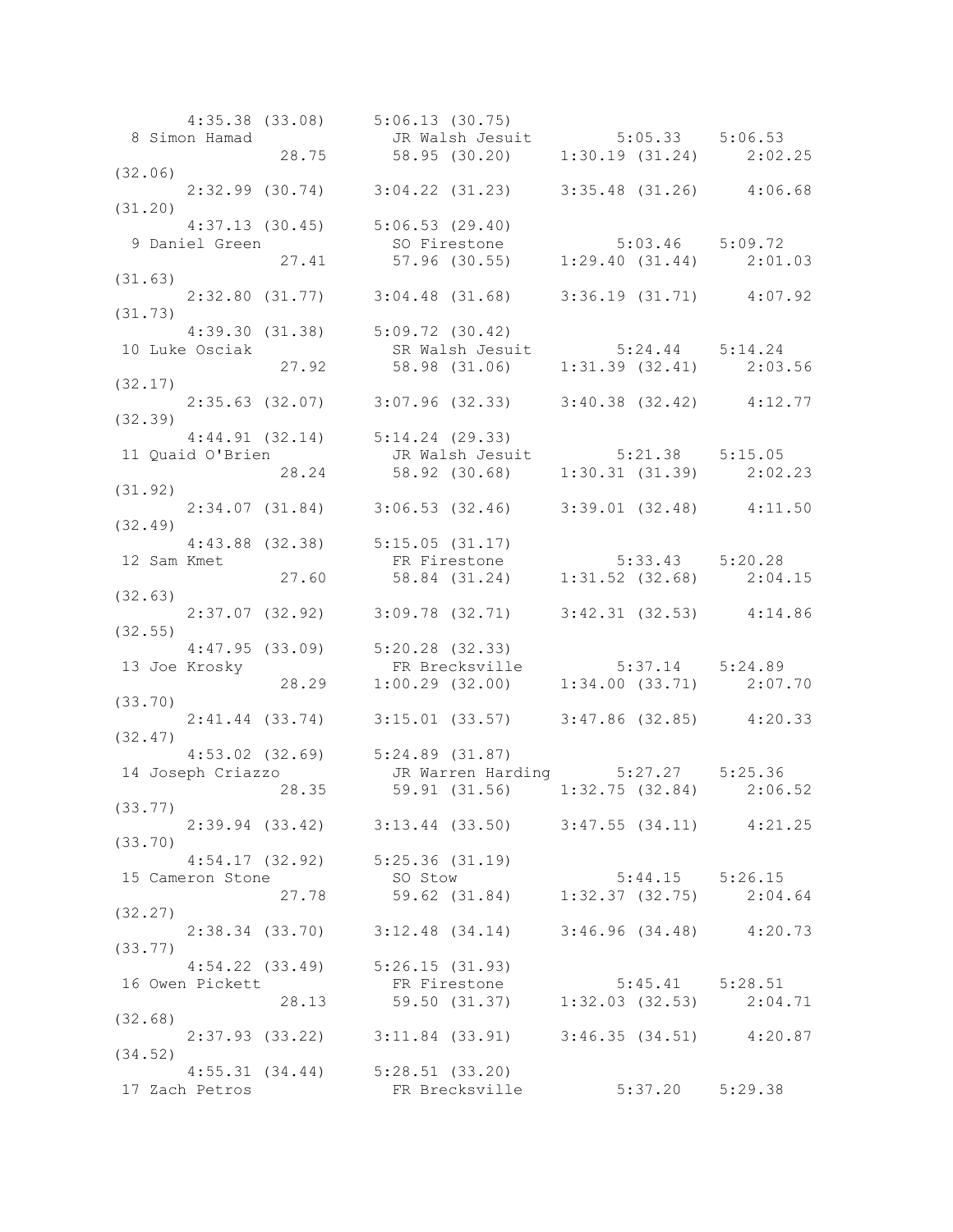|         |                |                                     |         |                                                                                                                                                      |  | 28.48 59.32 (30.84) 1:31.49 (32.17) 2:04.70                                                                            |
|---------|----------------|-------------------------------------|---------|------------------------------------------------------------------------------------------------------------------------------------------------------|--|------------------------------------------------------------------------------------------------------------------------|
| (33.21) |                |                                     |         |                                                                                                                                                      |  |                                                                                                                        |
|         |                |                                     |         |                                                                                                                                                      |  | $2:39.44$ (34.74) 3:13.43 (33.99) 3:47.36 (33.93) 4:22.09                                                              |
| (34.73) |                |                                     |         |                                                                                                                                                      |  |                                                                                                                        |
|         |                | $4:56.14$ (34.05) $5:29.38$ (33.24) |         |                                                                                                                                                      |  |                                                                                                                        |
|         |                |                                     |         | 18 Nate Bartel 57.59 59.60 (32.01) 5:32.60 (33.00) 5:34.49                                                                                           |  |                                                                                                                        |
|         |                |                                     |         |                                                                                                                                                      |  |                                                                                                                        |
| (33.81) |                |                                     |         |                                                                                                                                                      |  |                                                                                                                        |
|         |                |                                     |         |                                                                                                                                                      |  |                                                                                                                        |
|         |                |                                     |         | $2:40.96$ (34.55) $3:15.66$ (34.70) $3:50.98$ (35.32) $4:26.42$                                                                                      |  |                                                                                                                        |
| (35.44) |                |                                     |         |                                                                                                                                                      |  |                                                                                                                        |
|         |                | $5:01.55$ (35.13) $5:34.49$ (32.94) |         |                                                                                                                                                      |  |                                                                                                                        |
|         | 19 Jack Bartel |                                     |         | tel so Twinsburg 5:48.25 5:37.41<br>29.40 1:01.48 (32.08) 1:34.71 (33.23) 2:09.14                                                                    |  |                                                                                                                        |
|         |                |                                     |         |                                                                                                                                                      |  |                                                                                                                        |
| (34.43) |                |                                     |         |                                                                                                                                                      |  |                                                                                                                        |
|         |                |                                     |         |                                                                                                                                                      |  | $2:43.54$ (34.40) 3:18.46 (34.92) 3:53.42 (34.96) 4:28.77                                                              |
| (35.35) |                |                                     |         |                                                                                                                                                      |  |                                                                                                                        |
|         |                |                                     |         |                                                                                                                                                      |  |                                                                                                                        |
|         |                |                                     |         |                                                                                                                                                      |  |                                                                                                                        |
|         |                |                                     |         |                                                                                                                                                      |  | 5:04.02 (35.25) 5:37.41 (33.39)<br>20 Chevey Kosek 5:38.04 5:38.16<br>28.60 1:00.20 (31.60) 1:33.30 (33.10) 2:07.32    |
| (34.02) |                |                                     |         |                                                                                                                                                      |  |                                                                                                                        |
|         |                |                                     |         |                                                                                                                                                      |  |                                                                                                                        |
|         |                |                                     |         | 2:41.85 (34.53) 3:16.73 (34.88) 3:51.95 (35.22) 4:27.53                                                                                              |  |                                                                                                                        |
| (35.58) |                |                                     |         |                                                                                                                                                      |  |                                                                                                                        |
|         |                | $5:02.94$ (35.41) $5:38.16$ (35.22) |         |                                                                                                                                                      |  |                                                                                                                        |
|         |                |                                     |         | 21 Shane Swan 59.78 50 Kent Roosevelt 5:54.04 5:38.85<br>29.78 1:03.00 (33.22) 1:38.12 (35.12) 2:13.32                                               |  |                                                                                                                        |
|         |                |                                     |         |                                                                                                                                                      |  |                                                                                                                        |
| (35.20) |                |                                     |         |                                                                                                                                                      |  |                                                                                                                        |
|         |                |                                     |         | 2:48.86 (35.54) 3:23.72 (34.86) 3:58.27 (34.55) 4:32.13                                                                                              |  |                                                                                                                        |
| (33.86) |                |                                     |         |                                                                                                                                                      |  |                                                                                                                        |
|         |                |                                     |         |                                                                                                                                                      |  |                                                                                                                        |
|         |                |                                     |         |                                                                                                                                                      |  |                                                                                                                        |
|         |                |                                     |         | 5:06.08 (33.95) 5:38.85 (32.77)                                                                                                                      |  |                                                                                                                        |
|         |                |                                     |         |                                                                                                                                                      |  |                                                                                                                        |
|         |                |                                     |         | 22 Luke Jenkins<br>29.15 1:02.09 (32.94)<br>29.15 1:02.09 (32.94)                                                                                    |  |                                                                                                                        |
|         | $2:12.08$ ( )  |                                     |         |                                                                                                                                                      |  |                                                                                                                        |
|         |                | 2:48.58(36.50)                      |         |                                                                                                                                                      |  |                                                                                                                        |
|         |                |                                     |         |                                                                                                                                                      |  |                                                                                                                        |
|         |                | 23 Alex Kavalec                     |         |                                                                                                                                                      |  |                                                                                                                        |
|         |                |                                     |         |                                                                                                                                                      |  |                                                                                                                        |
| (36.36) |                |                                     |         |                                                                                                                                                      |  | 5:15.12 () 5:49.37 (34.25)<br>Kavalec FR Valley Forge 6:02.91 5:59.68<br>30.68 1:04.97 (34.29) 1:40.89 (35.92) 2:17.25 |
|         |                |                                     |         |                                                                                                                                                      |  |                                                                                                                        |
|         |                |                                     |         | 2:53.85 (36.60) 3:30.72 (36.87) 4:08.57 (37.85) 4:46.44                                                                                              |  |                                                                                                                        |
| (37.87) |                |                                     |         |                                                                                                                                                      |  |                                                                                                                        |
|         |                |                                     |         | 5:24.16 (37.72) 5:59.68 (35.52)                                                                                                                      |  |                                                                                                                        |
|         | 24 Toby Cremer |                                     | FR Stow |                                                                                                                                                      |  | 6:19.68 6:01.14                                                                                                        |
|         |                |                                     |         |                                                                                                                                                      |  | 29.65 1:04.40 (34.75) 1:41.65 (37.25) 2:19.51                                                                          |
| (37.86) |                |                                     |         |                                                                                                                                                      |  |                                                                                                                        |
|         |                |                                     |         | 2:57.47 (37.96) 3:35.69 (38.22) 4:13.92 (38.23) 4:51.08                                                                                              |  |                                                                                                                        |
| (37.16) |                |                                     |         |                                                                                                                                                      |  |                                                                                                                        |
|         |                | $5:28.00$ (36.92) $6:01.14$ (33.14) |         |                                                                                                                                                      |  |                                                                                                                        |
|         |                |                                     |         |                                                                                                                                                      |  |                                                                                                                        |
|         |                |                                     |         | 25 Trever Kessie JR Parma Normandy 6:11.31 6:10.15<br>31.48 1:06.68 (35.20) 1:43.78 (37.10) 2:21.36<br>$1:06.68$ (35.20) $1:43.78$ (37.10) $2:21.36$ |  |                                                                                                                        |
| (37.58) |                |                                     |         |                                                                                                                                                      |  |                                                                                                                        |
|         |                |                                     |         |                                                                                                                                                      |  |                                                                                                                        |
|         |                |                                     |         | 2:59.71 (38.35) 3:38.11 (38.40) 4:16.63 (38.52) 4:54.85                                                                                              |  |                                                                                                                        |
| (38.22) |                |                                     |         |                                                                                                                                                      |  |                                                                                                                        |
|         |                | $5:33.48$ (38.63) 6:10.15 (36.67)   |         |                                                                                                                                                      |  |                                                                                                                        |
|         |                |                                     |         |                                                                                                                                                      |  |                                                                                                                        |
|         |                |                                     |         | 26 Nathan Herbster JR Valley Forge 6:23.52 6:26.13<br>31.73 1:10.73 (39.00) 1:50.82 (40.09) 2:31.69                                                  |  |                                                                                                                        |
| (40.87) |                |                                     |         |                                                                                                                                                      |  |                                                                                                                        |
| (38.44) |                |                                     |         | 3:12.36 (40.67) 3:52.63 (40.27) 4:33.97 (41.34) 5:12.41                                                                                              |  |                                                                                                                        |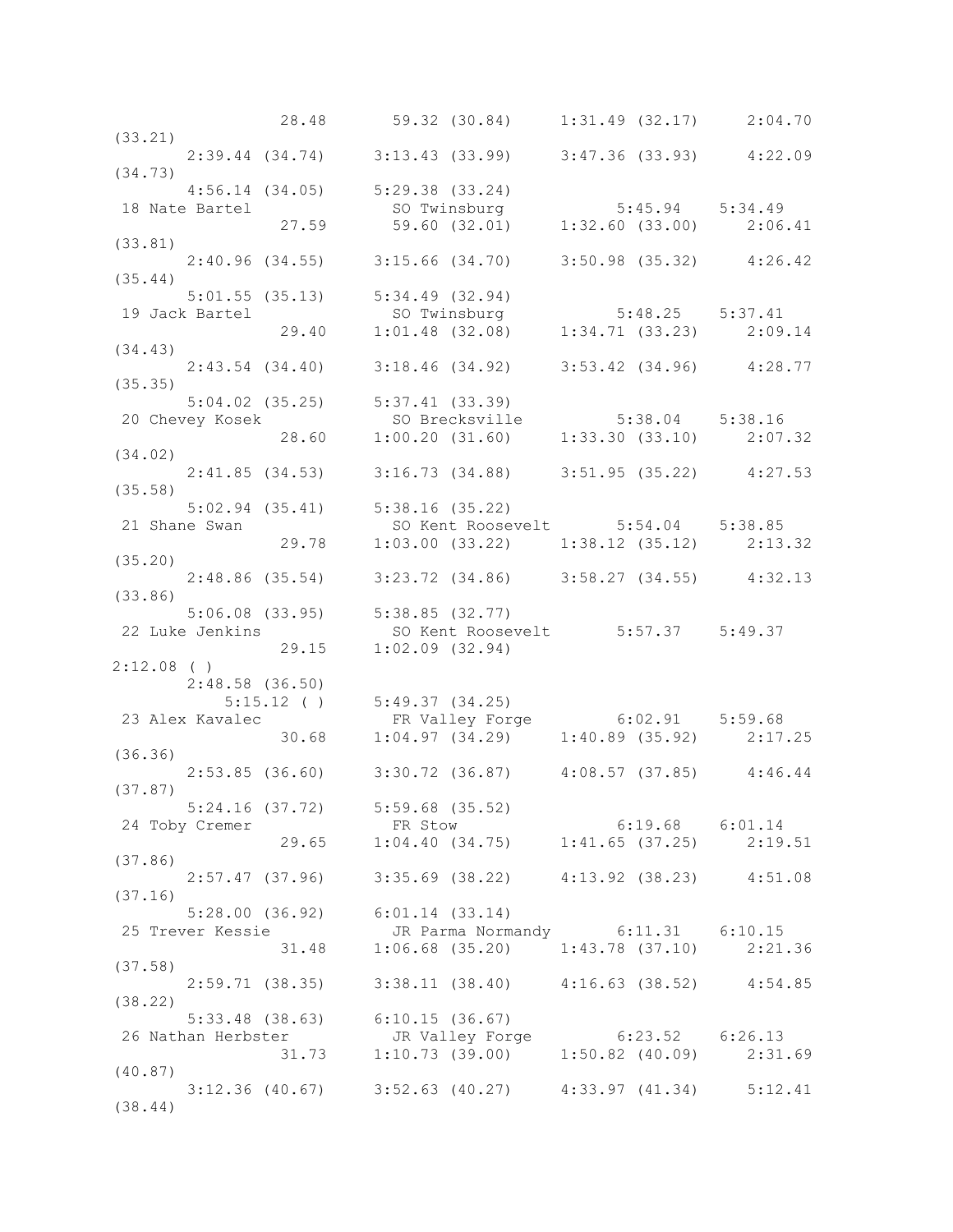5:51.34 (38.93) 6:26.13 (34.79) 27 Alex Morrow JR Kent Roosevelt 6:30.22 6:34.60 32.27 1:09.91 (37.64) 1:50.41 (40.50) 2:31.18 (40.77) 3:12.31 (41.13) 3:53.98 (41.67) 4:35.33 (41.35) 5:17.42 (42.09) 5:59.05 (41.63) 6:34.60 (35.55) 28 Jake Horwath SO Nordonia 6:50.41 6:35.36 32.36 1:10.34 (37.98) 1:49.24 (38.90) 2:29.35 (40.11) 3:08.84 (39.49) 3:48.77 (39.93) 4:31.29 (42.52) 5:15.13 (43.84) 5:58.48 (43.35) 6:35.36 (36.88) 29 Ben Pollock FR Parma Normandy NT 6:45.96 35.99 1:16.81 (40.82) 1:58.59 (41.78) 2:40.57 (41.98) 3:22.86 (42.29) 4:05.02 (42.16) 4:46.00 (40.98) 5:28.39 (42.39) 6:09.71 (41.32) 6:45.96 (36.25) 30 Shawn Kessie So Parma Normandy NT 6:57.69 34.32 1:14.48 (40.16) 1:56.99 (42.51) 2:39.55 (42.56) 3:23.08 (43.53) 4:06.60 (43.52) 4:50.56 (43.96) 5:35.02 (44.46) 6:19.23 (44.21) 6:57.69 (38.46) 31 Aleksandar Jandric JR Parma Normandy 7:09.22 7:08.48 33.37 1:14.01 (40.64) 1:58.10 (44.09) 2:43.68 (45.58) 3:29.06 (45.38) 4:13.30 (44.24) 4:58.20 (44.90) 5:42.91 (44.71) 6:27.37 (44.46) 7:08.48 (41.11) 32 Michael Corwon FR Parma 7:37.44 7:33.67 38.28 1:22.30 (44.02) 2:09.64 (47.34) 2:56.58 (46.94) 3:45.13 (48.55) 4:32.28 (47.15) 5:18.87 (46.59) 6:06.16 (47.29) 6:50.73 (44.57) 7:33.67 (42.94) 33 Jacob Ames SO Parma 7:31.66 7:43.07 37.53 1:21.46 (43.93) 2:07.57 (46.11) 2:55.77 (48.20) 3:45.53 (49.76) 4:35.12 (49.59) 5:24.60 (49.48) 6:13.68 (49.08) 7:00.10 (46.42) 7:43.07 (42.97)<br>n Langbein 30 Cuyahoga Falls 8:59.56 8:52.66 34 Sean Langbein SO Cuyahoga Falls 8:59.56 8:52.66 41.35 1:31.99 (50.64) 4:20.38 (2:48.39) 7:12.42 ( )  $8:52.66$  (1:40.24) -- Kyle DeRemer SR Cuyahoga Falls 7:19.73 DFS **Event 29 Boys 200 Yard Freestyle Relay** =============================================================================  $=$ Sectional: \* 1:25.29 2016 Brecksville-Broadview, Breck M Krusinski, M Lynch, M Martin, D Madej

School Seed Finals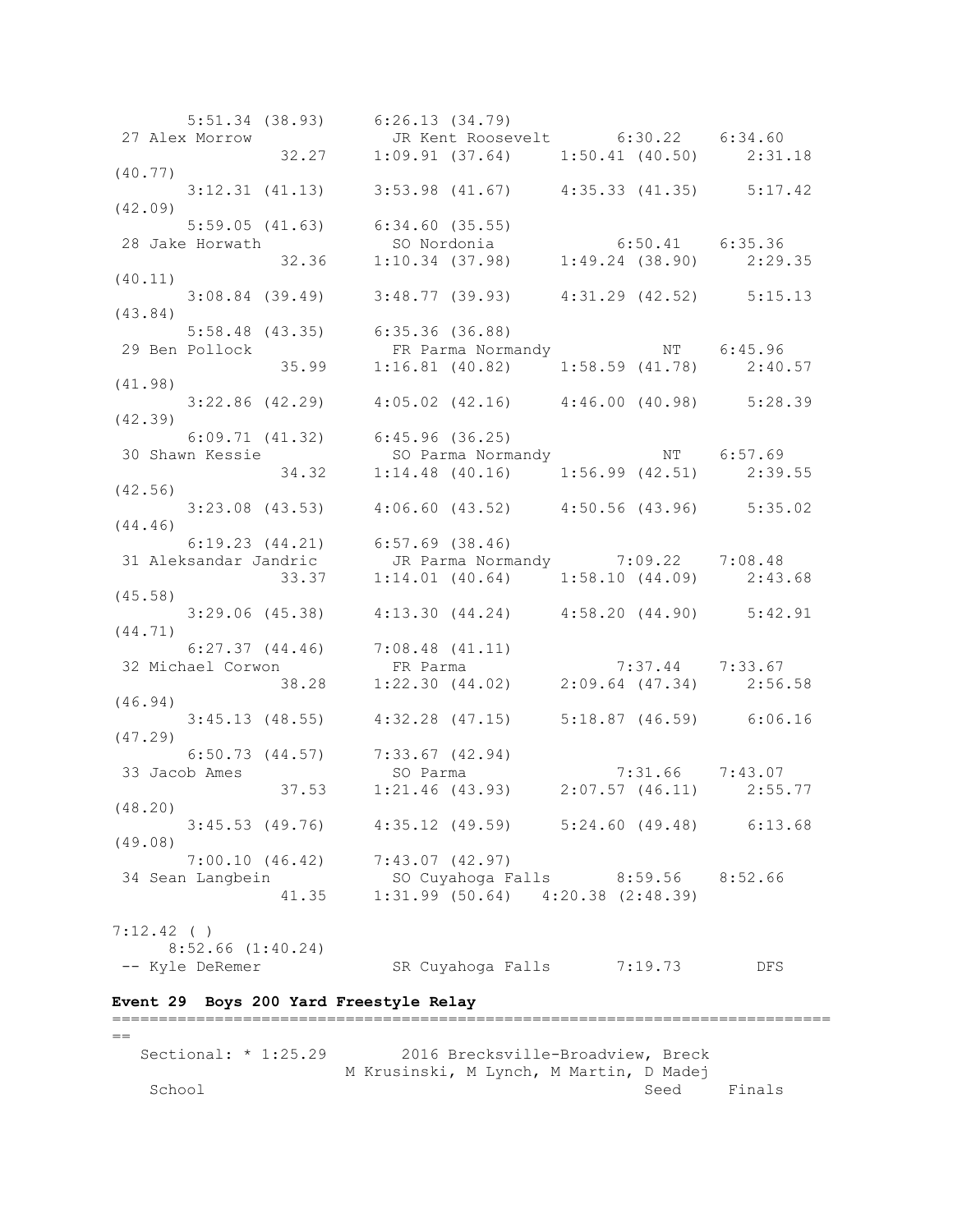=============================================================================  $=$  1 Brecksville Swimming 1:28.40 1:28.61 1) Dylan Escano FR 2) Joe Lynch SR 3) Jack Malnar JR 4) Pete Krusinski SR 22.86 45.72 (22.86) 1:07.94 (22.22) 1:28.61 (20.67) 2 North Royalton High School 1:30.21 1:29.70 1) Bobby Bottomley SR 2) Aidan Florio SO 3) Yaro Hapyuk JR 4) Luca Aldewereld JR 22.58 45.34 (22.76) 1:08.42 (23.08) 1:29.70 (21.28) 3 Hudson 1:29.02 1:29.82 1) Caleb Tuckerman SR 2) Seth Baylor JR 3) Vittorio Cappabianca FR 4) Tate Trattner JR 22.64 44.27 (21.63) 1:07.09 (22.82) 1:29.82 (22.73) 4 Stow-Munroe Falls 1:30.18 1:30.26 1) Alex Cimera SO 2) William Dorenkott SO 3) Keith Turnbull SO 4) Luke Novak JR 21.66 44.79 (23.13) 1:07.67 (22.88) 1:30.26 (22.59) 5 Akron Firestone 1:32.17 1:31.10 1) Jonny Marshall FR 2) James Scantling SR 3) Daniel Green SO 4) Ben Michael SR 21.95 45.30 (23.35) 1:08.64 (23.34) 1:31.10 (22.46) 6 Walsh Jesuit Swim and Diving 1:31.73 1:32.45 1) Ryan Wagner SO 2) Samuel Marhofer SR 3) Luke Osciak SR 4) Alex Wintering SR 23.29 46.48 (23.19) 1:09.95 (23.47) 1:32.45 (22.50) 7 Parma Normandy 1:34.04 1:33.48 1) Rami Almassri JR 2) Dylan Stoia JR 3) Jarrod Lively SR 4) Brandon Stoia SR 23.27 47.41 (24.14) 1:11.84 (24.43) 1:33.48 (21.64) 8 Roosevelt Swimming & Diving 1:33.76 1:34.25 1) Nolan Jones SR 2) Isaac St.Clair JR 3) Danny Larison JR 4) Justin Barzellato SO 22.83 47.07 (24.24) 1:10.98 (23.91) 1:34.25 (23.27) 9 Warren G. Harding 1:37.80 1:37.49 1) Tino DiCenso SR 2) Joseph Criazzo JR 3) Matthew Vencel JR 4) Brendan Leecue SR 24.74 50.46 (25.72) 1:15.49 (25.03) 1:37.49 (22.00) 10 Twinsburg High School 1:41.81 1:39.47 1) Eddy Efraim SR 2) Nate Bartel SO 3) Jared Mulcahy JR 4) Evan Bartel SR 24.85 50.74 (25.89) 1:16.63 (25.89) 1:39.47 (22.84) 11 Parma Heights Valley Forge 1:37.87 1:39.64 1) Christian Park SR 2) Justin Swanberg SR 3) Nathan Herbster JR 4) Nic Hakimian JR 26.32 50.77 (24.45) 1:17.89 (27.12) 1:39.64 (21.75)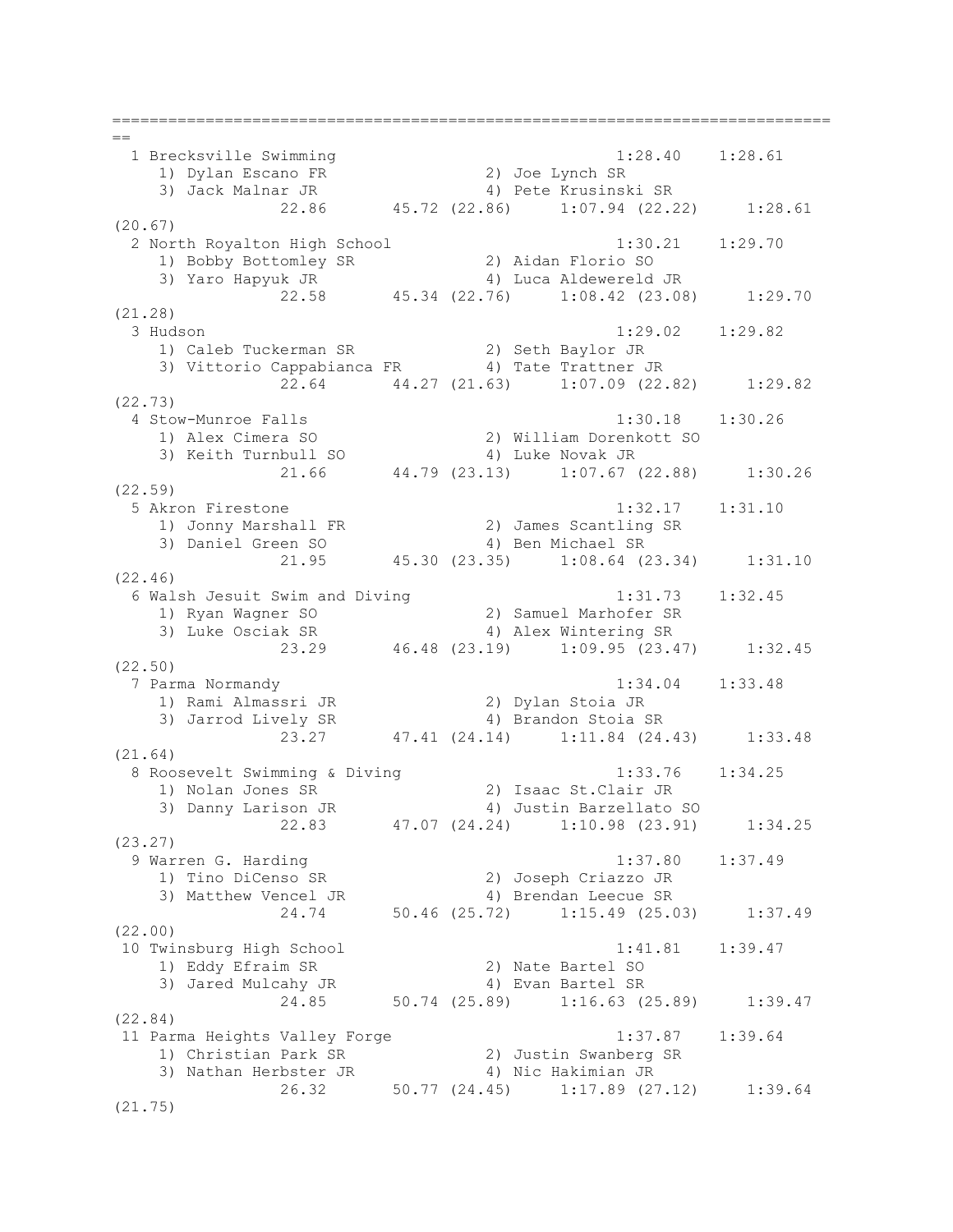12 Macedonia Nordonia High School 1:42.17 1:40.15 1) Sean Fulton SO 2) Colton Francis FR 3) Matthew Cooper FR 4) Evan Tomkovicz S0 25.51 50.50 (24.99) 1:16.09 (25.59) 1:40.15 (24.06) 13 Cuyahoga Falls High School 1:46.71 1:44.24 1) Zach Langbein SR 2) Vann Strausser SR 3) Jacob Carleton SR 4) Dylan Holmes SR 26.72 54.42 (27.70) 1:21.79 (27.37) 1:44.24 (22.45) 14 Parma Senior High 1:45.00 1:44.45 1) Andrew Brosky SO 2) Dominic Gallo JR 3) Alexander Shareef SR 4) Christopher Hynds SO 25.64 51.56 (25.92) 1:18.13 (26.57) 1:44.45 (26.32) **Event 30 Boys 100 Yard Backstroke** =============================================================================  $=$  Sectional: \* 49.88 2019 Kaden Smesko, Walsh Jesuit Name Seed Finals (Name Seed Finals =============================================================================  $-$ 1 Kaden Smesko SR Walsh Jesuit 51.20 49.75\* 24.15 49.75 (25.60) 2 Jonny Marshall FR Firestone 49.96 50.51 24.46 50.51 (26.05) 3 Luke Novak JR Stow 52.81 55.22 26.87 55.22 (28.35) 4 Nic Hakimian JR Valley Forge 57.77 56.61 27.72 56.61 (28.89) 5 Keith Turnbull SO Stow 57.10 56.83 27.40 56.83 (29.43) 6 Dylan Albrecht JR Hudson 56.94 57.14 27.31 57.14 (29.83) 7 William Dorenkott SO Stow 58.46 57.51 27.97 57.51 (29.54) 8 Mason Meyer SR Hudson 56.11 57.64 27.73 57.64 (29.91) 9 Roman Sawicki FR Hudson 59.38 57.79 27.77 57.79 (30.02) 10 Evan Kvach FR Nordonia 59.90 58.01 28.25 58.01 (29.76) 11 Dominic Gasper SO Firestone 58.70 58.58 28.26 58.58 (30.32) 12 Anthony Petros SR Brecksville 59.00 58.99 s<br>27.90 58.99 (31.09)<br>20 Tudoon 13 Ethan Clemens SO Hudson 1:03.28 1:01.51 29.85 1:01.51 (31.66) 14 Gage Degaetano SO Brecksville 1:01.50 1:01.94 29.65 1:01.94 (32.29) 15 Nick Fishman FR Brecksville 1:05.05 1:03.55 30.97 1:03.55 (32.58) 16 Evan Tomkovicz S0 Nordonia 1:06.19 1:04.36 31.01 1:04.36 (33.35) 17 Zach Petros FR Brecksville 1:06.47 1:04.77 31.68 1:04.77 (33.09)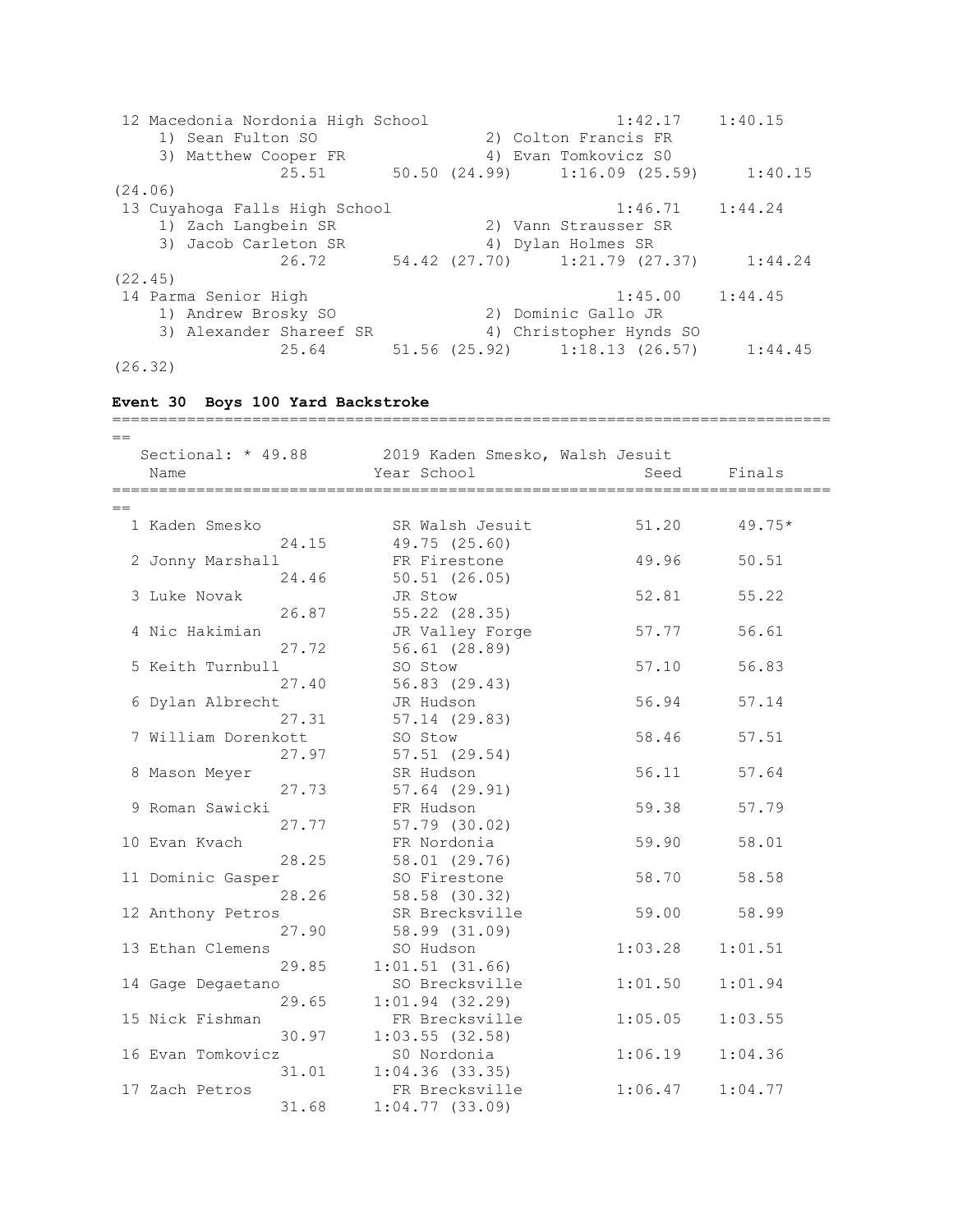| 18 Connor Leecue      | 31.16 | SO Warren Harding<br>$1:05.24$ $(34.08)$ | 1:06.62 | 1:05.24 |
|-----------------------|-------|------------------------------------------|---------|---------|
| 19 Nick Michael       | 31.93 | FR Firestone<br>1:06.29(34.36)           | 1:10.00 | 1:06.29 |
| 20 Connor McCann      | 33.11 | JR North Royalton<br>1:07.19(34.08)      | 1:08.51 | 1:07.19 |
| 21 Dewey Black        | 32.89 | SO Walsh Jesuit<br>1:07.75(34.86)        | 1:08.97 | 1:07.75 |
| 22 Alex Costello      | 33.62 | SO Parma<br>$1:10.66$ (37.04)            | 1:11.75 | 1:10.66 |
| 23 Partrick Kirby     |       | SO Kent Roosevelt                        | 1:13.53 | 1:10.83 |
| 24 Ben Sanderson      |       | FR Firestone                             | 1:12.98 | 1:11.38 |
|                       | 34.88 | $1:11.38$ (36.50)                        |         |         |
| 25 Sebastian Hanna    |       | JR Parma Normandy                        | 1:18.84 | 1:12.43 |
| 26 Alex Morrow        |       | JR Kent Roosevelt                        | 1:14.63 | 1:12.54 |
|                       | 36.30 | $1:12.54$ (36.24)                        |         |         |
| 27 Sam Weaver         |       | FR Parma Normandy                        | 1:15.64 | 1:13.63 |
|                       | 34.76 | $1:13.63$ (38.87)                        |         |         |
| 28 Cristian Gonzalez  |       | FR Cuyahoga Falls                        | 1:13.73 | 1:13.67 |
|                       | 36.24 | 1:13.67(37.43)                           |         |         |
| 29 Max Howard         |       | FR Twinsburg                             | 1:15.09 | 1:14.37 |
|                       | 37.09 | 1:14.37(37.28)                           |         |         |
| 30 Mason Fletcher     |       | SR Twinsburg                             | 1:23.39 | 1:14.80 |
|                       | 36.70 | 1:14.80(38.10)                           |         |         |
| 31 Jackson Roberts    |       | S0 Nordonia                              | 1:21.19 | 1:16.17 |
|                       | 37.40 | 1:16.17(38.77)                           |         |         |
| 32 Luke Ulbricht      |       | FR Cuyahoga Falls                        | 1:16.54 | 1:16.31 |
|                       | 36.54 | 1:16.31(39.77)                           |         |         |
| 33 Colton Babareka    |       | FR Nordonia                              | 1:27.53 | 1:19.66 |
|                       | 38.81 | $1:19.66$ (40.85)                        |         |         |
| 34 Nick Garcia        |       | FR Parma                                 | 1:25.00 | 1:23.37 |
| 35 Aleksandar Jandric | 42.54 | JR Parma Normandy<br>$1:28.12$ (45.58)   | NΤ      | 1:28.12 |
| 36 Ethan Dodge        |       | SO Warren Harding                        | 1:30.01 | 1:28.62 |
|                       | 42.97 | $1:28.62$ (45.65)                        |         |         |
| -- Ethan O'Malley     |       | FR Warren Harding                        | 1:26.64 | DQ.     |
|                       | 37.68 | DQ (37.73)                               |         |         |

## **Event 31 Boys 100 Yard Breaststroke** =============================================================================

| $=$ |                              |       |                                                |         |         |  |  |  |  |
|-----|------------------------------|-------|------------------------------------------------|---------|---------|--|--|--|--|
|     | Sectional: $* 55.63$<br>Name |       | 2004 Chris Ash, Akron Firestone<br>Year School | Seed    | Finals  |  |  |  |  |
| $=$ |                              |       |                                                |         |         |  |  |  |  |
|     | 1 Pete Krusinski             |       | SR Brecksville                                 | 54.86   | 56.70   |  |  |  |  |
|     |                              | 26.49 | 56.70 (30.21)                                  |         |         |  |  |  |  |
|     | 2 Brandon Stoia              |       | SR Parma Normandy                              | 58.17   | 59.07   |  |  |  |  |
|     |                              | 27.78 | 59.07 (31.29)                                  |         |         |  |  |  |  |
|     | 3 Aidan Florio               |       | SO North Royalton                              | 1:00.14 | 1:01.09 |  |  |  |  |
|     |                              | 28.98 | $1:01.09$ $(32.11)$                            |         |         |  |  |  |  |
|     | 4 Joe Lynch                  |       | SR Brecksville                                 | 1:00.90 | 1:02.25 |  |  |  |  |
|     |                              | 29.25 | 1:02.25(33.00)                                 |         |         |  |  |  |  |
|     | 5 Tino DiCenso               |       | SR Warren Harding                              | 1:02.46 | 1:02.35 |  |  |  |  |
|     |                              | 29.23 | 1:02.35(33.12)                                 |         |         |  |  |  |  |
|     | 6 Andrew Constable           |       | SO Hudson                                      | 1:05.82 | 1:02.41 |  |  |  |  |
|     |                              | 29.18 | $1:02.41$ (33.23)                              |         |         |  |  |  |  |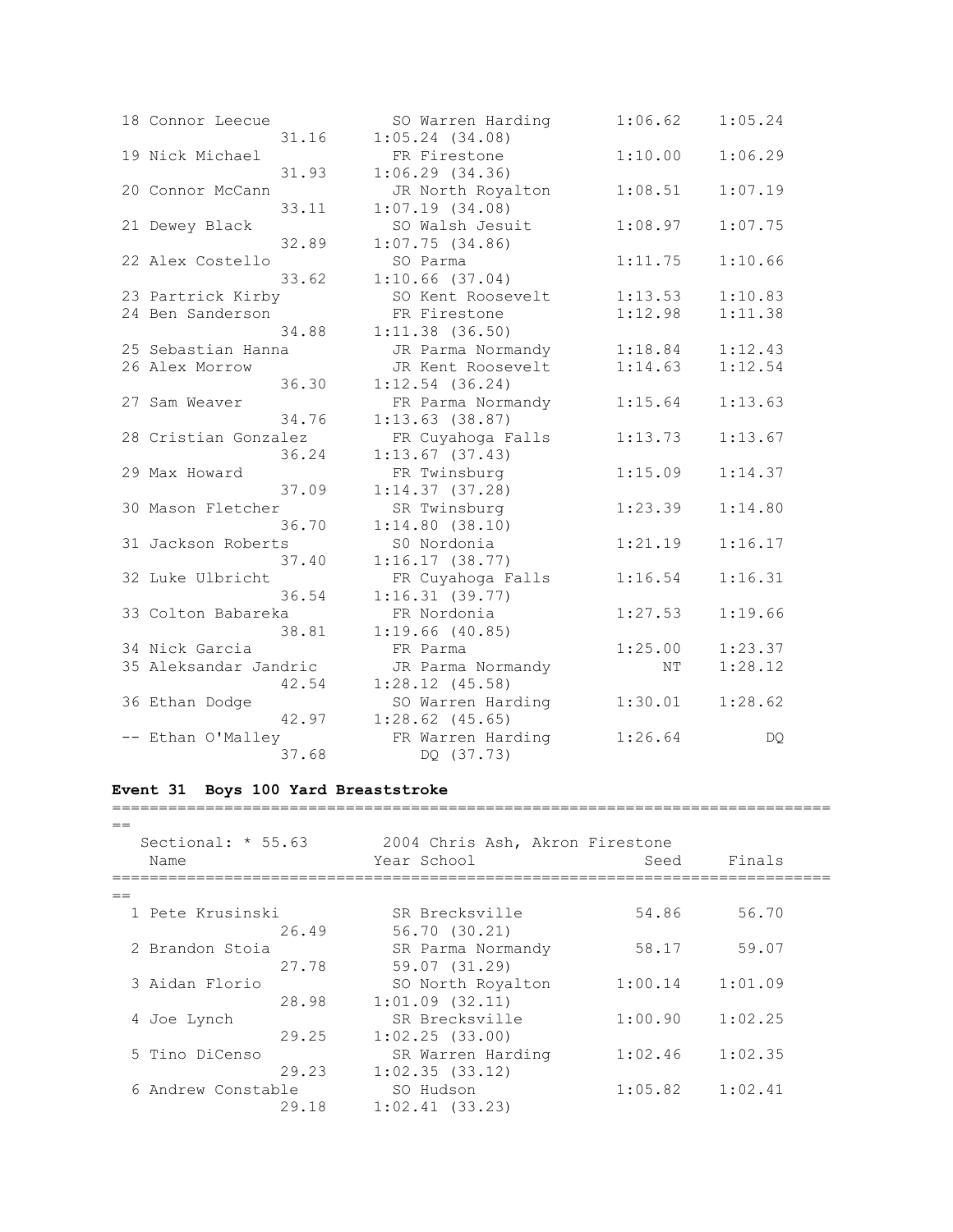| 7 Justin Barzellato  |       | SO Kent Roosevelt                   | 1:03.74 | 1:03.16 |
|----------------------|-------|-------------------------------------|---------|---------|
|                      | 29.80 | 1:03.16(33.36)                      |         |         |
| 8 Ruben Szabo        |       | FR Hudson                           | 1:07.18 | 1:03.28 |
|                      | 29.56 | $1:03.28$ (33.72)                   |         |         |
| 9 Luke Lenz          |       | SO Walsh Jesuit                     | 1:05.27 | 1:03.93 |
|                      | 30.06 | 1:03.93(33.87)                      |         |         |
| 10 Michael Cucu      |       | FR Parma Normandy                   | 1:04.35 | 1:04.21 |
|                      | 29.95 | $1:04.21$ $(34.26)$                 |         |         |
| 11 Jacob Hickin      |       | FR Stow                             | 1:07.86 | 1:05.10 |
|                      | 30.76 | 1:05.10(34.34)                      |         |         |
| 12 Alek Vizmeg       |       | SR Hudson                           | 1:03.78 | 1:05.12 |
|                      | 31.39 | $1:05.12$ (33.73)                   |         |         |
| 13 Caleb Myers       |       | SR Stow                             | 1:06.12 | 1:05.30 |
|                      | 30.66 | 1:05.30(34.64)                      |         |         |
| 14 Benjamin Martinez |       | JR Hudson                           | 1:04.66 | 1:05.38 |
|                      | 30.88 | $1:05.38$ (34.50)                   |         |         |
| 15 Isaac St. Clair   |       | JR Kent Roosevelt                   | 1:08.41 | 1:06.79 |
|                      | 30.72 | $1:06.79$ (36.07)                   |         |         |
| 16 Mason Brady       | 31.26 | FR Firestone<br>$1:07.23$ (35.97)   | 1:06.65 | 1:07.23 |
| 17 Luke Jenkins      |       | SO Kent Roosevelt                   | 1:12.21 | 1:10.01 |
|                      | 32.85 | $1:10.01$ (37.16)                   |         |         |
| 18 Matthew Cooper    |       | FR Nordonia                         | 1:11.84 | 1:10.04 |
|                      | 32.50 | $1:10.04$ $(37.54)$                 |         |         |
| 19 Nick Kassos       |       | JR Warren Harding                   | 1:11.50 | 1:10.63 |
|                      | 33.50 | $1:10.63$ $(37.13)$                 |         |         |
| 20 Lucas Pollock     |       | SR Parma Normandy                   | 1:11.71 | 1:10.78 |
|                      | 33.89 | $1:10.78$ (36.89)                   |         |         |
| 21 Joe Krosky        |       | FR Brecksville                      | 1:12.16 | 1:11.07 |
|                      | 33.41 | 1:11.07(37.66)                      |         |         |
| 22 Dominic Gallo     |       | JR Parma                            | 1:14.00 | 1:11.37 |
|                      | 32.83 | $1:11.37$ (38.54)                   |         |         |
| 23 Ben Sanderson     |       | FR Firestone                        | 1:16.46 | 1:12.16 |
|                      | 33.60 | 1:12.16(38.56)                      |         |         |
| 24 Joseph Zakelj     |       | SO Walsh Jesuit                     | 1:16.09 | 1:12.89 |
|                      | 34.51 | $1:12.89$ (38.38)                   |         |         |
| 25 Caleb Sun         |       | FR Stow                             | 1:13.31 | 1:12.94 |
|                      | 34.64 | $1:12.94$ (38.30)                   |         |         |
| 26 James Sanders     |       | SO Walsh Jesuit                     | 1:21.78 | 1:15.49 |
|                      | 34.75 | $1:15.49$ (40.74)                   |         |         |
| 27 Jaden Donda       |       | SO North Royalton                   | 1:18.61 | 1:17.31 |
|                      | 35.55 | 1:17.31(41.76)                      |         |         |
| 28 Sean Garvey       |       | JR Nordonia                         | 1:22.65 | 1:17.69 |
|                      | 36.66 | $1:17.69$ $(41.03)$                 |         |         |
| 29 Justin Swanberg   |       | SR Valley Forge                     | 1:21.08 | 1:19.70 |
|                      | 37.88 | 1:19.70(41.82)                      |         |         |
| 30 Trever Kessie     |       | JR Parma Normandy                   | 1:26.44 | 1:19.91 |
|                      | 37.14 | 1:19.91(42.77)                      | 1:22.83 |         |
| 31 Eric Legnani      | 38.02 | SR Kent Roosevelt<br>1:20.53(42.51) |         | 1:20.53 |
| 32 Jared Mulcahy     |       |                                     | 1:19.89 | 1:20.67 |
|                      | 38.04 | JR Twinsburg<br>$1:20.67$ (42.63)   |         |         |
| 33 Jacob Carleton    |       | SR Cuyahoga Falls                   | 1:17.18 | 1:23.85 |
|                      | 38.71 | 1:23.85(45.14)                      |         |         |
| 34 Larry Balduff     |       | SO Parma                            | 1:26.79 | 1:27.54 |
|                      | 39.99 | $1:27.54$ (47.55)                   |         |         |
| 35 Leif Gajkowski    |       | FR Brecksville                      | 1:20.77 | 1:34.51 |
|                      |       |                                     |         |         |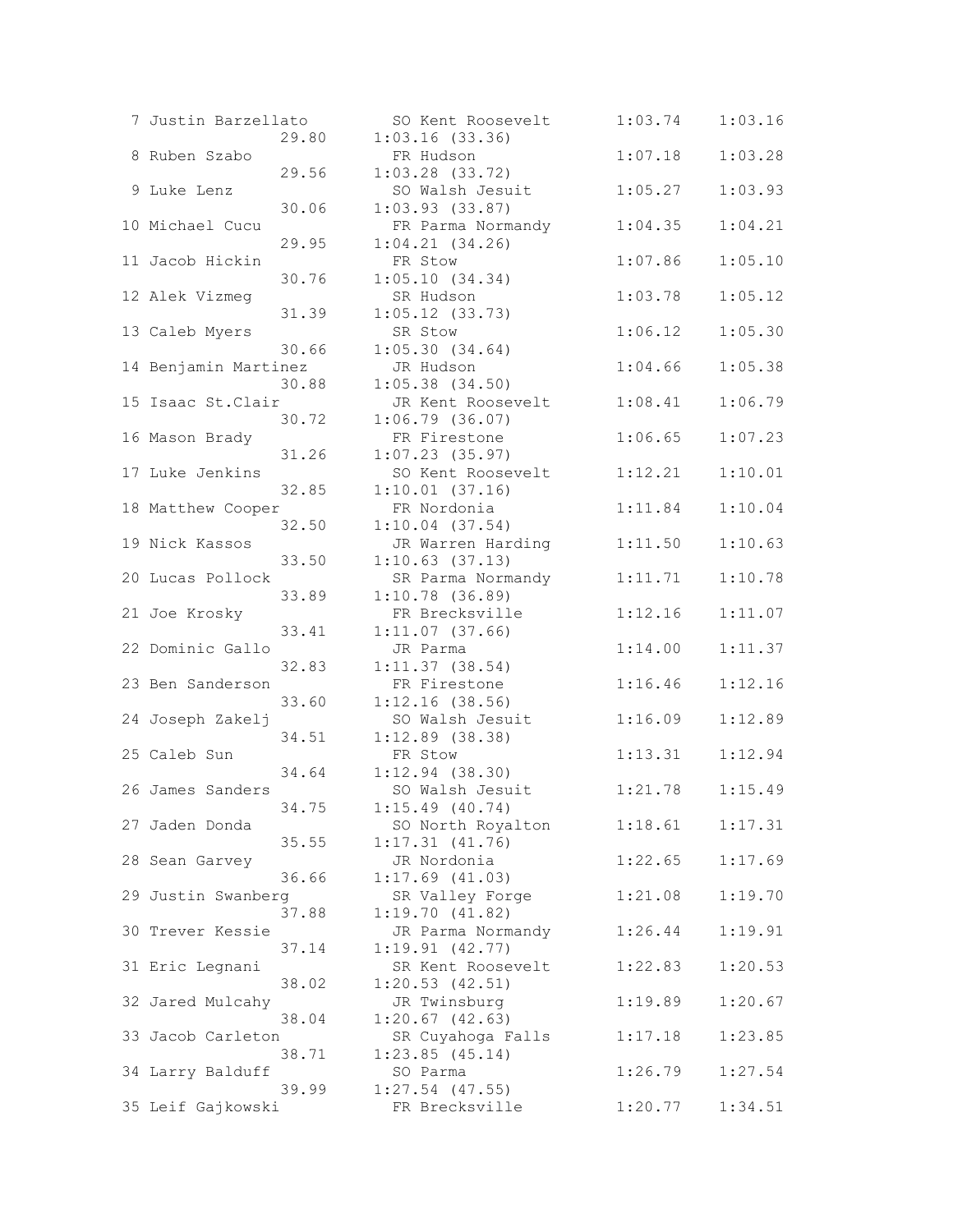|                  | 42.12 | 1:34.51(52.39)    |         |         |
|------------------|-------|-------------------|---------|---------|
| 36 Jamieer Lowe  |       | SR Warren Harding | 1:42.35 | 1:39.82 |
|                  | 46.41 | $1:39.82$ (53.41) |         |         |
| 37 Sean Langbein |       | SO Cuyahoga Falls | 1:46.06 | 1:41.52 |
|                  | 48.04 | 1:41.52(53.48)    |         |         |

### **Event 32 Boys 400 Yard Freestyle Relay**

=============================================================================  $=$ Sectional: \* 3:09.48 2018 Brecksville Swimming, Breck D Madej, E Chimes, C Charbonneau, P Krusinski School School Seed Finals ============================================================================= == 1 Stow-Munroe Falls 3:17.43 3:17.88 1) Alex Cimera SO 2) Luke Novak JR 3) Dylan Cossin JR 4) Keith Turnbull SO 22.78 47.27 (47.27) 1:11.21 (23.94) 1:37.55 (50.28) 2:01.73 (24.18) 2:27.86 (50.31) 2:51.64 (23.78) 3:17.88 (50.02) 2 Walsh Jesuit Swim and Diving 3:21.72 3:18.35 1) Kaden Smesko SR 2) Simon Hamad JR 3) Alex Wintering SR 4) Ryan Wagner SO 22.75 47.36 (47.36) 1:11.78 (24.42) 1:37.97 (50.61) 2:01.64 (23.67) 2:28.37 (50.40) 2:51.63 (23.26) 3:18.35 (49.98) 3 Hudson 3:16.47 3:19.00 1) Caleb Tuckerman SR 2) Seth Baylor JR 3) Vittorio Cappabianca FR 4) Mason Meyer SR 23.41 48.85 (48.85) 1:12.01 (23.16) 1:37.75 (48.90) 2:01.66 (23.91) 2:28.47 (50.72) 2:52.32 (23.85) 3:19.00 (50.53) 4 Akron Firestone 3:23.05 3:20.58 1) Daniel Green SO 2) James Scantling SR 3) Ben Michael SR 4) Jonny Marshall FR 25.01 51.84 (51.84) 1:16.14 (24.30) 1:43.18 (51.34) 2:06.90 (23.72) 2:33.24 (50.06) 2:55.58 (22.34) 3:20.58 (47.34) 5 Brecksville Swimming 3:18.46 3:22.56<br>1) Jack Malnar JR 3:22.56 1) Jack Malnar JR 2) Dylan Escano FR 3) Nikita Komyushenko SR 4) Joe Lynch SR 24.27 50.42 (50.42) 1:14.80 (24.38) 1:42.06 (51.64) 2:05.72 (23.66) 2:32.25 (50.19) 2:55.98 (23.73) 3:22.56 (50.31) 6 North Royalton High School 3:34.98 3:30.32 1) Yaro Hapyuk JR 2) Anthony Kacki JR 3) Nolan Romstadt SO 4) Vincent Aldewereld FR 24.60 51.80 (51.80) 1:17.32 (25.52) 1:44.54 (52.74) 2:09.96 (25.42) 2:38.34 (53.80) 3:02.79 (24.45) 3:30.32 (51.98) 7 Parma Normandy 3:47.92 3:38.07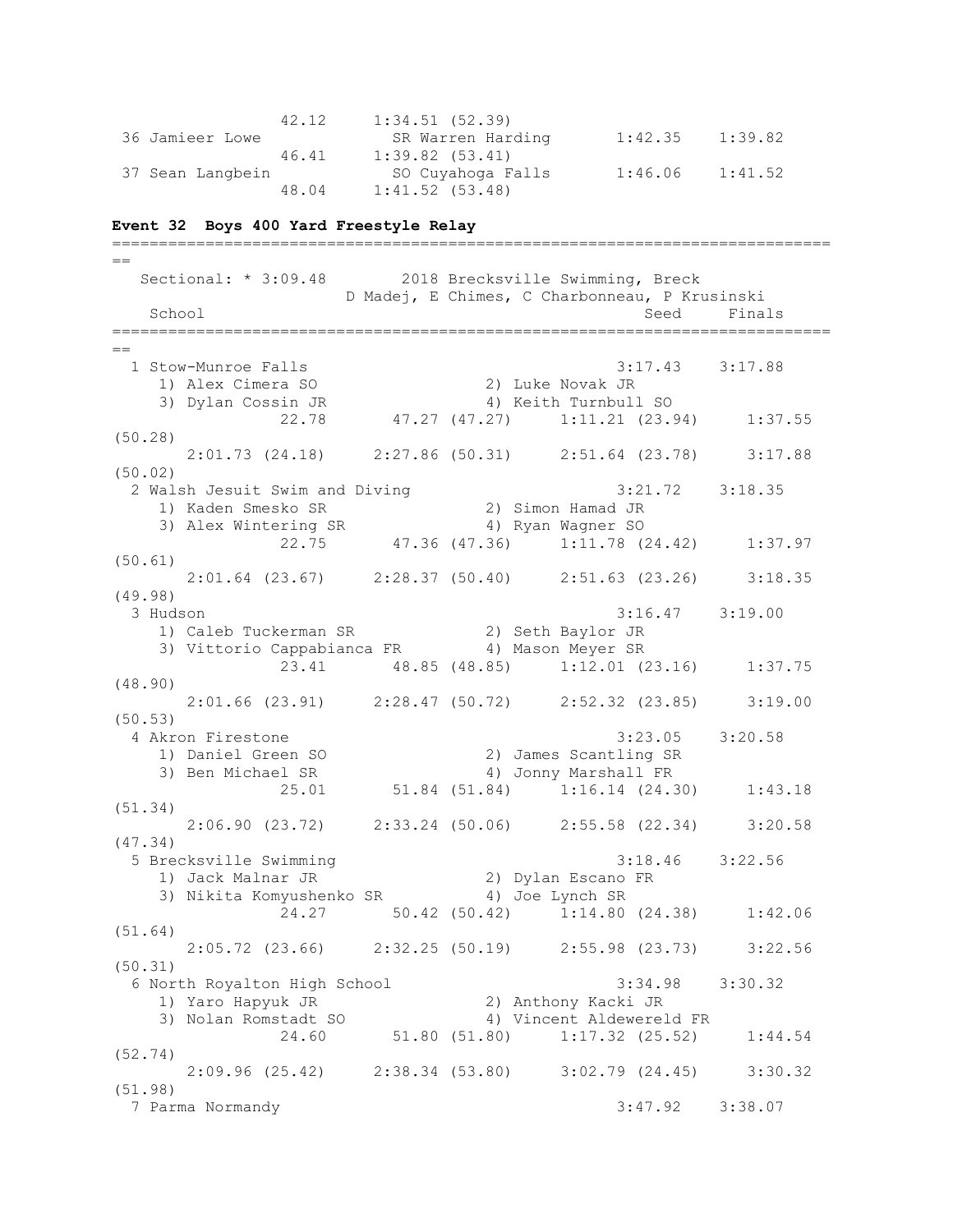1) Noah Bishop SO 2) Dylan Stoia JR 3) Jarrod Lively SR 4) Michael Cucu FR 26.05 55.11 (55.11) 1:21.17 (26.06) 1:49.72 (54.61) 2:15.55 (25.83) 2:44.34 (54.62) 3:09.95 (25.61) 3:38.07 (53.73) 8 Macedonia Nordonia High School 3:50.47 3:40.12 1) Colton Francis FR 2) Evan Tomkovicz S0 3) Sean Fulton SO 4) Evan Kvach FR 25.93 56.20 (56.20) 1:22.12 (25.92) 1:51.86 (55.66) 2:17.79 (25.93) 2:46.85 (54.99) 3:11.97 (25.12) 3:40.12 (53.27) 9 Parma Heights Valley Forge 3:57.29 3:48.47 1) Nic Hakimian JR 2) Justin Swanberg SR 3) Alex Kavalec FR 4) Nathan Herbster JR 24.51 50.76 (50.76) 1:18.27 (27.51) 1:47.86 (57.10) 2:16.58 (28.72) 2:48.32 (1:00.46) 3:17.06 (28.74) 3:48.47 (1:00.15) 10 Roosevelt Swimming & Diving 3:49.79 3:51.81 1) Ryan Booher JR 2) Gage Bailey FR 3) Luke Jenkins SO 4) Shane Swan SO 28.85 1:00.48 (1:00.48) 1:27.17 (26.69) 1:56.71 (56.23) 2:24.15 (27.44) 2:55.18 (58.47) 3:21.48 (26.30) 3:51.81 (56.63) 11 Warren G. Harding 3:51.20 3:51.91 1) Joseph Criazzo JR 2) Nick Kassos JR 3) Isaac Hetson SO 4) Ty Fowler JR 27.38 57.75 (57.75) 1:26.46 (28.71) 1:57.47 (59.72) 2:24.42 (26.95) 2:54.78 (57.31) 3:22.18 (27.40) 3:51.91 (57.13) 12 Cuyahoga Falls High School 4:01.27 3:52.98 1) Zach Langbein SR 2) Cristian Gonzalez FR 3) Luke Ulbricht FR 4) Dylan Holmes SR 27.54 57.71 (57.71) 1:27.20 (29.49) 2:00.05 (1:02.34) 2:29.92 (29.87) 3:03.38 (1:03.33) 3:26.79 (23.41) 3:52.98 (49.60) 13 Twinsburg High School 4:09.44 4:05.16 1) Jack Bartel SO 2) Mason Fletcher SR 3) Max Howard FR 4) Jared Mulcahy JR  $58.11$  1:10.25 ( ) 2:01.47 ( ) 2:31.89 (30.42) 3:04.97 (1:03.50) 3:33.49 (28.52) 4:05.16 (1:00.19) 14 Parma Senior High 4:15.00 4:32.55 1) Andrew Brosky SO 2) Alex Costello SO 3) Larry Balduff SO 4) Jacob Ames SO 28.33 59.30 (59.30) 1:29.76 (30.46) 2:03.34 (1:04.04) 2:38.85 (35.51) 3:17.33 (1:13.99) 3:53.38 (36.05) 4:32.55 (1:15.22)

Combined Team Scores - Through Event 125